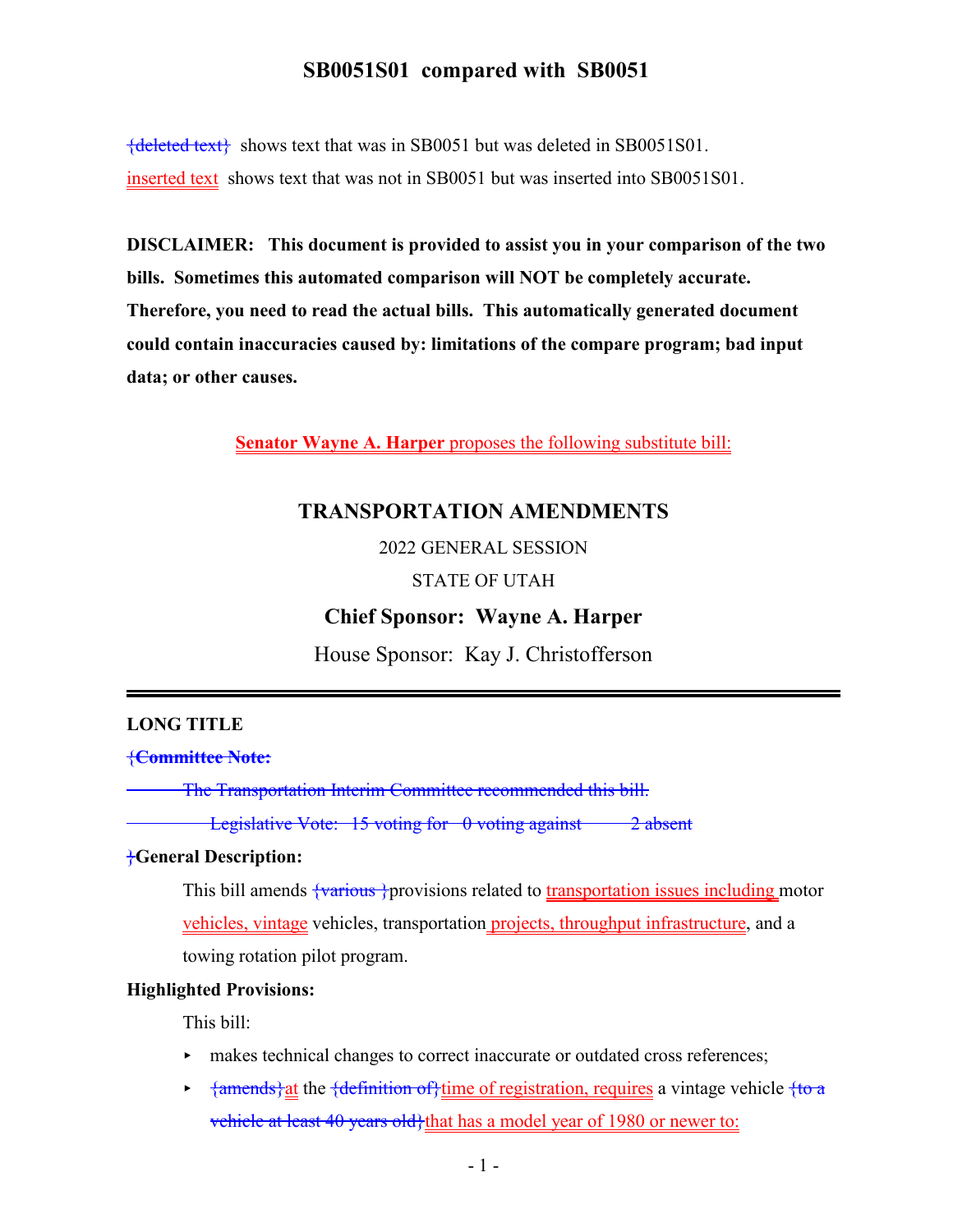- provide proof of an emissions inspection; or
- provide proof of vehicle insurance that is a type specific to a collector vehicle;
- $\leq$  for a vintage vehicle that has a model year of 1980 or newer:
	- $\frac{\cdot}{\cdot}$  increases the registration fee by 50 cents; and
	- <u>.</u> allows the State Tax Commission to use 50 cents of the increased registration fee to cover the costs to administer the vintage vehicle registration program;
- for a vintage vehicle, removes the requirement to display a front license plate;
- $\triangleright$  amends provisions related to  $\frac{1}{4}$  exemption from an emission inspection for a vintage vehicle to only include those with a model year of 1967 or older}the Throughput Infrastructure Fund;
- $\geq$  allows the Legislature to appropriate certain money in the Throughput Infrastructure Fund for a road project primarily used to transport hydrocarbons;
- < amends provisions related to the Office of the Attorney General in prosecution of certain cases related to motor vehicle enforcement;
- $\blacktriangleright$  allows the Department of Public Safety to establish a pilot program to establish a public-private partnership to manage certain tow rotation dispatch services;
- $\triangleright$  clarifies a definition related to local option sales and use taxes for public transit; and
- $\blacktriangleright$  makes technical changes.

## **Money Appropriated in this Bill:**

This bill appropriates in fiscal year 2023:

- to the Office of the Attorney General -- Internal Service Fund -- Attorney General:
	- from the Dedicated Credits Revenue Temporary Permit Account, \$192,000.

## **Other Special Clauses:**

{ None None This bill provides a special effective date.

# **Utah Code Sections Affected:**

# AMENDS:

**17B-2a-807.2**, as enacted by Laws of Utah 2019, Chapter 479 **35A-8-302**, as last amended by Laws of Utah 2021, Chapter 339 **35A-8-309**, as last amended by Laws of Utah 2021, Chapter 367 **41-1a-226**, as last amended by Laws of Utah 2017, Chapter 406 **41-1a-404**, as last amended by Laws of Utah 2015, Chapters 81 and 412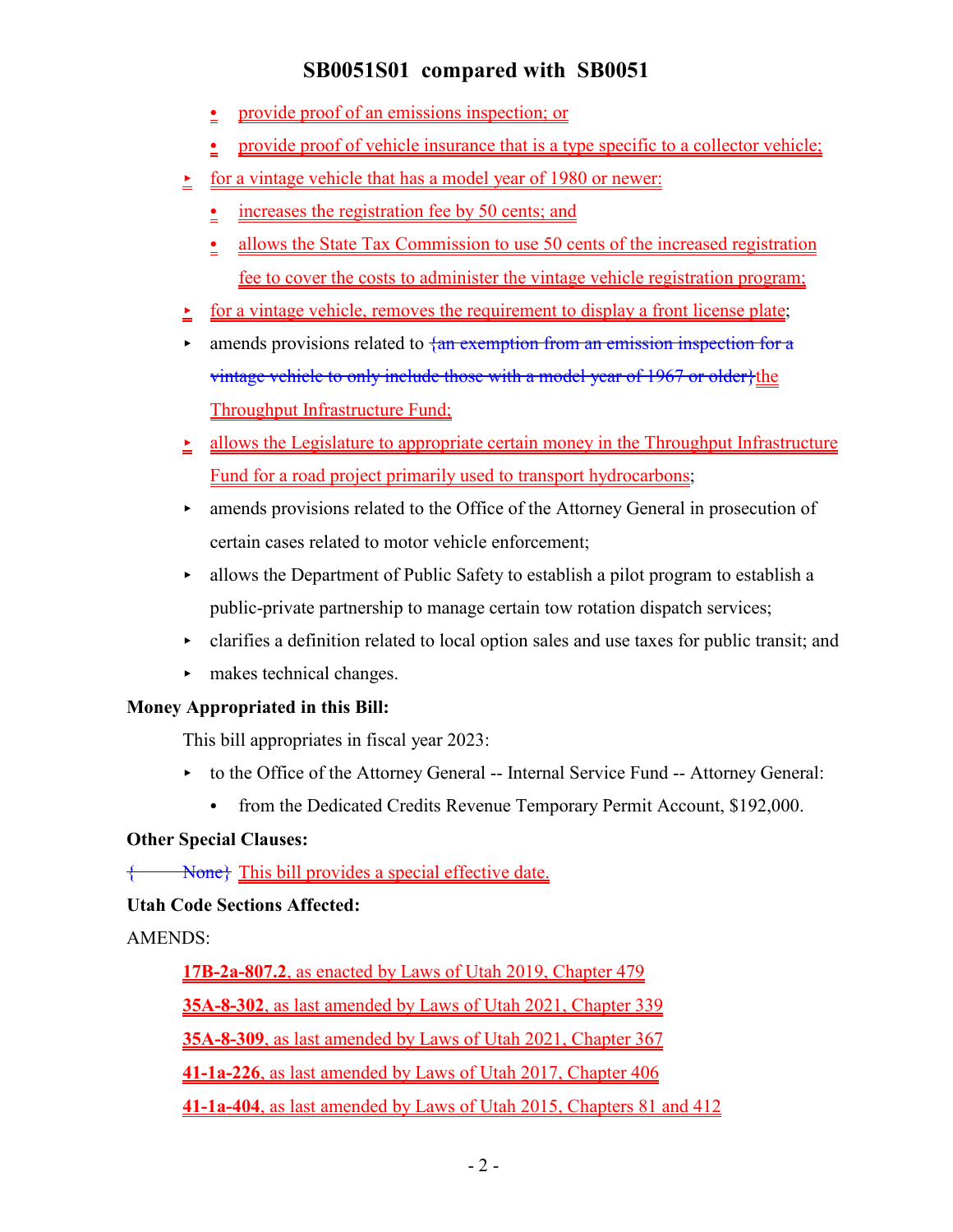**41-1a-1201**, as last amended by Laws of Utah 2018, Chapter 424 **41-1a-1206**, as last amended by Laws of Utah 2020, Chapter 377 **41-3-105**, as last amended by Laws of Utah 2020, Chapters 354 and 396 **41-6a-1642**, as last amended by Laws of Utah 2021, Chapter 322 { **41-21-1**, as last amended by Laws of Utah 2016, Chapter 40 } **53-3-105**, as last amended by Laws of Utah 2021, Chapter 284 **53-3-219**, as last amended by Laws of Utah 2021, Chapter 262 **59-12-2220**, as last amended by Laws of Utah 2019, Chapter 479 **72-1-213**, as last amended by Laws of Utah 2019, Chapter 479 **72-1-213.1**, as last amended by Laws of Utah 2021, Chapter 222 **72-1-213.2**, as enacted by Laws of Utah 2021, Chapters 222 and 222 **72-5-309**, as last amended by Laws of Utah 2021, Chapter 162 **72-5-403**, as last amended by Laws of Utah 2012, Chapter 121

ENACTS:

**53-1-106.2**, Utah Code Annotated 1953

*Be it enacted by the Legislature of the state of Utah:*

Section 1. Section **17B-2a-807.2** is amended to read:

#### **17B-2a-807.2. Existing large public transit district board of trustees --**

#### **Appointment -- Quorum -- Compensation -- Terms.**

(1) (a) (i) For a large public transit district created before January 1, 2019, and except as provided in Subsection (7), the board of trustees shall consist of three members appointed as described in Subsection (1)(b).

(ii) For purposes of a large public transit district created before January 1, 2019, the nominating regions are as follows:

(A) a central region that is Salt Lake County;

(B) a southern region that is comprised of Utah County and the portion of Tooele County that is part of the large public transit district; and

(C) a northern region that is comprised of Davis County, Weber County, and the portion of Box Elder County that is part of the large public transit district.

(iii) (A) If a large public transit district created before January 1, 2019, annexes an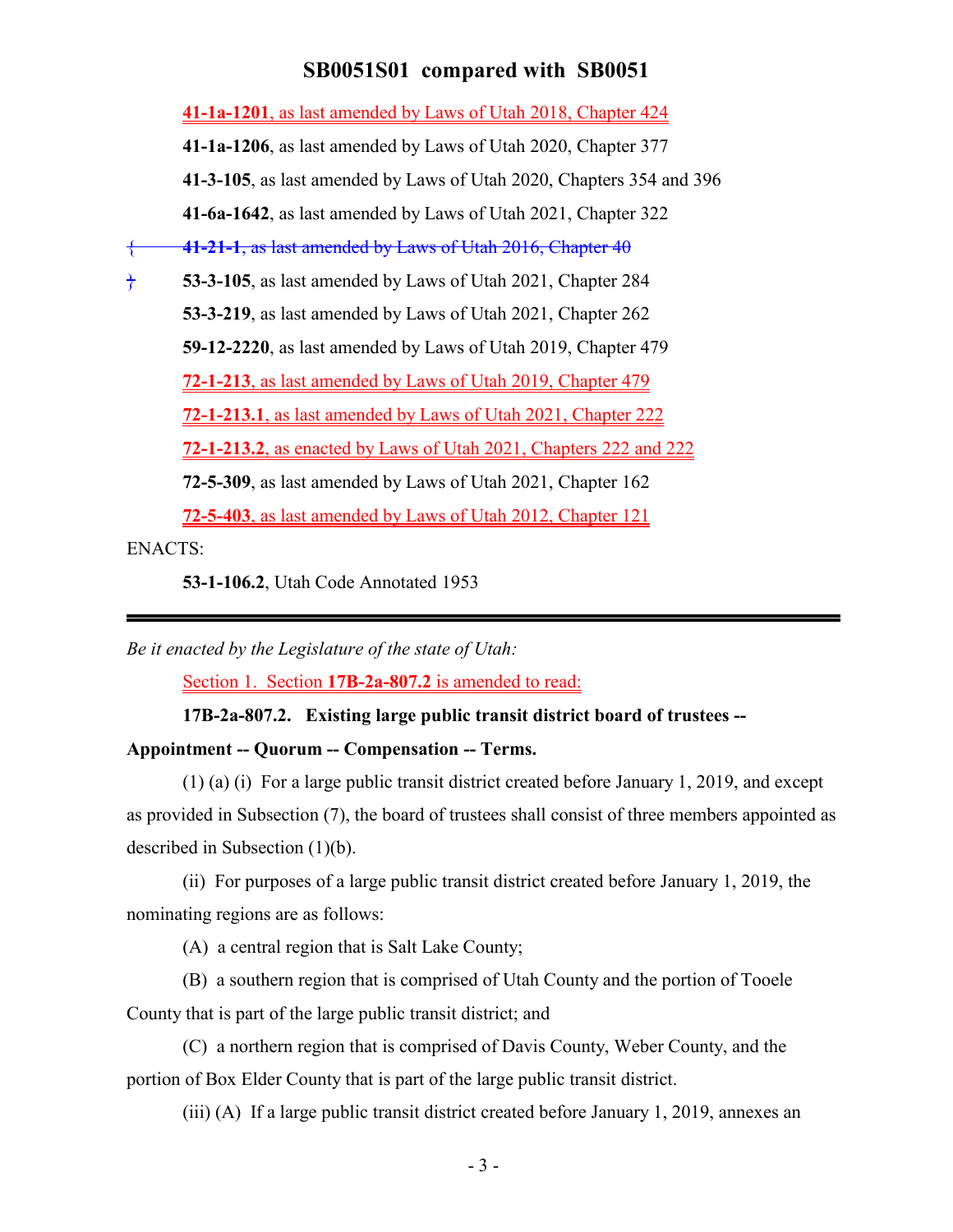additional county into the large public transit district pursuant to Section 17B-1-402, following the issuance of the certificate of annexation by the lieutenant governor, the political subdivisions making up the large public transit district shall submit to the Legislature for approval a proposal for the creation of three regions for nominating members to the board of trustees of the large public transit district.

(B) If a large public transit district created before January 1, 2019, has a change to the boundaries of the large public transit district, the Legislature, after receiving and considering the proposal described in Subsection  $(1)(a)(iii)(A)$ , shall designate the three regions for nominating members to the board of trustees of the large public transit district.

(b) (i) Except as provided in Subsection (5), the governor, with advice and consent of the Senate, shall appoint the members of the board of trustees, making:

(A) one appointment from individuals nominated from the central region as described in Subsection (2);

(B) one appointment from individuals nominated from the southern region described in Subsection (3); and

(C) one appointment from individuals nominated from the northern region described in Subsection (4).

(2) For the appointment from the central region, the governor shall appoint one individual selected from five individuals nominated as follows:

(a) two individuals nominated by the council of governments of Salt Lake County; and

(b) three individuals nominated by the mayor of Salt Lake County, with approval of the Salt Lake County council.

(3) For the appointment from the southern region, the governor shall appoint one individual selected from five individuals nominated as follows:

(a) two individuals nominated by the council of governments of Utah County;

(b) two individuals nominated by the county commission of Utah County; and

(c) one individual nominated by the county commission of Tooele County.

(4) For the appointment from the northern region, the governor shall appoint one individual selected from five individuals nominated as follows:

(a) one individual nominated by the council of governments of Davis County;

(b) one individual nominated by the council of governments of Weber County;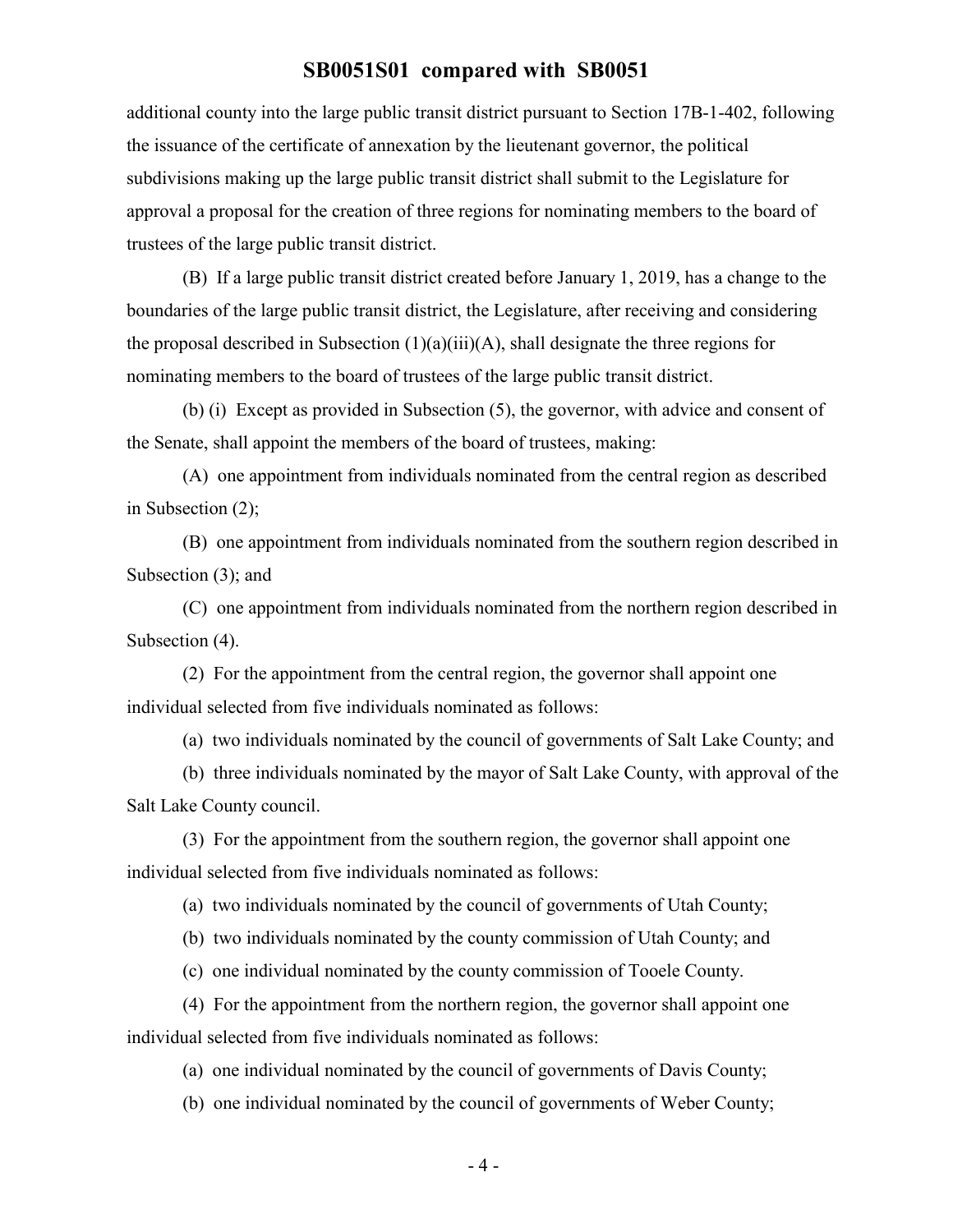(c) one individual nominated by the county commission of Davis County;

(d) one individual nominated by the county commission of Weber County; and

(e) one individual nominated by the county commission of Box Elder County.

(5) (a) The nominating counties described in Subsections (2) through (4) shall ensure that nominations are submitted to the governor no later than June 1 of each respective nominating year.

 $[5]$  (b) If the governor fails to appoint one of the individuals nominated as described in Subsection (2), (3), or (4), as applicable, within 60 days of the nominations, the following appointment procedures apply:

 $[(a)] (i)$  for an appointment for the central region, the Salt Lake County council shall appoint an individual, with confirmation by the Senate;

 $[(\theta)]$  (ii) for an appointment for the southern region, the Utah County commission shall appoint an individual, in consultation with the Tooele County commission, with confirmation by the Senate; and

 $[\text{f}\Theta]$  (iii) for an appointment for the northern region, the Davis County commission and the Weber County commission, collectively, and in consultation with the Box Elder County commission, shall appoint an individual, with confirmation by the Senate.

(6) (a) Each nominee shall be a qualified executive with technical and administrative experience and training appropriate for the position.

(b) The board of trustees of a large public transit district shall be full-time employees of the public transit district.

(c) The compensation package for the board of trustees shall be determined by the local advisory council as described in Section 17B-2a-808.2.

(d) (i) Subject to Subsection  $(6)(d)(iii)$ , for a board of trustees of a large public transit district, "quorum" means at least two members of the board of trustees.

(ii) Action by a majority of a quorum constitutes an action of the board of trustees.

(iii) A meeting of a quorum of a board of trustees of a large public transit district is subject to Section 52-4-103 regarding convening of a three-member board of trustees and what constitutes a public meeting.

(7) (a) Subject to Subsection (8), each member of the board of trustees of a large public transit district shall serve for a term of four years.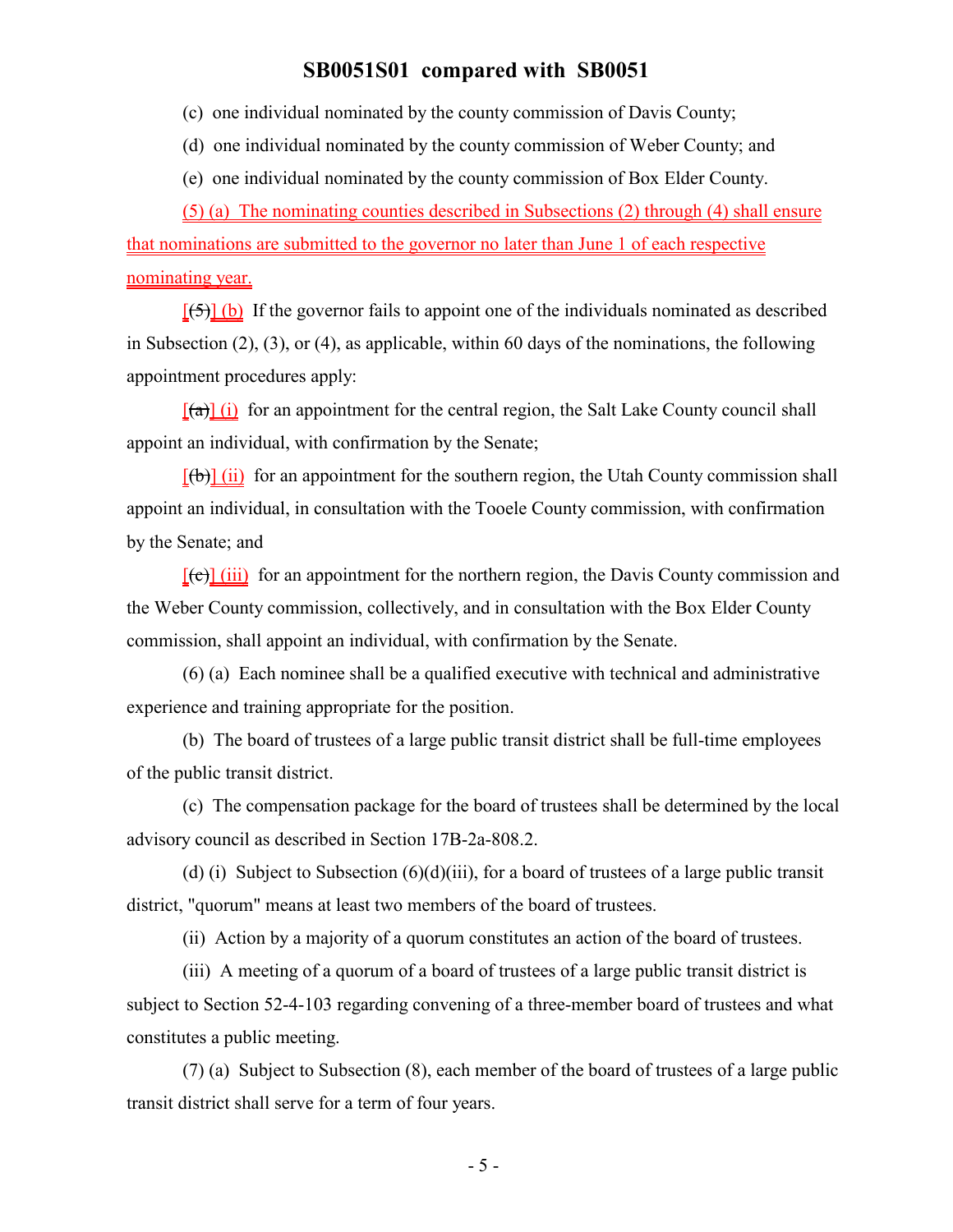(b) A member of the board of trustees may serve an unlimited number of terms.

(c) Notwithstanding Subsection (2), (3), or (4), as applicable, at the expiration of a term of a member of the board of trustees, if the respective nominating entities and individuals for the respective region described in Subsection (2), (3), or (4), unanimously agree to retain the existing member of the board of trustees, the respective nominating individuals or bodies described in Subsection (2), (3), or (4) are not required to make nominations to the governor, and the governor may reappoint the existing member to the board of trustees.

(8) Each member of the board of trustees of a large public transit district shall serve at the pleasure of the governor.

(9) Subject to Subsections (7) and (8), a board of trustees of a large public transit district that is in place as of February 1, 2019, may remain in place.

(10) The governor shall designate one member of the board of trustees as chair of the board of trustees.

(11) (a) If a vacancy occurs, the nomination and appointment procedures to replace the individual shall occur in the same manner described in Subsection (2), (3), or (4), and, if applicable, Subsection (5), for the respective member of the board of trustees creating the vacancy.

(b) If a vacancy occurs on the board of trustees of a large public transit district, the respective nominating region shall nominate individuals to the governor as described in this section within 60 days after the vacancy occurs.

(c) If the respective nominating region does not nominate to fill the vacancy within 60 days, the governor shall appoint an individual to fill the vacancy.

(d) A replacement board member shall serve for the remainder of the unexpired term, but may serve an unlimited number of terms as provided in Subsection (7)(b).

Section 2. Section **35A-8-302** is amended to read:

#### **35A-8-302. Definitions.**

As used in this part:

(1) "Bonus payments" means that portion of the bonus payments received by the United States government under the Leasing Act paid to the state under Section 35 of the Leasing Act, 30 U.S.C. Sec. 191, together with any interest that had accrued on those payments.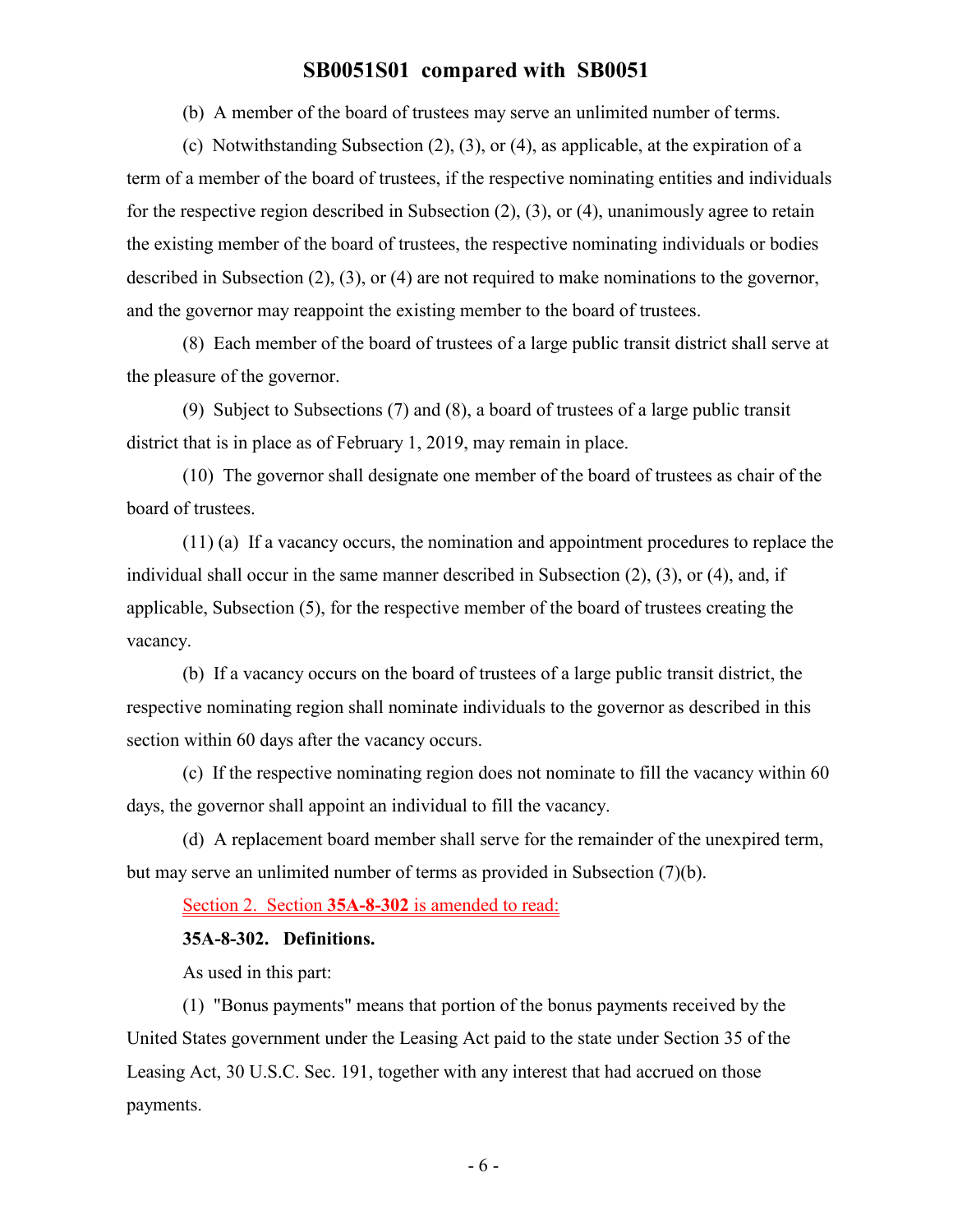(2) "Impact board" means the Permanent Community Impact Fund Board created under Section 35A-8-304.

(3) "Impact fund" means the Permanent Community Impact Fund established by this chapter.

(4) "Interlocal agency" means a legal or administrative entity created by a subdivision or combination of subdivisions under the authority of Title 11, Chapter 13, Interlocal Cooperation Act.

(5) "Leasing Act" means the Mineral Lands Leasing Act of 1920, 30 U.S.C. Sec. 181 et seq.

(6) "Qualifying sales and use tax distribution reduction" means that, for the calendar year beginning on January 1, 2008, the total sales and use tax distributions a city received under Section 59-12-205 were reduced by at least 15% from the total sales and use tax distributions the city received under Section 59-12-205 for the calendar year beginning on January 1, 2007.

(7) (a) "Planning" means any of the following performed by or on behalf of the state, a subdivision, or an interlocal entity:

(i) a study, analysis, plan, or survey; or

(ii) activities necessary to obtain a permit or land use approval, including review to determine the need, cost, or feasibility of obtaining a permit or land use approval.

(b) "Planning" includes:

(i) the preparation of maps and guidelines;

(ii) land use planning;

(iii) a study or analysis of:

(A) the social or economic impacts associated with natural resource development;

(B) the demand for the transportation of individuals or goods;

(C) state, regional, and local development and growth;

(D) population and employment;

(E) development related to natural resources; and

(F) as related to any other activity described in this Subsection (7), engineering,

financial analysis, legal analysis, or any other analysis helpful to the state, subdivision, or interlocal agency; and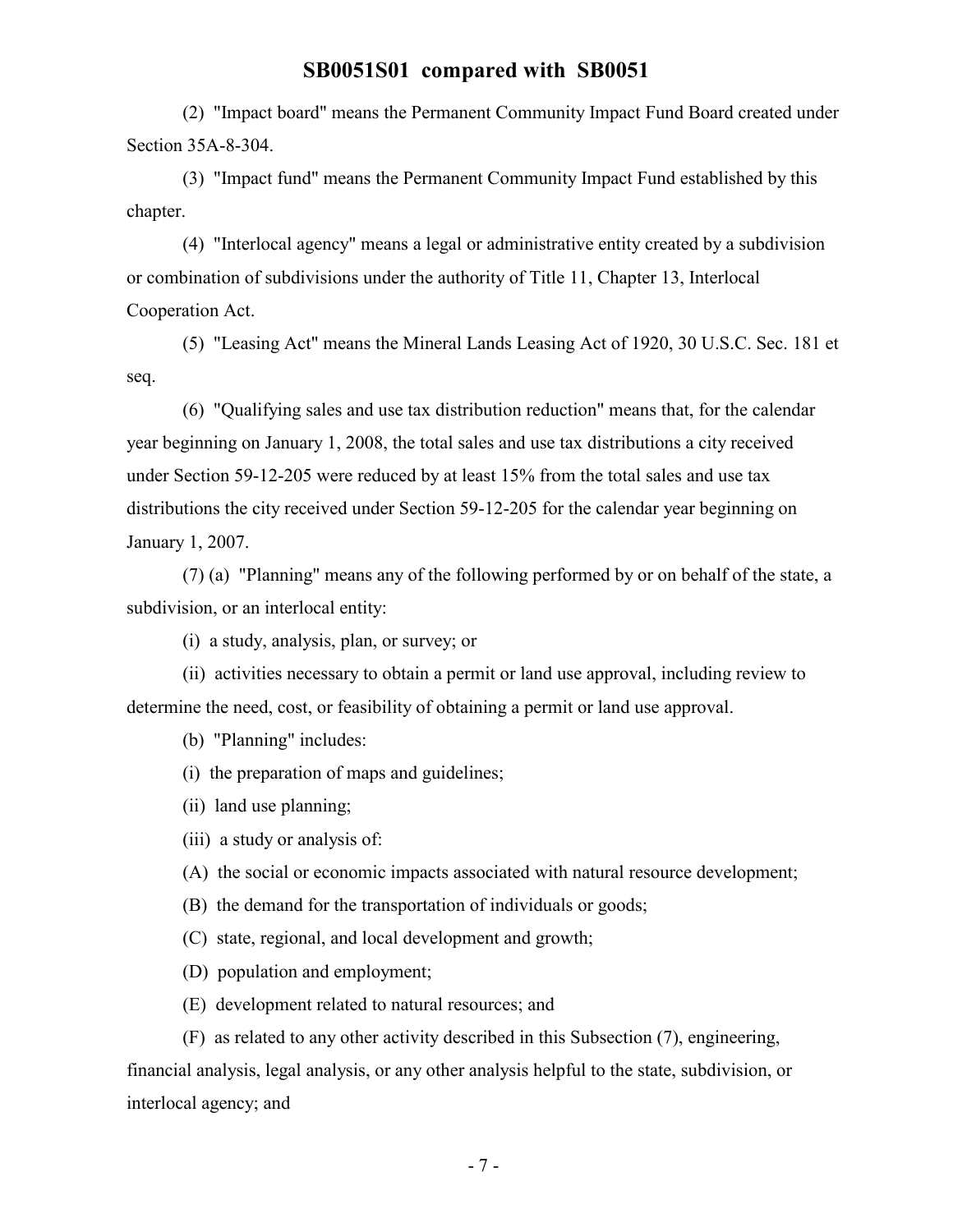(iv) any activity described in this Subsection (7) regardless of whether the activity is for a public facility or a public service.

(8) "Public facility" means a facility:

(a) in whole or in part, owned, controlled, or operated by the state, a subdivision, or an interlocal agency; and

(b) that serves a public purpose.

(9) (a) "Public service" means a service that:

(i) is provided, in whole or in part, by or on behalf of the state, a subdivision, or an interlocal agency; and

(ii) serves a public purpose.

(b) "Public service" includes:

(i) a service described in Subsection  $(9)(a)$  regardless of whether the service is provided in connection with a public facility;

(ii) the cost of providing a service described in Subsection  $(9)(a)$ , including administrative costs, wages, and legal fees; and

(iii) a contract with a public postsecondary institution to fund research, education, or a public service program.

(10) "Subdivision" means a county, city, town, county service area, special service district, special improvement district, water conservancy district, water improvement district, sewer improvement district, housing authority, building authority, school district, or public postsecondary institution organized under the laws of this state.

(11) (a) "Throughput infrastructure project" means the following facilities, whether located within, partially within, or outside of the state:

(i) a bulk commodities ocean terminal;

(ii) a pipeline for the transportation of liquid or gaseous hydrocarbons;

(iii) a highway used primarily for the transportation of hydrocarbons;

 $[\overrightarrow{tii}]$  (iv) electric transmission lines and ancillary facilities;

 $[(iv)] (v)$  a shortline freight railroad and ancillary facilities;

 $[(\forall)]$  (vi) a plant or facility for storing, distributing, or producing hydrogen, including the liquification of hydrogen, for use as a fuel in zero emission motor vehicles, for electricity generation, or for industrial use; or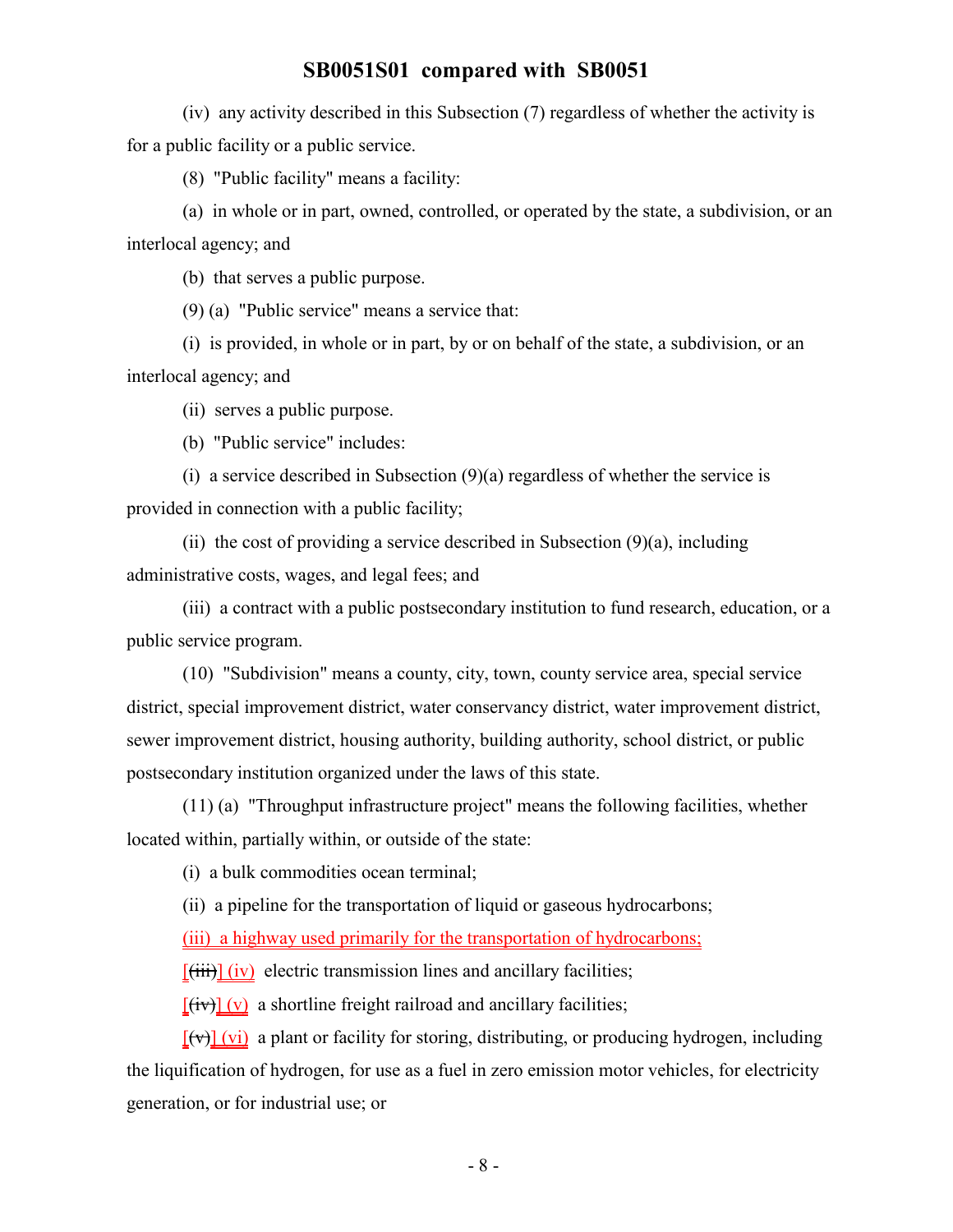$[\overline{v_i}](v_i)$  a plant for the production of zero emission hydrogen fueled trucks.

(b) "Throughput infrastructure project" includes:

(i) an ownership interest or a joint or undivided ownership interest in a facility;

(ii) a membership interest in the owner of a facility; or

(iii) a contractual right, whether secured or unsecured, to use all or a portion of the throughput, transportation, or transmission capacity of a facility.

Section 3. Section **35A-8-309** is amended to read:

#### **35A-8-309. Throughput Infrastructure Fund administered by impact board --**

#### **Uses -- Review by board -- Annual report -- First project.**

(1) (a)  $[$ The  $]$  Subject to Subsection (1)(b), the impact board shall:

 $\left[\frac{a}{\alpha}\right]$  (i) make grants and loans from the Throughput Infrastructure Fund created in Section 35A-8-308 for a throughput infrastructure project;

 $[\phi]$  (ii) use money transferred to the Throughput Infrastructure Fund in accordance with statute to provide a loan or grant to finance the cost of acquisition or construction of a throughput infrastructure project to one or more local political subdivisions, including a Utah interlocal agency created under Title 11, Chapter 13, Interlocal Cooperation Act;

 $[(e)]$  (iii) administer the Throughput Infrastructure Fund in a manner that will keep a portion of the fund revolving;

 $[(d)]$  (iv) determine provisions for repayment of loans;

 $[(e)] (v)$  establish criteria for awarding loans and grants; and

 $[f(f)]$  (vi) establish criteria for determining eligibility for assistance under this section.

(b) Notwithstanding Subsection (1)(a), the Legislature may appropriate money in the Throughput Infrastructure Fund created in Section 35A-8-308 for a throughput infrastructure project.

(2) The cost of acquisition or construction of a throughput infrastructure project includes amounts for working capital, reserves, transaction costs, and other amounts determined by the impact board to be allocable to a throughput infrastructure project.

(3) The impact board may restructure or forgive all or part of a local political subdivision's or interlocal agency's obligation to repay loans for extenuating circumstances.

(4) To receive assistance under this section, a local political subdivision or an interlocal agency shall submit a formal application containing the information that the impact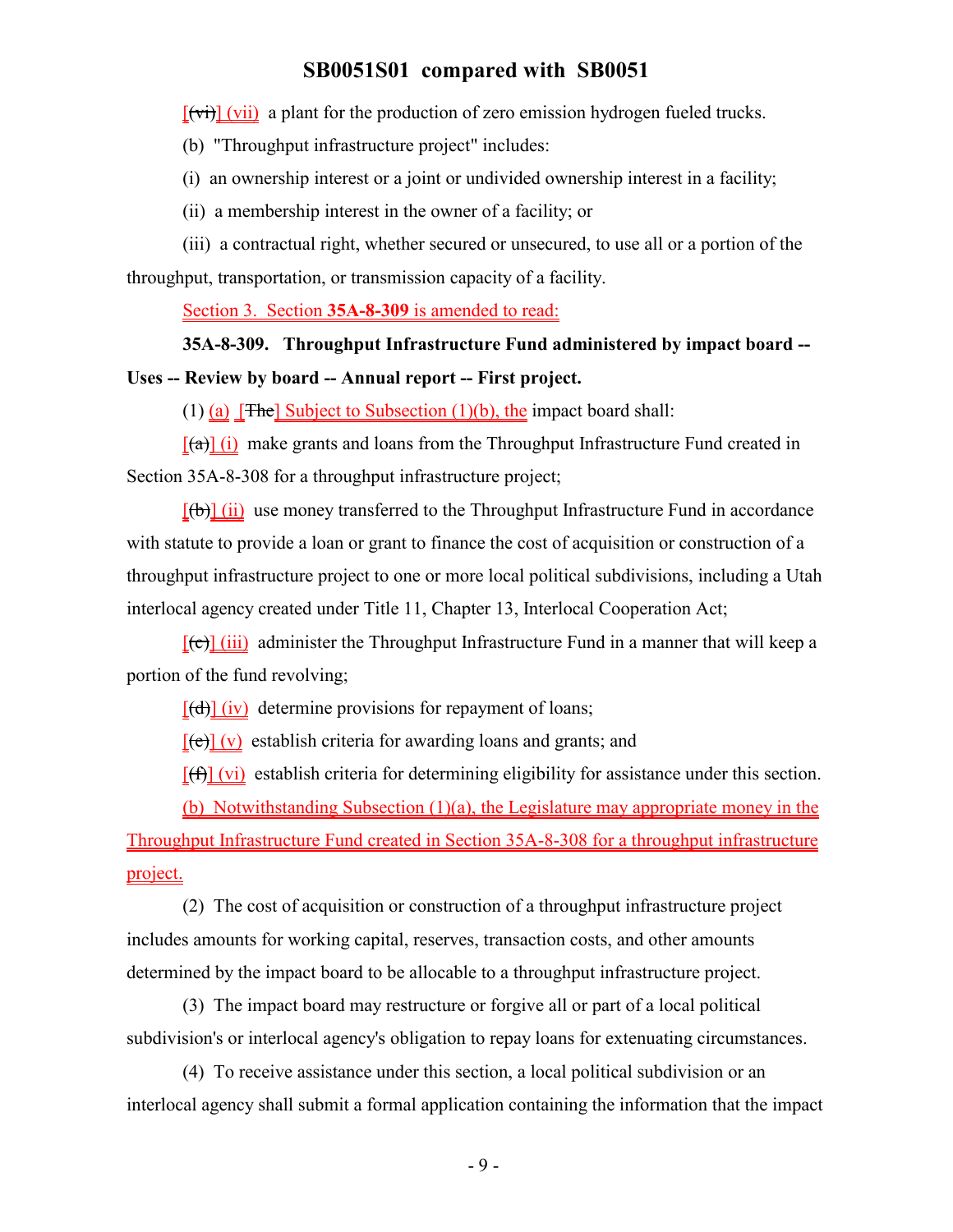board requires.

(5) (a) The impact board shall:

(i) review the proposed uses of the Throughput Infrastructure Fund for a loan or grant before approving the loan or grant and may condition its approval on whatever assurances the impact board considers necessary to ensure that proceeds of the loan or grant will be used in accordance with this section;

(ii) ensure that each loan specifies terms for interest deferments, accruals, and scheduled principal repayment; and

(iii) ensure that repayment terms are evidenced by bonds, notes, or other obligations of the appropriate local political subdivision or interlocal agency issued to the impact board and payable from the net revenues of a throughput infrastructure project.

(b) An instrument described in Subsection  $(5)(a)(iii)$  may be:

(i) non-recourse to the local political subdivision or interlocal agency; and

(ii) limited to a pledge of the net revenues from a throughput infrastructure project.

(6) (a) Subject to the restriction in Subsection (6)(b), the impact board shall allocate from the Throughput Infrastructure Fund to the board those amounts that are appropriated by the Legislature for the administration of the Throughput Infrastructure Fund.

(b) The amount described in Subsection (6)(a) may not exceed 2% of the annual receipts to the fund.

(7) The board shall include in the annual written report described in Section 35A-1-109:

(a) the number and type of loans and grants made under this section; and

(b) a list of local political subdivisions or interlocal agencies that received assistance under this section.

(8) (a)  $[$ The] Subject to Subsection (1)(b), the first throughput infrastructure project considered by the impact board shall be a bulk commodities ocean terminal project.

(b) Upon receipt of an application from an interlocal agency created for the sole purpose of undertaking a throughput infrastructure project that is a bulk commodities ocean terminal project, the impact board shall:

(i) grant up to 2% of the money in the Throughput Infrastructure Fund to the interlocal agency to pay or reimburse costs incurred by the interlocal agency preliminary to its acquisition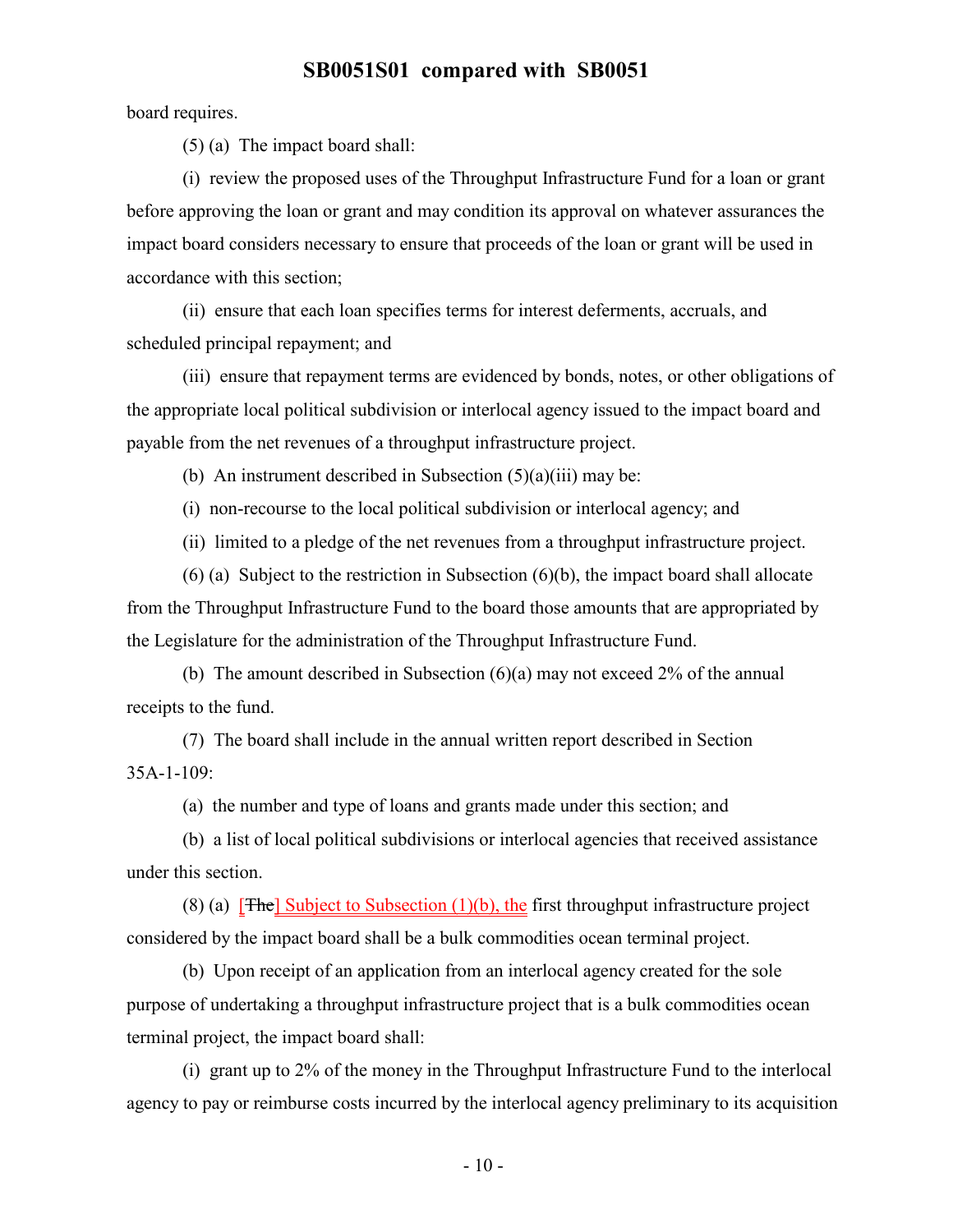of the throughput infrastructure project; and

(ii) fund the interlocal agency's application if the application meets all criteria established by the impact board.

Section 4. Section **41-1a-226** is amended to read:

#### **41-1a-226. Vintage vehicle -- Signed statement -- Registration.**

(1) The owner of a vintage vehicle who applies for registration under this part shall provide a signed statement that the vintage vehicle:

(a) is owned and operated for the purposes described in Section 41-21-1; and

(b) is safe to operate on the highways of this state as described in Section 41-21-4.

(2) [The] For a vintage vehicle with a model year of 1980 or older, the signed

statement described in Subsection (1) is in lieu of an emissions inspection, from which a vintage vehicle is exempt under Subsection 41-6a-1642(4).

(3) Before registration of a vintage vehicle that has a model year of 1981 or newer, an owner shall:

(a) obtain a certificate of emissions inspection as provided in Section 41-6a-1642; or

(b) provide proof of vehicle insurance coverage for the vintage vehicle that is a type

specific to a vehicle collector.

Section 5. Section **41-1a-404** is amended to read:

## **41-1a-404. Location and position of plates -- Visibility of plates -- Exceptions.**

(1) License plates issued for a vehicle other than a motorcycle, trailer, vintage vehicle, or semitrailer shall be attached to the vehicle, one in the front and the other in the rear.

(2) (a) The license plate issued for a motorcycle, trailer, or semitrailer shall be attached to the rear of the motorcycle, trailer, or semitrailer.

(b) (i) An owner of a vintage vehicle shall ensure that a license plate is attached to the rear of the vintage vehicle.

(ii) An owner of a vintage vehicle is not required to display a license plate on the front of the vintage vehicle.

(3) Except as provided in Subsection (5), a license plate shall at all times be:

(a) securely fastened:

(i) in a horizontal position to the vehicle for which it is issued to prevent the plate from swinging;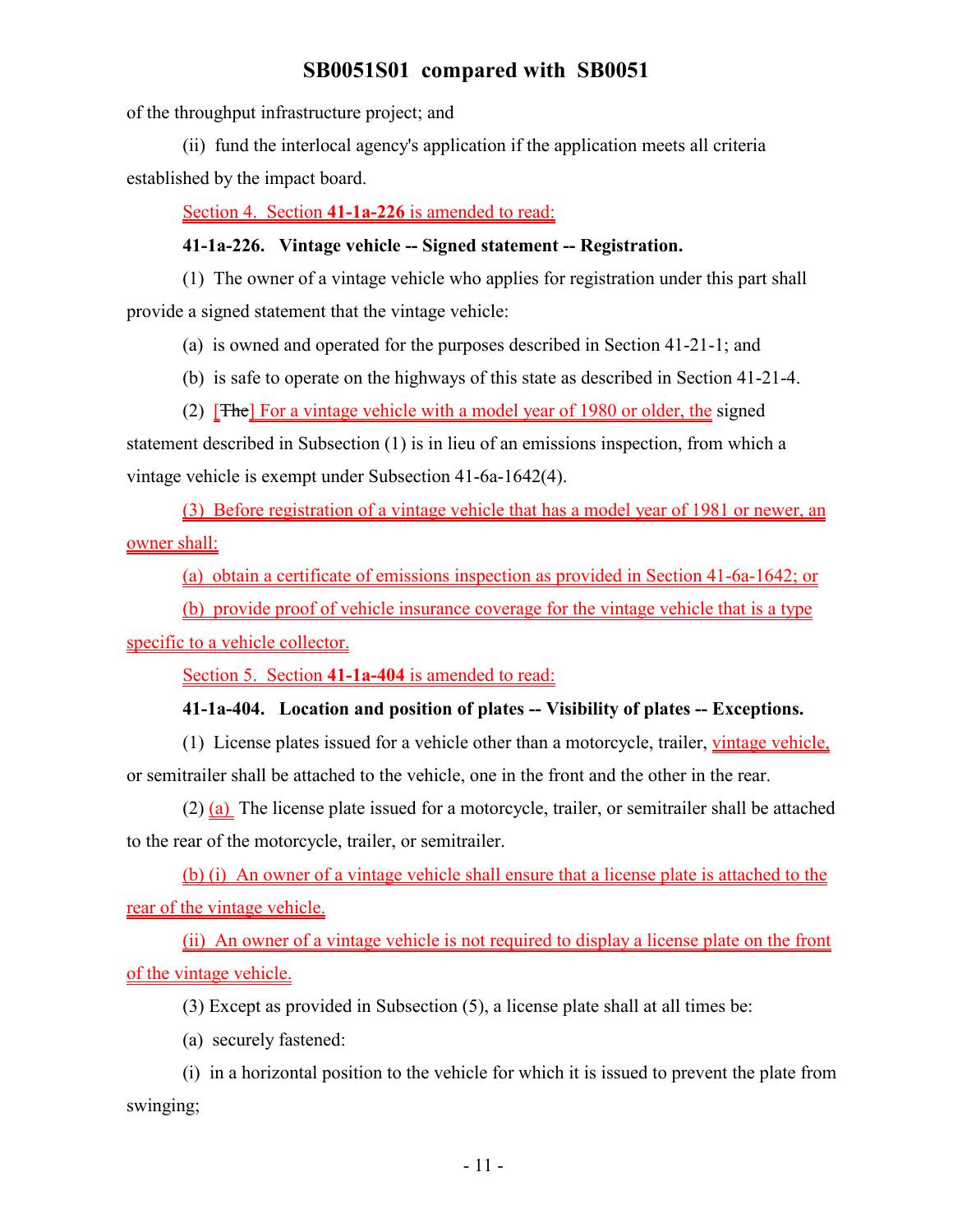(ii) at a height of not less than 12 inches from the ground, measuring from the bottom of the plate; and

- (iii) in a place and position to be clearly visible; and
- (b) maintained:
- (i) free from foreign materials; and
- (ii) in a condition to be clearly legible.

(4) Enforcement by a state or local law enforcement officer of the requirement under Subsection (1) to attach a license plate to the front of a vehicle shall be only as a secondary action when the vehicle has been detained for a suspected violation by any person in the vehicle of Title 41, Motor Vehicles, other than the requirement under Subsection (1) to attach a license plate to the front of the vehicle, or for another offense.

(5) The provisions of Subsections  $(3)(a)(iii)$  and  $(3)(b)$  do not apply to a license plate that is obscured exclusively by one or more of the following devices or by the cargo the device is carrying, if the device is installed according to manufacturer specifications or generally accepted installation practices:

- (a) a trailer hitch;
- (b) a wheelchair lift or wheelchair carrier;
- (c) a trailer being towed by the vehicle;
- (d) a bicycle rack, ski rack, or luggage rack; or
- (e) a similar cargo carrying device.
- (6) A violation of this section is an infraction.

Section 6. Section **41-1a-1201** is amended to read:

#### **41-1a-1201. Disposition of fees.**

(1) All fees received and collected under this part shall be transmitted daily to the state treasurer.

(2) Except as provided in Subsections  $(3)$ ,  $(6)$ ,  $(7)$ ,  $(8)$ , and  $(9)$  and Sections 41-1a-422, 41-1a-1220, 41-1a-1221, and 41-1a-1223 all fees collected under this part shall be deposited [in] into the Transportation Fund.

(3) Funds generated under Subsections  $41-1a-1211(1)(b)(ii)$ ,  $(6)(b)(ii)$ , and  $(7)$  and Section 41-1a-1212 may be used by the commission to cover the costs incurred in issuing license plates under Part 4, License Plates and Registration Indicia.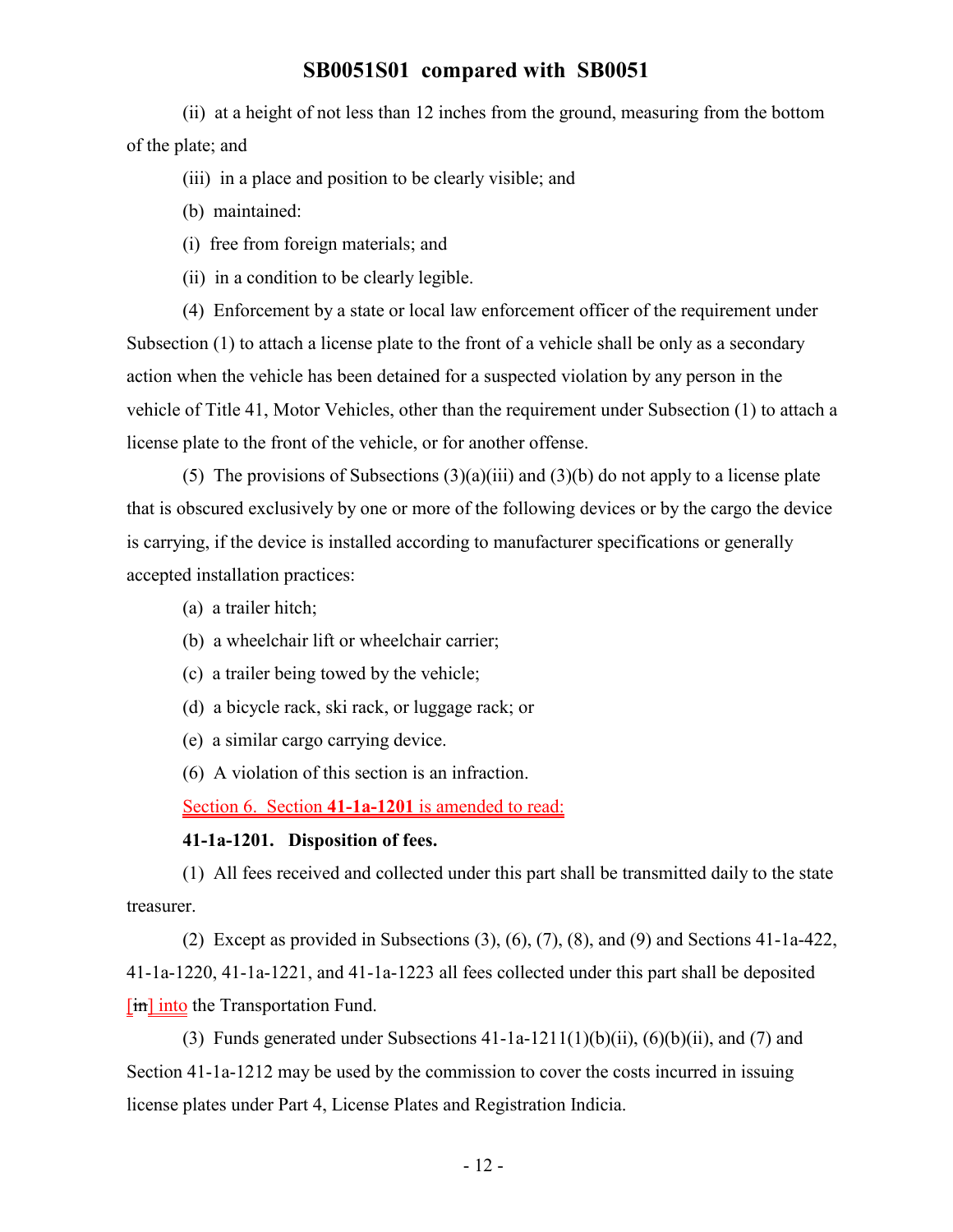(4) In accordance with Section 63J-1-602.2, all funds available to the commission for the purchase and distribution of license plates and decals are nonlapsing.

(5) (a) Except as provided in Subsections (3) and (5)(b) and Section 41-1a-1205, the expenses of the commission in enforcing and administering this part shall be provided for by legislative appropriation from the revenues of the Transportation Fund.

(b) Three dollars of the registration fees imposed under Subsections 41-1a-1206(2)(a) and (b) for each vehicle registered for a six-month registration period under Section 41-1a-215.5 may be used by the commission to cover the costs incurred in enforcing and administering this part.

(c) Fifty cents of the registration fee imposed under Subsection  $41$ - $1a$ - $1206(1)(g)$  for each vintage vehicle that has a model year of 1981 or newer may be used by the commission to cover the costs incurred in enforcing and administering this part.

(6) (a) The following portions of the registration fees imposed under Section 41-1a-1206 for each vehicle shall be deposited  $\overline{m}$  into the Transportation Investment Fund of 2005 created under Section 72-2-124:

(i) \$30 of the registration fees imposed under Subsections  $41$ -1a-1206(1)(a), (1)(b),  $(1)(f)$ ,  $(4)$ , and  $(7)$ ;

(ii) \$21 of the registration fees imposed under Subsections  $41$ -1a-1206(1)(c)(i) and  $(1)(c)(ii);$ 

(iii) \$2.50 of the registration fee imposed under Subsection 41-1a-1206(1)(e)(ii);

(iv) \$23 of the registration fee imposed under Subsection  $41$ -1a-1206(1)(d)(i);

(v) \$24.50 of the registration fee imposed under Subsection 41-1a-1206(1)(e)(i); and

(vi) \$1 of the registration fee imposed under Subsection  $41$ -1a-1206(1)(d)(ii).

(b) The following portions of the registration fees collected for each vehicle registered for a six-month registration period under Section 41-1a-215.5 shall be deposited  $\overline{[m]}$  into the Transportation Investment Fund of 2005 created by Section 72-2-124:

(i) \$23.25 of each registration fee collected under Subsection  $41$ - $1a$ - $1206(2)(a)(i)$ ; and

(ii) \$23 of each registration fee collected under Subsection  $41$ -1a-1206(2)(a)(ii).

(7) (a) Ninety-four cents of each registration fee imposed under Subsections 41-1a-1206(1)(a) and (b) for each vehicle shall be deposited  $\overline{im}$  into the Public Safety Restricted Account created in Section 53-3-106.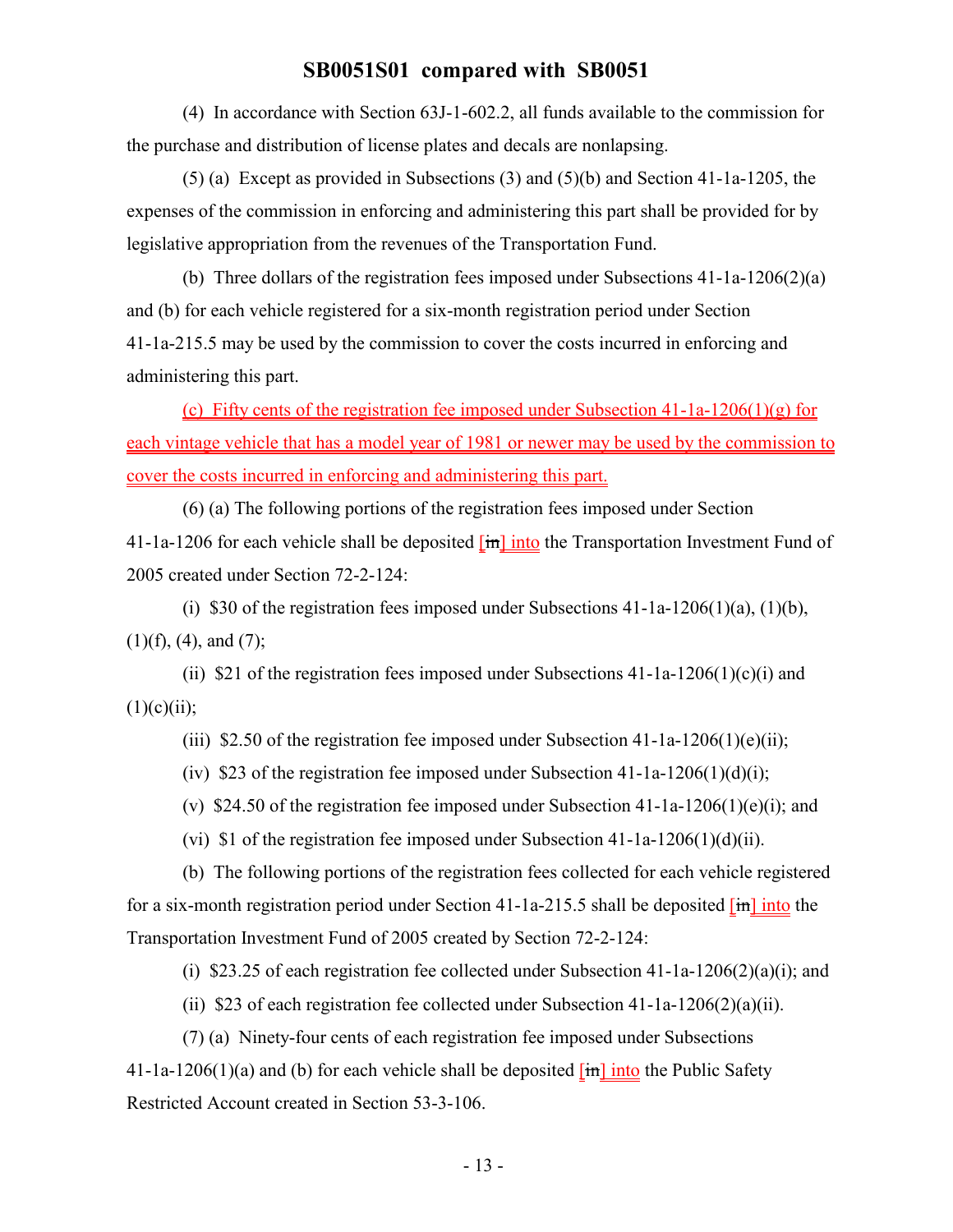(b) Seventy-one cents of each registration fee imposed under Subsections

41-1a-1206(2)(a) and (b) for each vehicle registered for a six-month registration period under Section 41-1a-215.5 shall be deposited [in] into the Public Safety Restricted Account created in Section 53-3-106.

(8) (a) One dollar of each registration fee imposed under Subsections 41-1a-1206(1)(a) and (b) for each vehicle shall be deposited into the Motor Vehicle Safety Impact Restricted Account created in Section 53-8-214.

(b) One dollar of each registration fee imposed under Subsections 41-1a-1206(2)(a) and (b) for each vehicle registered for a six-month registration period under Section 41-1a-215.5 shall be deposited into the Motor Vehicle Safety Impact Restricted Account created in Section 53-8-214.

(9) Fifty cents of each registration fee imposed under Subsection 41-1a-1206(1)(a) for each motorcycle shall be deposited [in] into the Spinal Cord and Brain Injury Rehabilitation Fund created in Section 26-54-102.

Section  $\frac{1}{2}$ . Section **41-1a-1206** is amended to read:

#### **41-1a-1206. Registration fees -- Fees by gross laden weight.**

(1) Except as provided in Subsections (2) and (3), at the time application is made for registration or renewal of registration of a vehicle or combination of vehicles under this chapter, a registration fee shall be paid to the division as follows:

(a) \$46.00 for each motorcycle;

(b) \$44 for each motor vehicle of 12,000 pounds or less gross laden weight, excluding motorcycles;

(c) unless the semitrailer or trailer is exempt from registration under Section 41-1a-202 or is registered under Section 41-1a-301:

(i) \$31 for each trailer or semitrailer over 750 pounds gross unladen weight; or

(ii) \$28.50 for each commercial trailer or commercial semitrailer of 750 pounds or less gross unladen weight;

(d) (i) \$53 for each farm truck over 12,000 pounds, but not exceeding 14,000 pounds gross laden weight; plus

(ii) \$9 for each 2,000 pounds over 14,000 pounds gross laden weight;

(e) (i) \$69.50 for each motor vehicle or combination of motor vehicles, excluding farm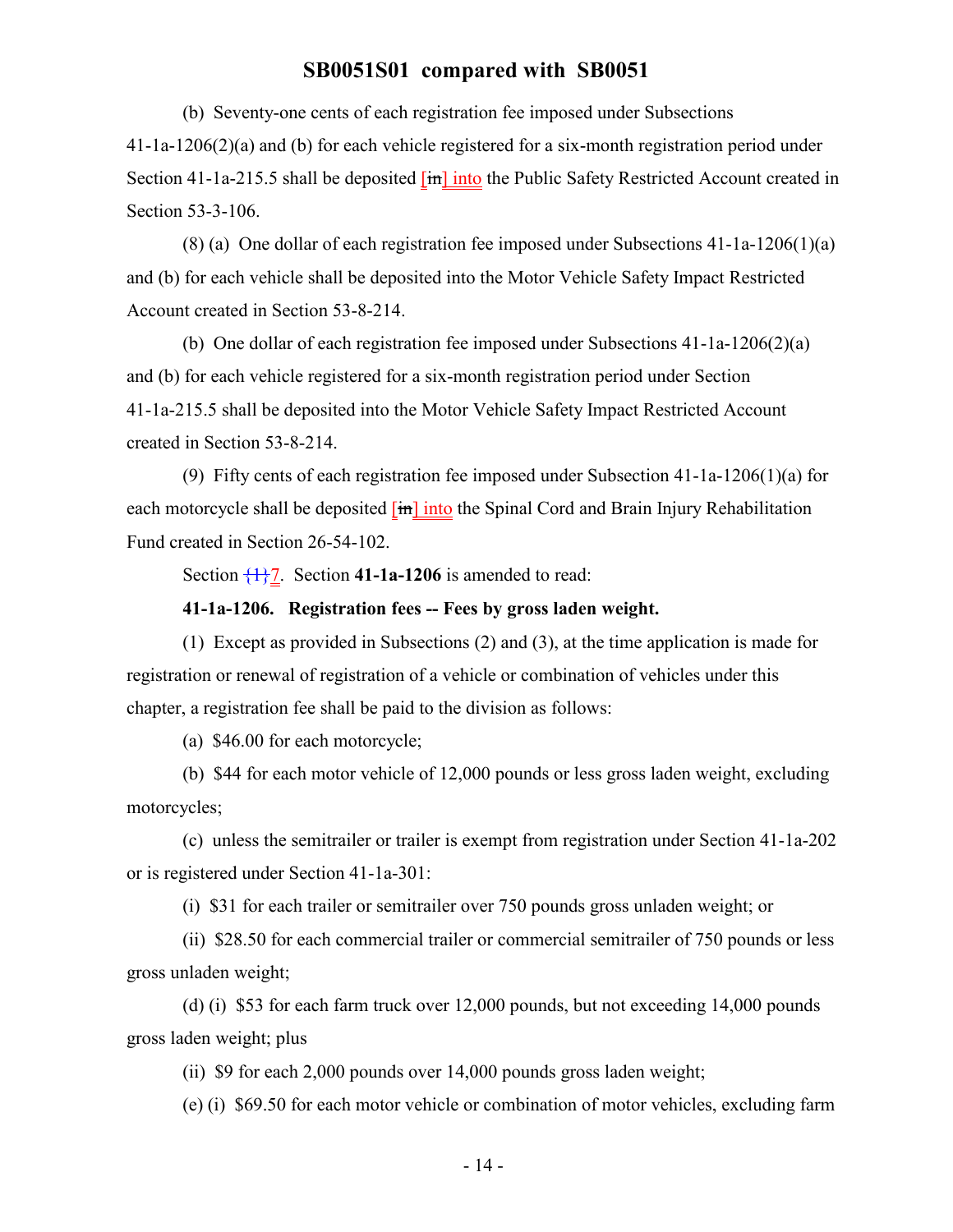trucks, over 12,000 pounds, but not exceeding 14,000 pounds gross laden weight; plus

(ii) \$19 for each 2,000 pounds over 14,000 pounds gross laden weight;

(f) (i) \$69.50 for each park model recreational vehicle over 12,000 pounds, but not

exceeding 14,000 pounds gross laden weight; plus

(ii) \$19 for each 2,000 pounds over 14,000 pounds gross laden weight;

(g)  $[45]$  \$45.50 for each vintage vehicle  $\{\}$  that [is less than 40 years old] has a model

year of 1981 or newer; and

- (h) in addition to the fee described in Subsection  $(1)(b)$ :
- (i) for each electric motor vehicle:
- (A) \$90 during calendar year 2020; and
- (B) \$120 beginning January 1, 2021, and thereafter;
- (ii) for each hybrid electric motor vehicle:
- (A) \$15 during calendar year 2020; and
- (B) \$20 beginning January 1, 2021, and thereafter;
- (iii) for each plug-in hybrid electric motor vehicle:
- (A) \$39 during calendar year 2020; and
- (B) \$52 beginning January 1, 2021, and thereafter; and
- (iv) for any motor vehicle not described in Subsections  $(1)(h)(i)$  through (iii) that is fueled exclusively by a source other than motor fuel, diesel fuel, natural gas, or propane:
	- (A) \$90 during calendar year 2020; and
	- (B) \$120 beginning January 1, 2021, and thereafter.

(2) (a) At the time application is made for registration or renewal of registration of a vehicle under this chapter for a six-month registration period under Section 41-1a-215.5, a registration fee shall be paid to the division as follows:

(i) \$34.50 for each motorcycle; and

(ii) \$33.50 for each motor vehicle of 12,000 pounds or less gross laden weight, excluding motorcycles.

(b) In addition to the fee described in Subsection  $(2)(a)(ii)$ , for registration or renewal of registration of a vehicle under this chapter for a six-month registration period under Section 41-1a-215.5 a registration fee shall be paid to the division as follows:

(i) for each electric motor vehicle: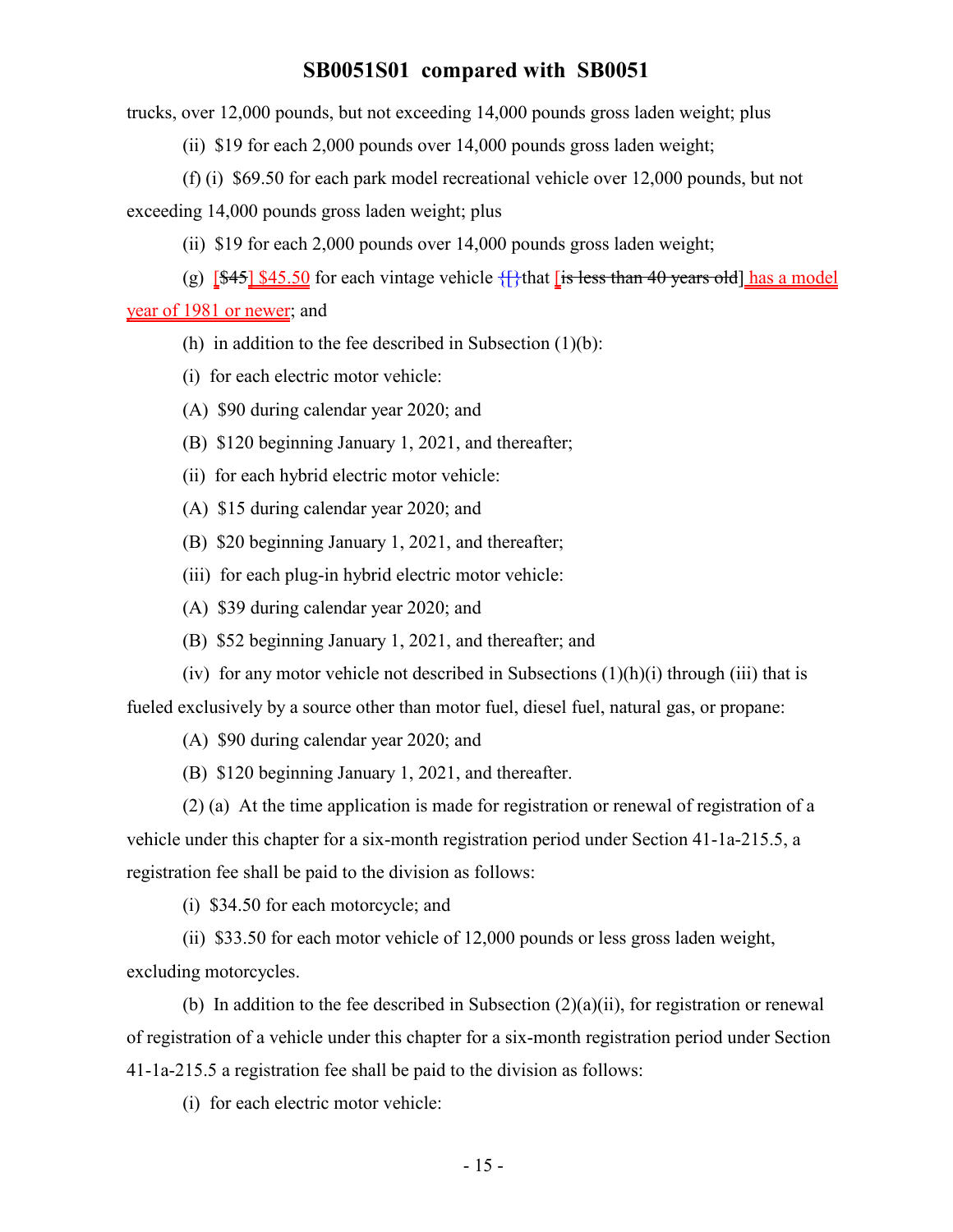- (A) \$69.75 during calendar year 2020; and
- (B) \$93 beginning January 1, 2021, and thereafter;
- (ii) for each hybrid electric motor vehicle:
- (A) \$11.25 during calendar year 2020; and
- (B) \$15 beginning January 1, 2021, and thereafter;
- (iii) for each plug-in hybrid electric motor vehicle:
- (A) \$30 during calendar year 2020; and
- (B) \$40 beginning January 1, 2021, and thereafter; and
- (iv) for each motor vehicle not described in Subsections  $(2)(b)(i)$  through (iii) that is fueled by a source other than motor fuel, diesel fuel, natural gas, or propane:
	- (A) \$69.75 during calendar year 2020; and
	- (B) \$93 beginning January 1, 2021, and thereafter.

(3) (a) (i) Beginning on January 1, 2019, the commission shall, on January 1, annually adjust the registration fees described in Subsections  $(1)(a)$ ,  $(1)(b)$ ,  $(1)(c)(i)$ ,  $(1)(c)(ii)$ ,  $(1)(d)(i)$ ,  $(1)(e)(i)$ ,  $(1)(f)(i)$ ,  $(1)(g)$ ,  $(2)(a)$ ,  $(4)(a)$ , and  $(7)$ , by taking the registration fee rate for the previous year and adding an amount equal to the greater of:

(A) an amount calculated by multiplying the registration fee of the previous year by the actual percentage change during the previous fiscal year in the Consumer Price Index; and

(B) 0.

(ii) Beginning on January 1, 2022, the commission shall, on January 1, annually adjust the registration fees described in Subsections  $(1)(h)(i)(B)$ ,  $(1)(h)(ii)(B)$ ,  $(1)(h)(iii)(B)$ ,  $(1)(h)(iv)(B), (2)(b)(i)(B), (2)(b)(ii)(B), (2)(b)(iii)(B), and (2)(b)(iv)(B) by taking the$ registration fee rate for the previous year and adding an amount equal to the greater of:

(A) an amount calculated by multiplying the registration fee of the previous year by the actual percentage change during the previous fiscal year in the Consumer Price Index; and

(B) 0.

(b) The amounts calculated as described in Subsection (3)(a) shall be rounded up to the nearest 25 cents.

(4) (a) The initial registration fee for a vintage vehicle that  $[$  is 40 years old has a model year of 1980 or older is \$40.

(b) A vintage vehicle that  $[$ is 40 years old] has a model year of 1980 or older is exempt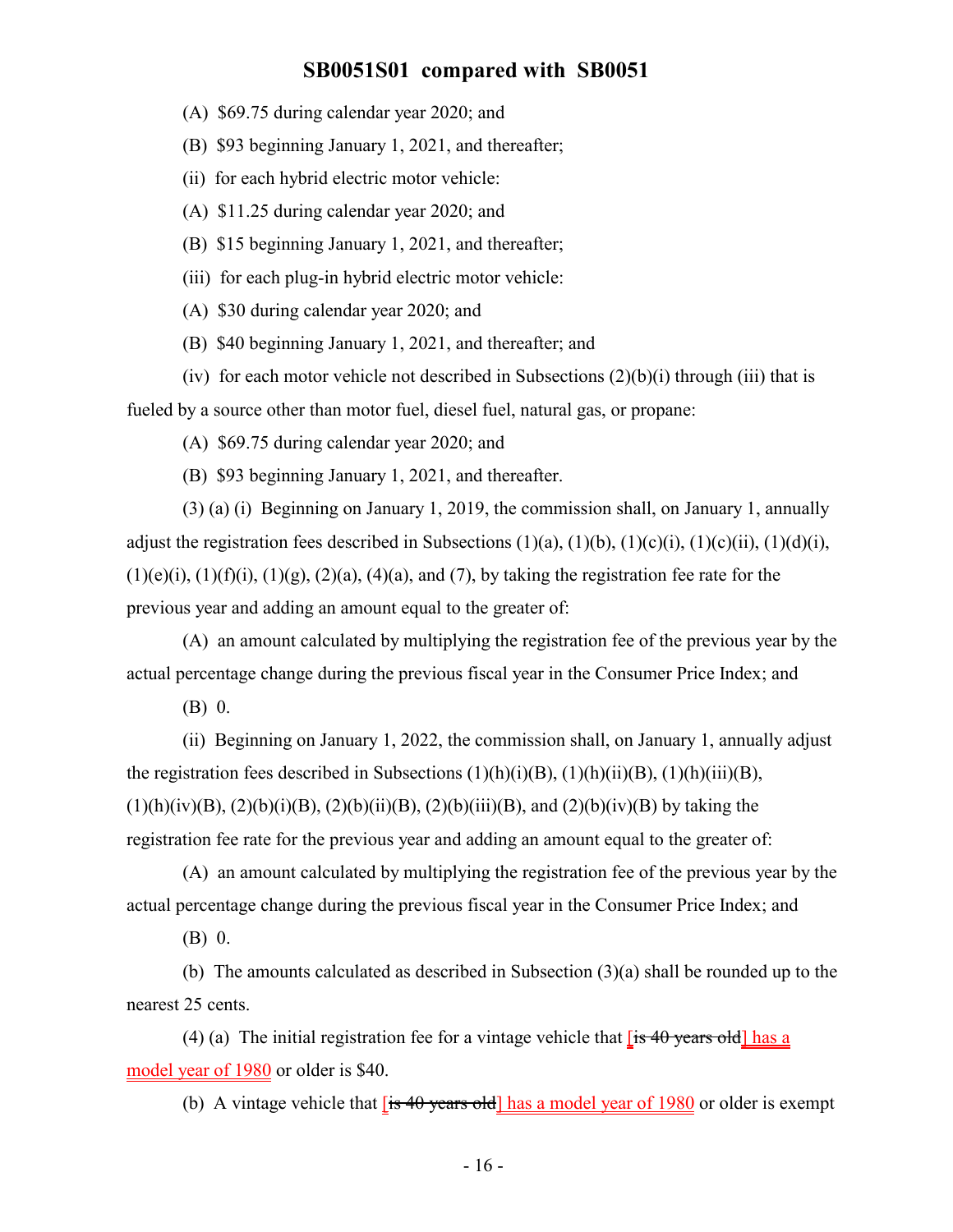from the renewal of registration fees under Subsection (1).

(c) A vehicle with a Purple Heart special group license plate issued in accordance with Section 41-1a-421 is exempt from the registration fees under Subsection (1).

(d) A camper is exempt from the registration fees under Subsection (1).

(5) If a motor vehicle is operated in combination with a semitrailer or trailer, each motor vehicle shall register for the total gross laden weight of all units of the combination if the total gross laden weight of the combination exceeds 12,000 pounds.

(6) (a) Registration fee categories under this section are based on the gross laden weight declared in the licensee's application for registration.

(b) Gross laden weight shall be computed in units of 2,000 pounds. A fractional part of 2,000 pounds is a full unit.

(7) The owner of a commercial trailer or commercial semitrailer may, as an alternative to registering under Subsection (1)(c), apply for and obtain a special registration and license plate for a fee of \$130.

(8) Except as provided in Section 41-6a-1642, a truck may not be registered as a farm truck unless:

(a) the truck meets the definition of a farm truck under Section 41-1a-102; and

(b) (i) the truck has a gross vehicle weight rating of more than 12,000 pounds; or

(ii) the truck has a gross vehicle weight rating of 12,000 pounds or less and the owner submits to the division a certificate of emissions inspection or a waiver in compliance with Section 41-6a-1642.

(9) A violation of Subsection (8) is an infraction that shall be punished by a fine of not less than \$200.

(10) Trucks used exclusively to pump cement, bore wells, or perform crane services with a crane lift capacity of five or more tons, are exempt from 50% of the amount of the fees required for those vehicles under this section.

Section  $\frac{28}{8}$ . Section **41-3-105** is amended to read:

# **41-3-105. Administrator's powers and duties -- Administrator and investigators to be law enforcement officers.**

(1) The administrator may make rules to carry out the purposes of this chapter and Sections 41-1a-1001 through 41-1a-1006 according to the procedures and requirements of Title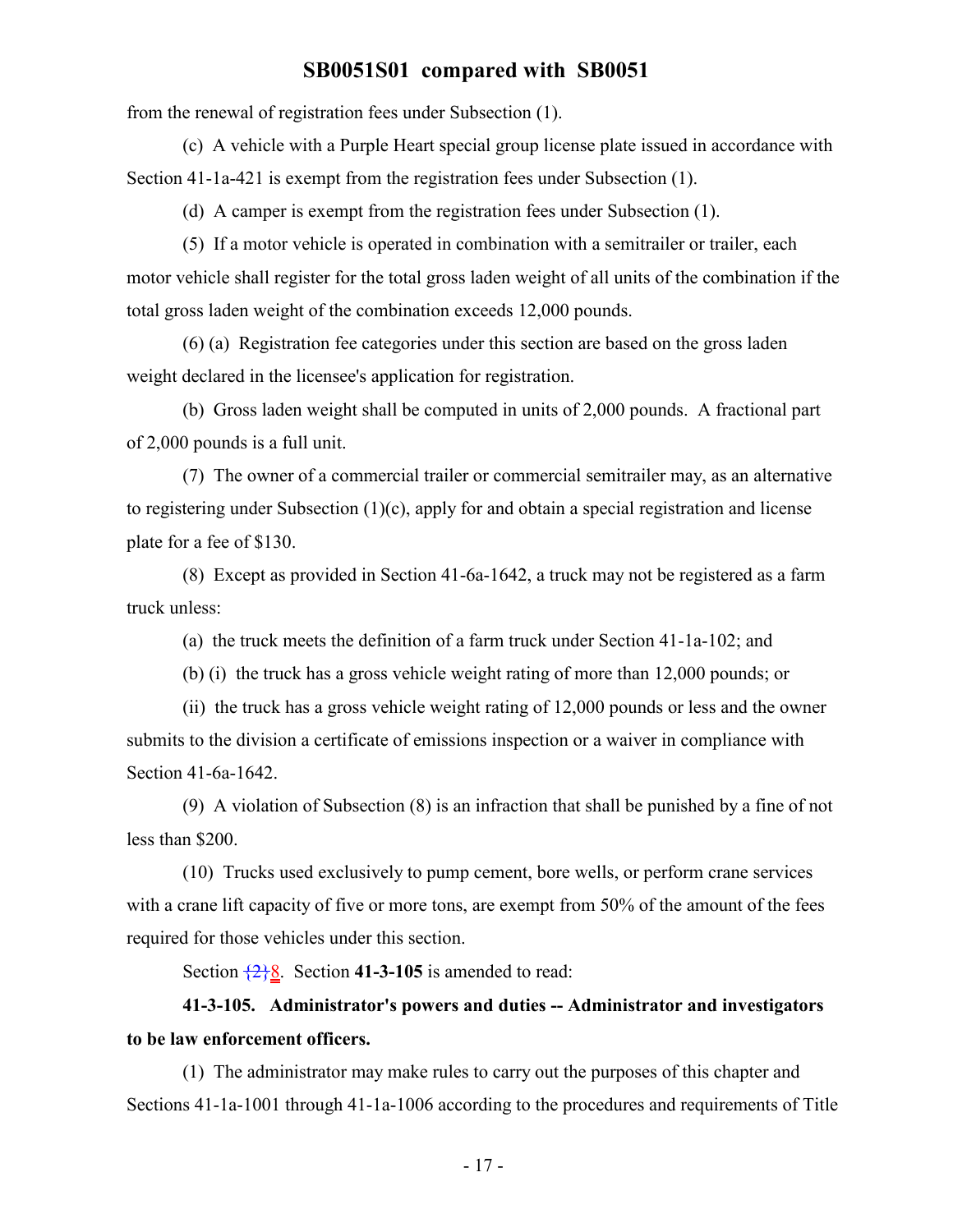63G, Chapter 3, Utah Administrative Rulemaking Act.

(2) (a) The administrator may employ clerks, deputies, and assistants necessary to discharge the duties under this chapter and may designate the duties of those clerks, deputies, and assistants.

(b) The administrator, assistant administrator, and all investigators shall be law enforcement officers certified by peace officer standards and training as required by Section 53-13-103.

(3) (a) The administrator may investigate any suspected or alleged violation of:

(i) this chapter;

(ii) Title 41, Chapter 1a, Motor Vehicle Act;

(iii) any law concerning motor vehicle fraud; or

(iv) any rule made by the administrator.

(b) The administrator may bring an action in the name of the state against any person to enjoin a violation found under Subsection (3)(a).

(4) (a) The administrator may prescribe forms to be used for applications for licenses.

(b) The administrator may require information from the applicant concerning the applicant's fitness to be licensed.

(c) Each application for a license shall contain:

(i) if the applicant is an individual, the name and residence address of the applicant and the trade name, if any, under which the applicant intends to conduct business;

(ii) if the applicant is a partnership, the name and residence address of each partner, whether limited or general, and the name under which the partnership business will be conducted;

(iii) if the applicant is a corporation, the name of the corporation, and the name and residence address of each of its principal officers and directors;

(iv) a complete description of the principal place of business, including:

(A) the municipality, with the street and number, if any;

(B) if located outside of any municipality, a general description so that the location can be determined; and

(C) any other places of business operated and maintained by the applicant in conjunction with the principal place of business;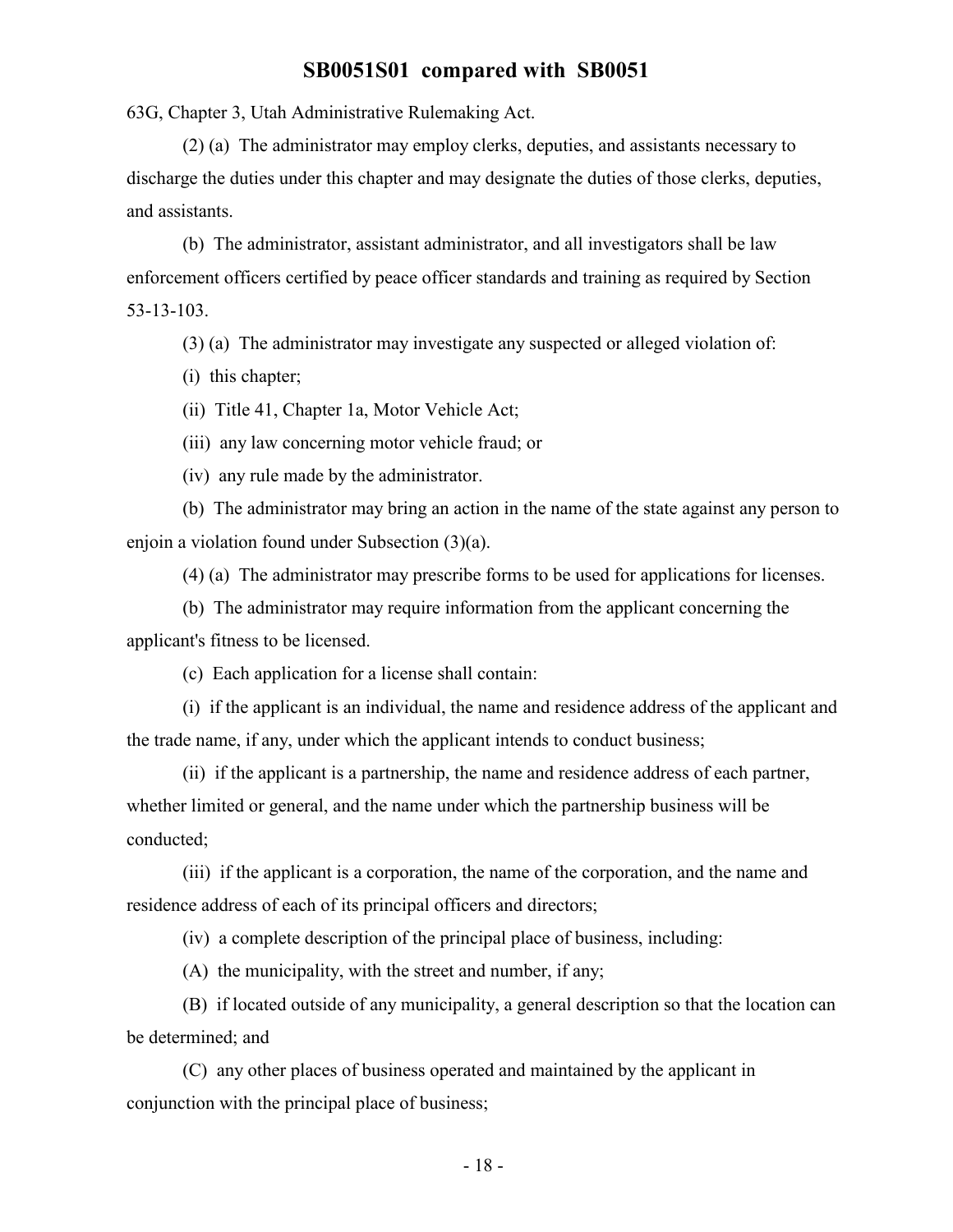(v) if the application is for a new motor vehicle dealer's license, the name of each motor vehicle the applicant has been enfranchised to sell or exchange, the name and address of the manufacturer or distributor who has enfranchised the applicant, and the name and address of each individual who will act as a salesperson under authority of the license;

(vi) at least five years of business history;

(vii) the federal tax identification number issued to the dealer;

(viii) the sales and use tax license number issued to the dealer under Title 59, Chapter 12, Sales and Use Tax Act; and

(ix) if the application is for a direct-sale manufacturer's license:

(A) the name of each line-make the applicant will sell, display for sale, or offer for sale or exchange;

(B) the name and address of each individual who will act as a direct-sale manufacturer salesperson under authority of the license;

(C) a complete description of the direct-sale manufacturer's authorized service center, including the address and any other place of business the applicant operates and maintains in conjunction with the authorized service center;

(D) a sworn statement that the applicant complies with each qualification for a direct-sale manufacturer under this chapter;

(E) a sworn statement that if at any time the applicant fails to comply with a qualification for a direct-sale manufacturer under this chapter, the applicant will inform the division in writing within 10 business days after the day on which the noncompliance occurs; and

(F) an acknowledgment that if the applicant fails to comply with a qualification for a direct-sale manufacturer under this chapter, the administrator will deny, suspend, or revoke the applicant's direct-sale manufacturer license in accordance with Section 41-3-209.

(5) The administrator may adopt a seal with the words "Motor Vehicle Enforcement Administrator, State of Utah," to authenticate the acts of the administrator's office.

(6) (a) The administrator may require that a licensee erect or post signs or devices on the licensee's principal place of business and any other sites, equipment, or locations operated and maintained by the licensee in conjunction with the licensee's business.

(b) The signs or devices shall state the licensee's name, principal place of business,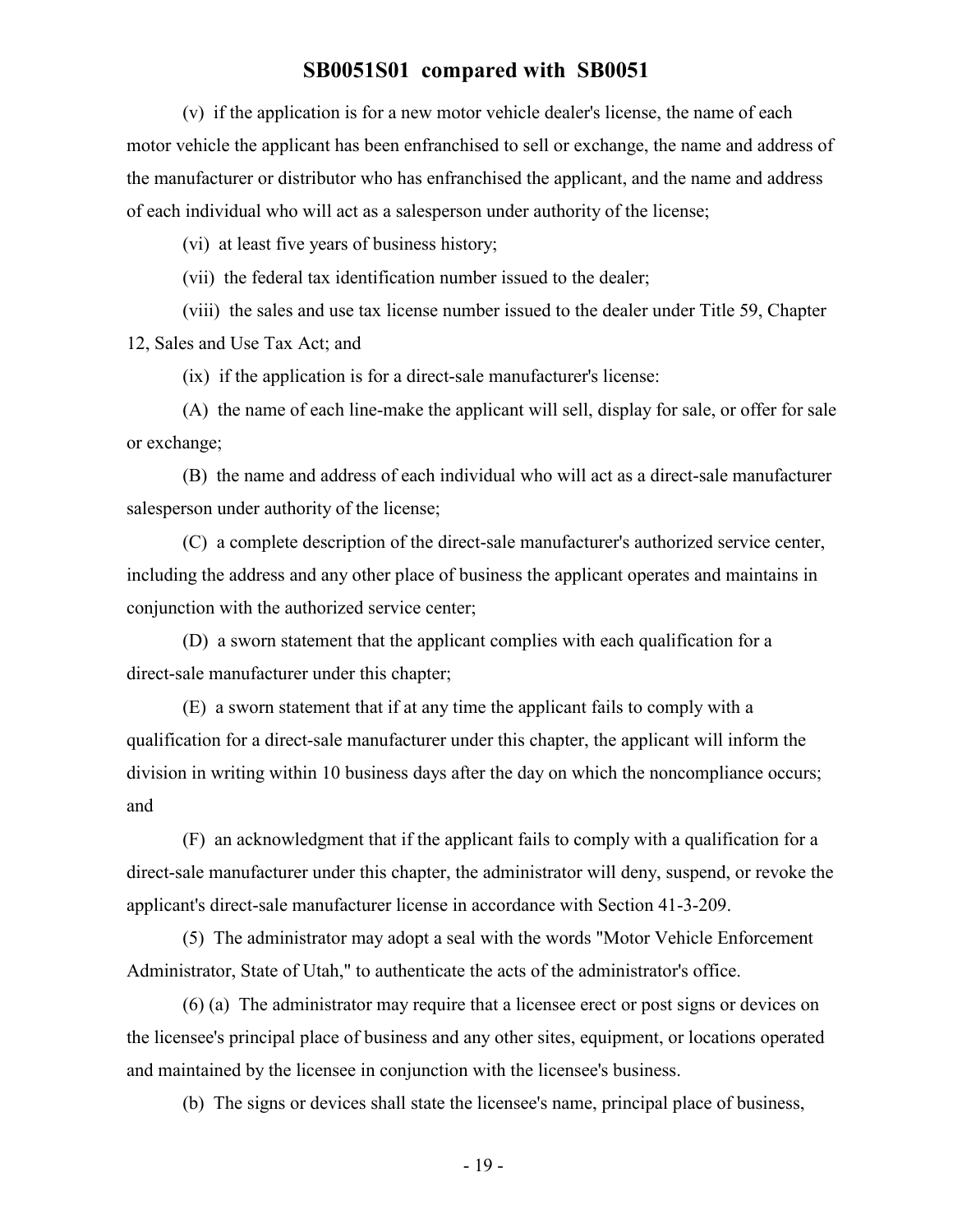type and number of licenses, and any other information that the administrator considers necessary to identify the licensee.

(c) The administrator may make rules in accordance with Title 63G, Chapter 3, Utah Administrative Rulemaking Act, determining allowable size and shape of signs or devices, lettering and other details of signs or devices, and location of signs or devices.

(7) (a) The administrator shall provide for quarterly meetings of the advisory board and may call special meetings.

(b) Notices of all meetings shall be sent to each member not fewer than five days before the meeting.

(8) The administrator, the officers and inspectors of the division designated by the commission, and peace officers shall:

(a) make arrests upon view and without warrant for any violation committed in their presence of any of the provisions of this chapter, or Title 41, Chapter 1a, Motor Vehicle Act;

(b) when on duty, upon reasonable belief that a motor vehicle, trailer, or semitrailer is being operated in violation of any provision of Title 41, Chapter 1a, Motor Vehicle Act, require the driver of the vehicle to stop, exhibit the person's driver license and the registration card issued for the vehicle, and submit to an inspection of the vehicle, the license plates, and registration card;

(c) serve all warrants relating to the enforcement of the laws regulating the operation of motor vehicles, trailers, and semitrailers;

(d) investigate traffic accidents and secure testimony of any witnesses or persons involved; and

(e) investigate reported thefts of motor vehicles, trailers, and semitrailers.

(9) The administrator shall provide security for an area within the commission designated as a secure area under Section 76-8-311.1.

(10) [The administrator may contract with a public prosecutor to provide additional] The Office of the Attorney General shall  $\frac{1}{2}$  represent the administrator to  $\frac{1}{2}$  provide prosecution of this chapter.

Section  $\frac{3}{9}$ . Section **41-6a-1642** is amended to read:

#### **41-6a-1642. Emissions inspection -- County program.**

(1) The legislative body of each county required under federal law to utilize a motor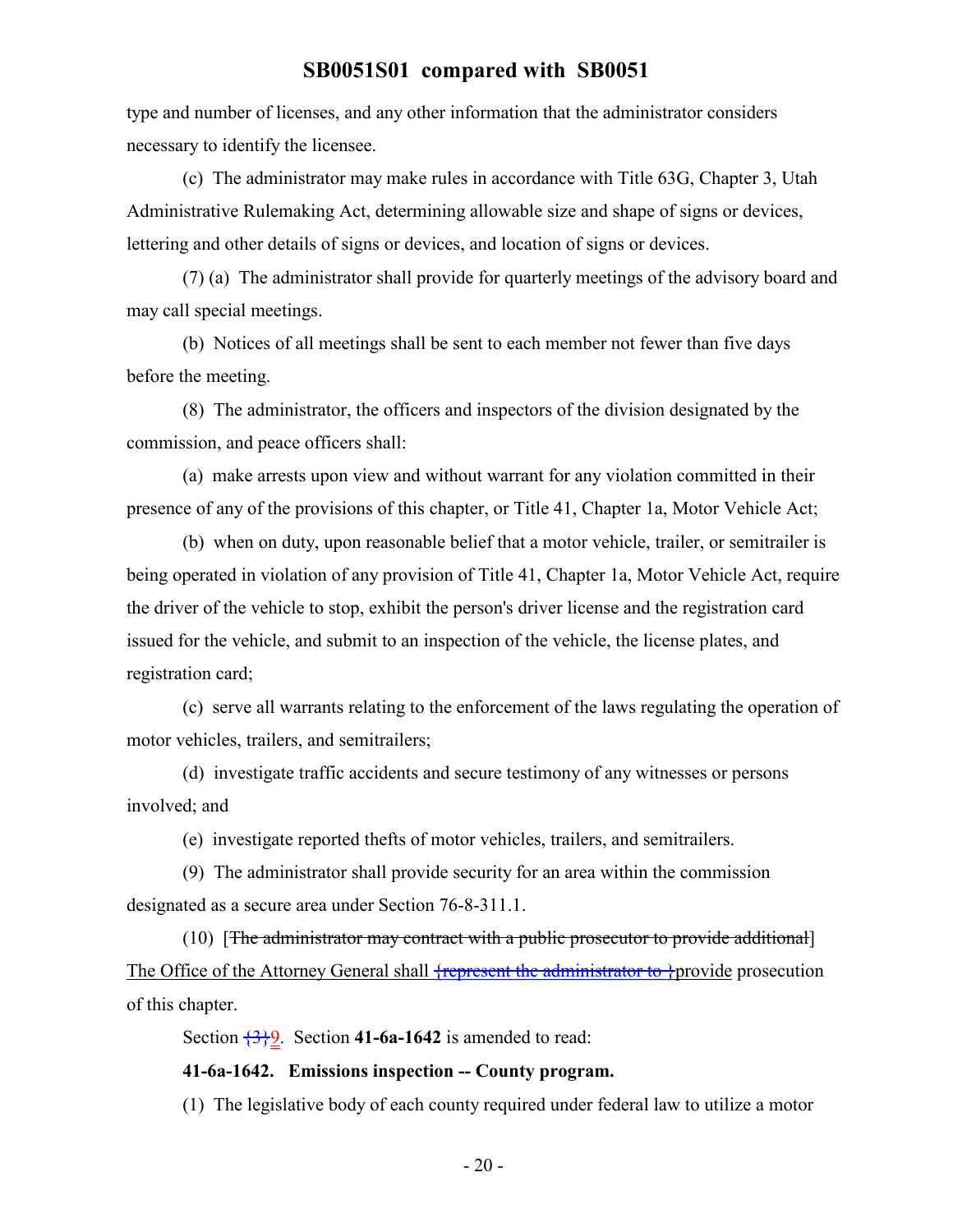vehicle emissions inspection and maintenance program or in which an emissions inspection and maintenance program is necessary to attain or maintain any national ambient air quality standard shall require:

(a) a certificate of emissions inspection, a waiver, or other evidence the motor vehicle is exempt from emissions inspection and maintenance program requirements be presented:

(i) as a condition of registration or renewal of registration; and

(ii) at other times as the county legislative body may require to enforce inspection requirements for individual motor vehicles, except that the county legislative body may not routinely require a certificate of emissions inspection, or waiver of the certificate, more often than required under Subsection (9); and

(b) compliance with this section for a motor vehicle registered or principally operated in the county and owned by or being used by a department, division, instrumentality, agency, or employee of:

(i) the federal government;

(ii) the state and any of its agencies; or

(iii) a political subdivision of the state, including school districts.

(2) A vehicle owner subject to Subsection (1) shall obtain a motor vehicle emissions inspection and maintenance program certificate of emissions inspection as described in Subsection (1), but the program may not deny vehicle registration based solely on the presence of a defeat device covered in the Volkswagen partial consent decrees or a United States Environmental Protection Agency-approved vehicle modification in the following vehicles:

(a) a 2.0-liter diesel engine motor vehicle in which its lifetime nitrogen oxide emissions are mitigated in the state pursuant to a partial consent decree, including:

(i) Volkswagen Jetta, model years 2009, 2010, 2011, 2012, 2013, 2014, and 2015;

(ii) Volkswagen Jetta Sportwagen, model years 2009, 2010, 2011, 2012, 2013, and 2014;

(iii) Volkswagen Golf, model years 2010, 2011, 2012, 2013, 2014, and 2015;

(iv) Volkswagen Golf Sportwagen, model year 2015;

(v) Volkswagen Passat, model years 2012, 2013, 2014, and 2015;

(vi) Volkswagen Beetle, model years 2013, 2014, and 2015;

(vii) Volkswagen Beetle Convertible, model years 2013, 2014, and 2015; and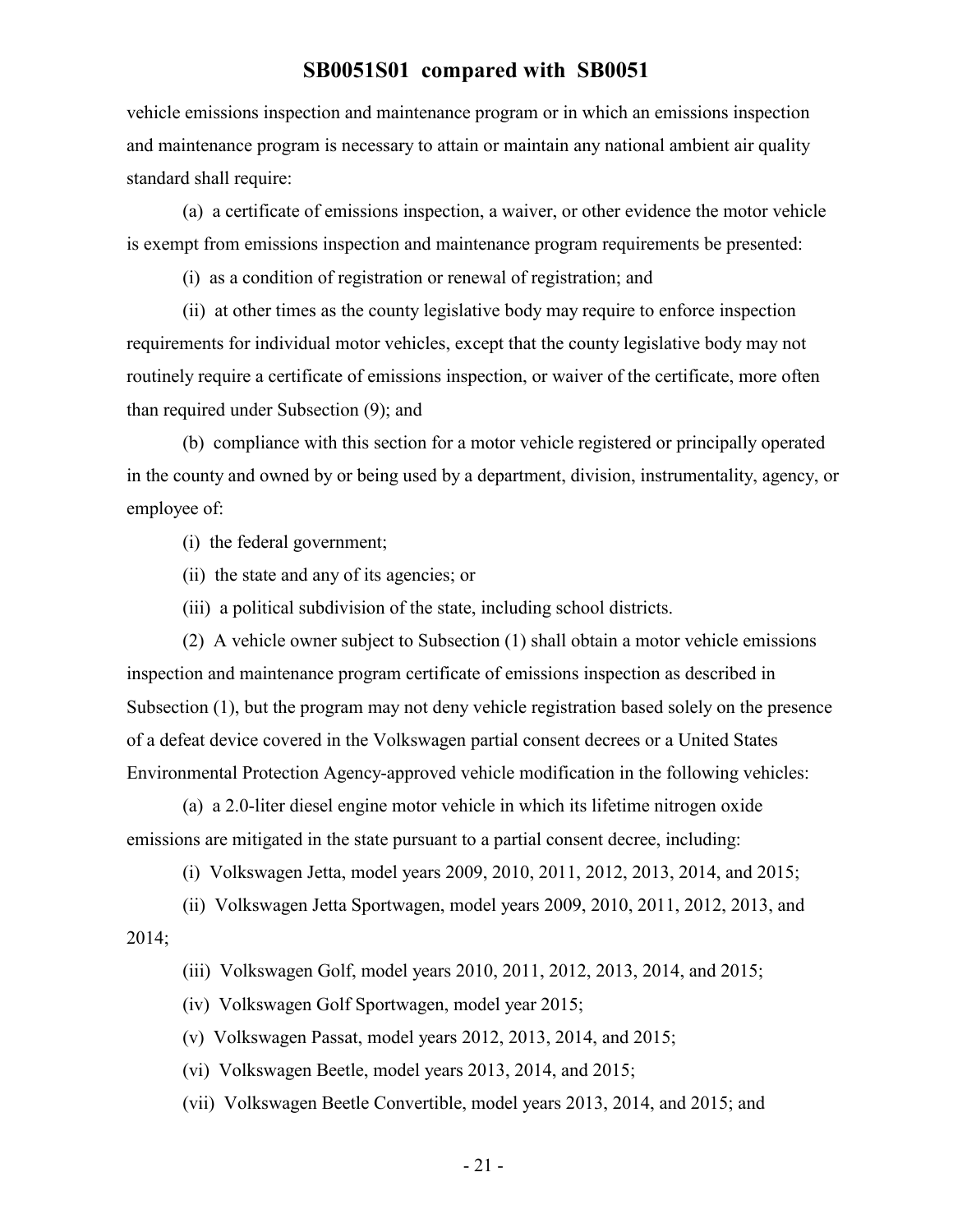(viii) Audi A3, model years 2010, 2011, 2012, 2013, and 2015; and

(b) a 3.0-liter diesel engine motor vehicle in which its lifetime nitrogen oxide

emissions are mitigated in the state to a settlement, including:

(i) Volkswagen Touareg, model years 2009, 2010, 2011, 2012, 2013, 2014, 2015, and 2016;

(ii) Audi Q7, model years 2009, 2010, 2011, 2012, 2013, 2014, 2015, and 2016;

(iii) Audi A6 Quattro, model years 2014, 2015, and 2016;

(iv) Audi A7 Quattro, model years 2014, 2015, and 2016;

(v) Audi A8, model years 2014, 2015, and 2016;

(vi) Audi A8L, model years 2014, 2015, and 2016;

(vii) Audi Q5, model years 2014, 2015, and 2016; and

(viii) Porsche Cayenne Diesel, model years 2013, 2014, 2015, and 2016.

(3) (a) The legislative body of a county identified in Subsection (1), in consultation with the Air Quality Board created under Section 19-1-106, shall make regulations or ordinances regarding:

(i) emissions standards;

(ii) test procedures;

(iii) inspections stations;

(iv) repair requirements and dollar limits for correction of deficiencies; and

(v) certificates of emissions inspections.

(b) In accordance with Subsection (3)(a), a county legislative body:

(i) shall make regulations or ordinances to attain or maintain ambient air quality standards in the county, consistent with the state implementation plan and federal requirements;

(ii) may allow for a phase-in of the program by geographical area; and

(iii) shall comply with the analyzer design and certification requirements contained in the state implementation plan prepared under Title 19, Chapter 2, Air Conservation Act.

(c) The county legislative body and the Air Quality Board shall give preference to an inspection and maintenance program that:

(i) is decentralized, to the extent the decentralized program will attain and maintain ambient air quality standards and meet federal requirements;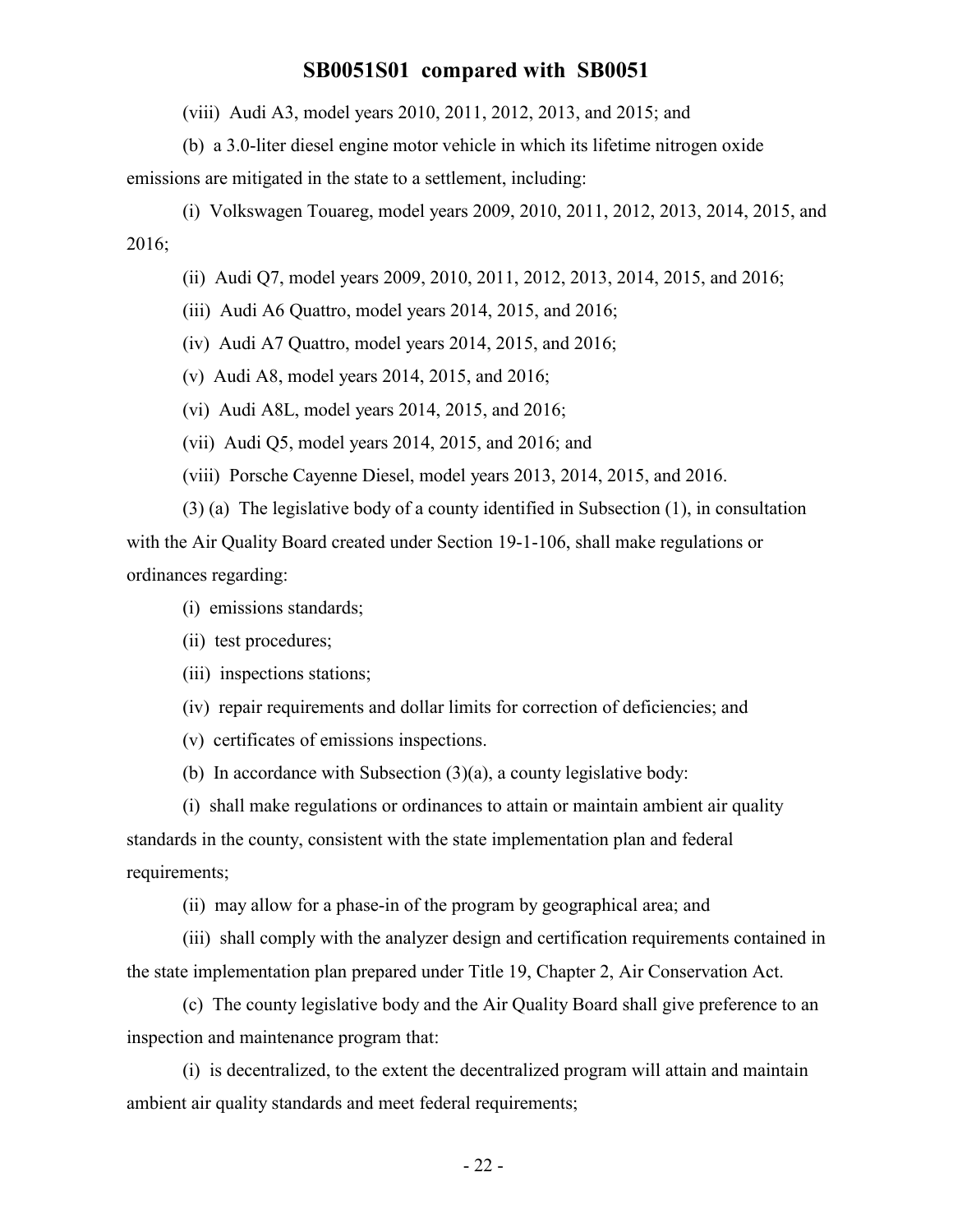(ii) is the most cost effective means to achieve and maintain the maximum benefit with regard to ambient air quality standards and to meet federal air quality requirements as related to vehicle emissions; and

(iii) provides a reasonable phase-out period for replacement of air pollution emission testing equipment made obsolete by the program.

(d) The provisions of Subsection  $(3)(c)(iii)$  apply only to the extent the phase-out:

(i) may be accomplished in accordance with applicable federal requirements; and

(ii) does not otherwise interfere with the attainment and maintenance of ambient air quality standards.

(4) The following vehicles are exempt from an emissions inspection program and the provisions of this section:

(a) an implement of husbandry as defined in Section 41-1a-102;

(b) a motor vehicle that:

(i) meets the definition of a farm truck under Section 41-1a-102; and

(ii) has a gross vehicle weight rating of 12,001 pounds or more;

(c) a vintage vehicle as defined in Section 41-21-1 $\{\cdot\};$ 

(i) if the vintage vehicle has a model year of  $\{1967 \text{ or older,}\}1980 \text{ or older, or}$ 

(ii) for a vintage vehicle that has a model year of 1981 or newer, if the owner provides proof of vehicle insurance that is a type specific to a vehicle collector;

(d) a custom vehicle as defined in Section 41-6a-1507;

(e) to the extent allowed under the current federally approved state implementation plan, in accordance with the federal Clean Air Act, 42 U.S.C. Sec. 7401, et seq., a motor vehicle that is less than two years old on January 1 based on the age of the vehicle as determined by the model year identified by the manufacturer;

(f) a pickup truck, as defined in Section 41-1a-102, with a gross vehicle weight rating of 12,000 pounds or less, if the registered owner of the pickup truck provides a signed statement to the legislative body stating the truck is used:

(i) by the owner or operator of a farm located on property that qualifies as land in agricultural use under Sections 59-2-502 and 59-2-503; and

(ii) exclusively for the following purposes in operating the farm:

(A) for the transportation of farm products, including livestock and its products,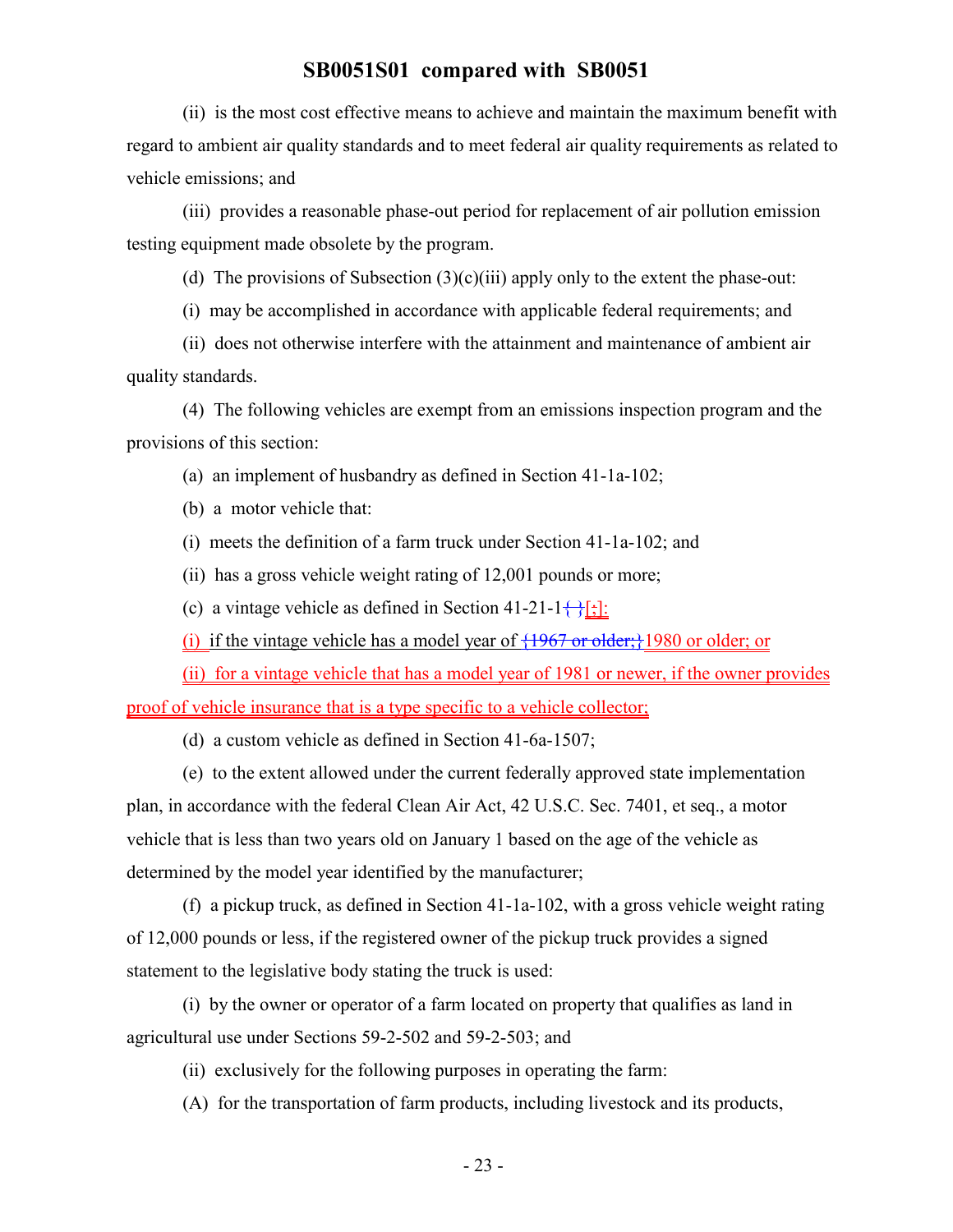poultry and its products, floricultural and horticultural products; and

(B) in the transportation of farm supplies, including tile, fence, and every other thing or commodity used in agricultural, floricultural, horticultural, livestock, and poultry production and maintenance;

(g) a motorcycle as defined in Section 41-1a-102;

(h) an electric motor vehicle as defined in Section 41-1a-102; and

(i) a motor vehicle with a model year of 1967 or older.

(5) The county shall issue to the registered owner who signs and submits a signed statement under Subsection (4)(f) a certificate of exemption from emissions inspection requirements for purposes of registering the exempt vehicle.

(6) A legislative body of a county described in Subsection (1) may exempt from an emissions inspection program a diesel-powered motor vehicle with a:

(a) gross vehicle weight rating of more than 14,000 pounds; or

(b) model year of 1997 or older.

(7) The legislative body of a county required under federal law to utilize a motor vehicle emissions inspection program shall require:

- (a) a computerized emissions inspection for a diesel-powered motor vehicle that has:
- (i) a model year of 2007 or newer;
- (ii) a gross vehicle weight rating of 14,000 pounds or less; and
- (iii) a model year that is five years old or older; and
- (b) a visual inspection of emissions equipment for a diesel-powered motor vehicle:
- (i) with a gross vehicle weight rating of 14,000 pounds or less;
- (ii) that has a model year of 1998 or newer; and
- (iii) that has a model year that is five years old or older.

(8) (a) Subject to Subsection (8)(c), the legislative body of each county required under federal law to utilize a motor vehicle emissions inspection and maintenance program or in which an emissions inspection and maintenance program is necessary to attain or maintain any national ambient air quality standard may require each college or university located in a county subject to this section to require its students and employees who park a motor vehicle not registered in a county subject to this section to provide proof of compliance with an emissions inspection accepted by the county legislative body if the motor vehicle is parked on the college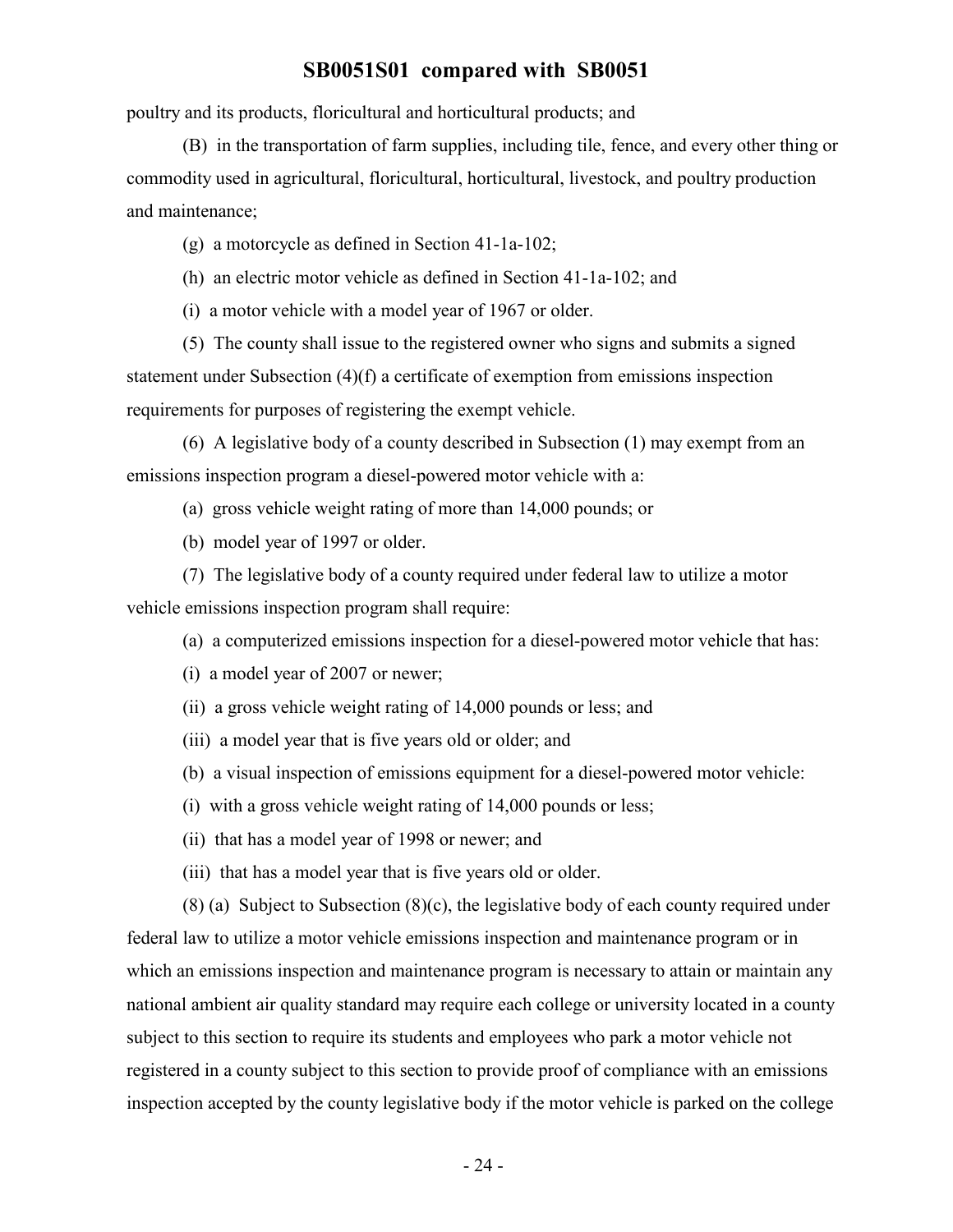or university campus or property.

(b) College or university parking areas that are metered or for which payment is required per use are not subject to the requirements of this Subsection (8).

(c) The legislative body of a county shall make the reasons for implementing the provisions of this Subsection (8) part of the record at the time that the county legislative body takes its official action to implement the provisions of this Subsection (8).

(9) (a) An emissions inspection station shall issue a certificate of emissions inspection for each motor vehicle that meets the inspection and maintenance program requirements established in [rules] regulations or ordinances made under Subsection (3).

(b) The frequency of the emissions inspection shall be determined based on the age of the vehicle as determined by model year and shall be required annually subject to the provisions of Subsection (9)(c).

(c) (i) To the extent allowed under the current federally approved state implementation plan, in accordance with the federal Clean Air Act, 42 U.S.C. Sec. 7401 et seq., the legislative body of a county identified in Subsection (1) shall only require the emissions inspection every two years for each vehicle.

(ii) The provisions of Subsection  $(9)(c)(i)$  apply only to a vehicle that is less than six years old on January 1.

(iii) For a county required to implement a new vehicle emissions inspection and maintenance program on or after December 1, 2012, under Subsection (1), but for which no current federally approved state implementation plan exists, a vehicle shall be tested at a frequency determined by the county legislative body, in consultation with the Air Quality Board created under Section 19-1-106, that is necessary to comply with federal law or attain or maintain any national ambient air quality standard.

(iv) If a county legislative body establishes or changes the frequency of a vehicle emissions inspection and maintenance program under Subsection (9)(c)(iii), the establishment or change shall take effect on January 1 if the State Tax Commission receives notice meeting the requirements of Subsection  $(9)(c)(v)$  from the county before October 1.

(v) The notice described in Subsection  $(9)(c)(iv)$  shall:

(A) state that the county will establish or change the frequency of the vehicle emissions inspection and maintenance program under this section;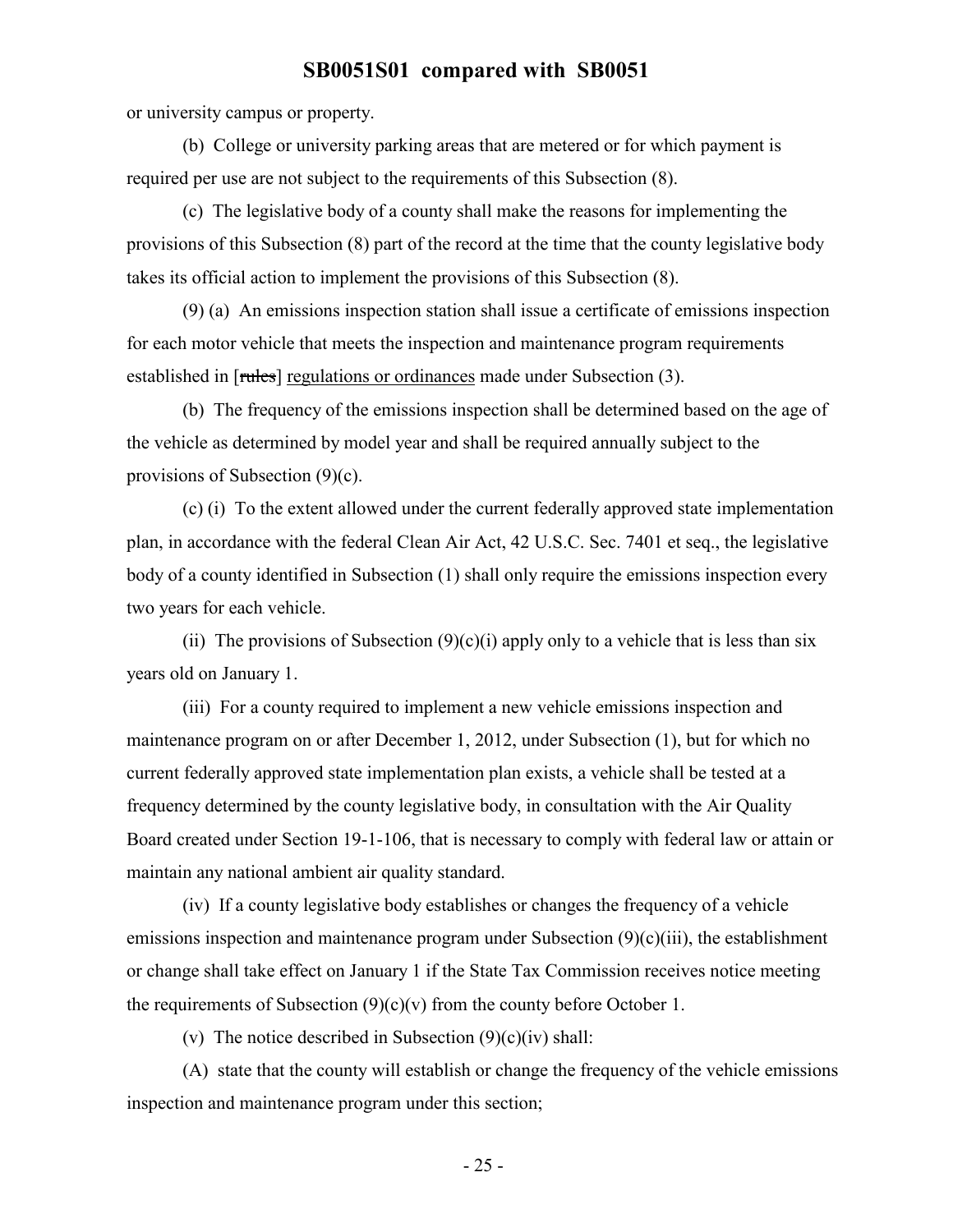(B) include a copy of the ordinance establishing or changing the frequency; and

(C) if the county establishes or changes the frequency under this section, state how frequently the emissions testing will be required.

(d) If an emissions inspection is only required every two years for a vehicle under Subsection  $(9)(c)$ , the inspection shall be required for the vehicle in:

(i) odd-numbered years for vehicles with odd-numbered model years; or

(ii) in even-numbered years for vehicles with even-numbered model years.

(10) (a) Except as provided in Subsections (9)(b), (c), and (d), the emissions inspection required under this section may be made no more than two months before the renewal of registration.

(b) (i) If the title of a used motor vehicle is being transferred, the owner may use an emissions inspection certificate issued for the motor vehicle during the previous 11 months to satisfy the requirement under this section.

(ii) If the transferor is a licensed and bonded used motor vehicle dealer, the owner may use an emissions inspection certificate issued for the motor vehicle in a licensed and bonded motor vehicle dealer's name during the previous 11 months to satisfy the requirement under this section.

(c) If the title of a leased vehicle is being transferred to the lessee of the vehicle, the lessee may use an emissions inspection certificate issued during the previous 11 months to satisfy the requirement under this section.

(d) If the motor vehicle is part of a fleet of 101 or more vehicles, the owner may not use an emissions inspection made more than 11 months before the renewal of registration to satisfy the requirement under this section.

(e) If the application for renewal of registration is for a six-month registration period under Section 41-1a-215.5, the owner may use an emissions inspection certificate issued during the previous eight months to satisfy the requirement under this section.

(11) (a) A county identified in Subsection (1) shall collect information about and monitor the program.

(b) A county identified in Subsection (1) shall supply this information to an appropriate legislative committee, as designated by the Legislative Management Committee, at times determined by the designated committee to identify program needs, including funding needs.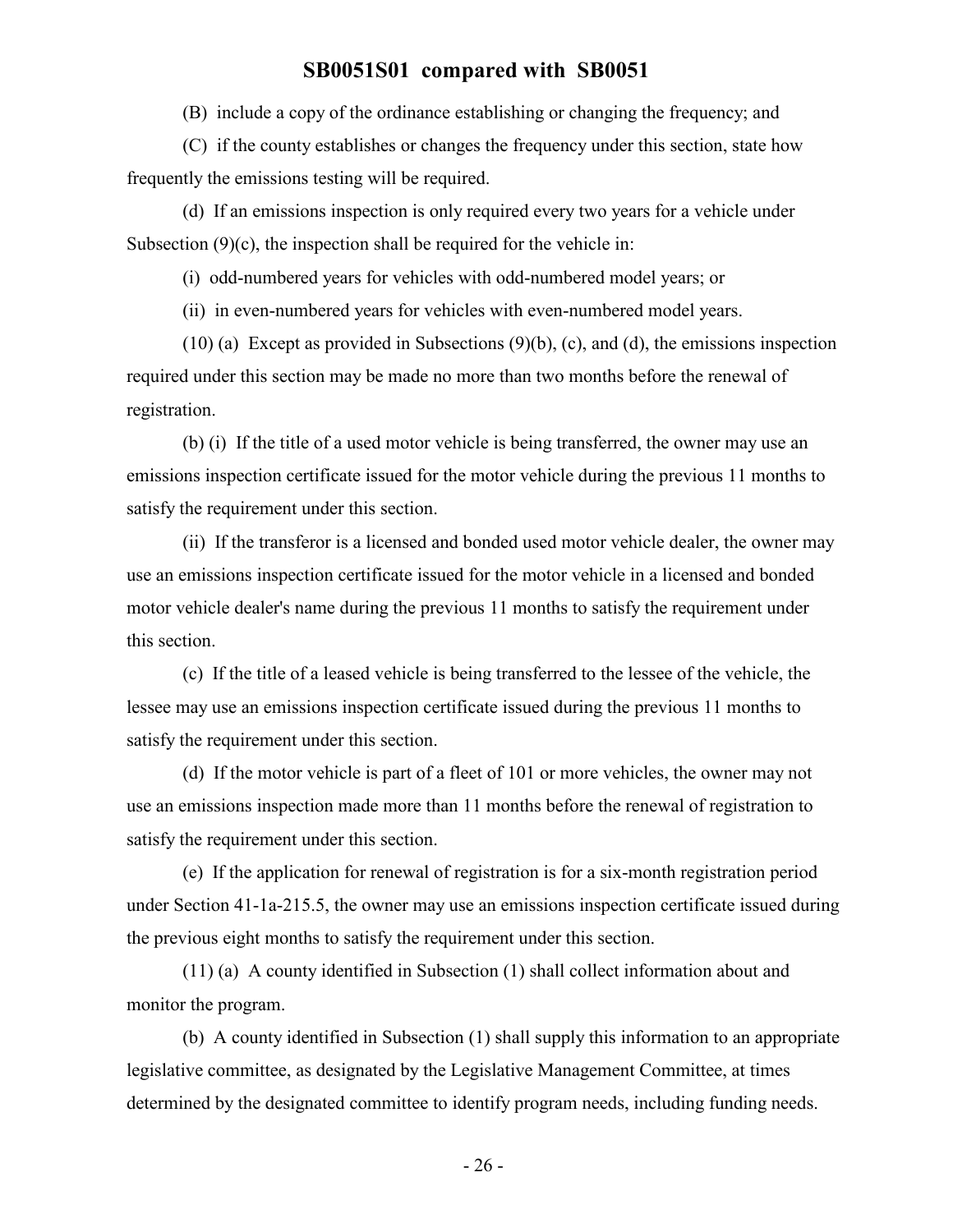(12) If approved by the county legislative body, a county that had an established emissions inspection fee as of January 1, 2002, may increase the established fee that an emissions inspection station may charge by \$2.50 for each year that is exempted from emissions inspections under Subsection (9)(c) up to a \$7.50 increase.

(13) (a) Except as provided in Subsection 41-1a-1223(1)(c), a county identified in Subsection (1) may impose a local emissions compliance fee on each motor vehicle registration within the county in accordance with the procedures and requirements of Section 41-1a-1223.

(b) A county that imposes a local emissions compliance fee may use revenues generated from the fee for the establishment and enforcement of an emissions inspection and maintenance program in accordance with the requirements of this section.

(c) A county that imposes a local emissions compliance fee may use revenues generated from the fee to promote programs to maintain a local, state, or national ambient air quality standard.

Section  $\frac{4}{10}$ . Section  $\frac{41-21-1}{53-1-106.2}$  is  $\frac{4}{100}$  is  $\frac{4}{100}$ 

**41-21-1. Definitions.**

(1) "Autocycle" means the same as that term is defined in Section 53-3-102.

(2) "Motorcycle" means:

(a) a motor vehicle having a saddle for the use of the rider and designed to travel on not more than three wheels in contact with the ground; or

(b) an autocycle.

(3) (a) "Street rod" means a motor vehicle or motorcycle that:

(i) (A) was manufactured in 1948 or before; or

(B) (I) was manufactured after 1948 to resemble a vehicle that was manufactured in

1948 or before; and

(II) (Aa) has been altered from the manufacturer's original design; or

(Bb) has a body constructed from non-original materials; and

(ii) is primarily a collector's item that is used for:

(A) club activities;

(B) exhibitions;

 $\left(\frac{C}{C}\right)$  tours;

(D) parades;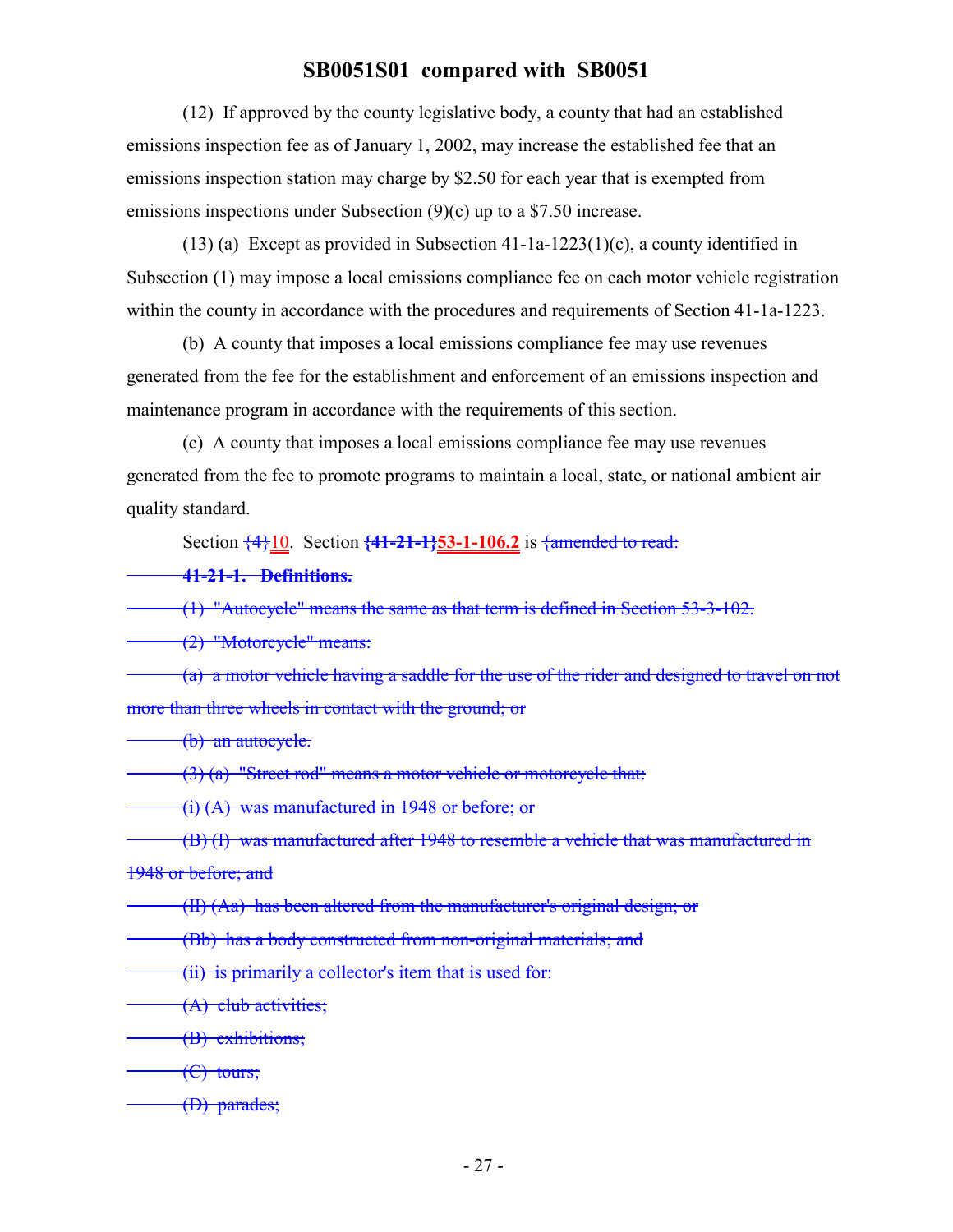(E) occasional transportation; and

(F) other similar uses.

(b) "Street rod" does not include a motor vehicle or motorcycle that is used for general, daily transportation.

(4) (a) "Vintage travel trailer" means a travel trailer, camping trailer, or fifth wheel trailer that is:

(i) [30] 40 years old or older, from the current year; and

(ii) primarily a collector's item that is used for:

(A) participation in club activities;

(B) exhibitions;

(C) tours;

(D) parades;

(E) occasional recreational or vacation use; and

(F) other similar uses.

(b) "Vintage travel trailer" does not include a travel trailer, camping trailer, or fifth

wheel trailer that is used for the general, daily transportation of persons or property.

(5) (a) "Vintage vehicle" means a motor vehicle or motorcycle that:

(i) is [30] 40 years old or older from the current year;

(ii) displays a unique vehicle type special group license plate issued in accordance with Section 41-1a-418; and

(iii) is primarily a collector's item that is used for:

(A) participation in club activities;

(B) exhibitions;

 $\left($ C) tours;

(D) parades;

(E) occasional transportation; and

(F) other similar uses.

(b) "Vintage vehicle" does not include a motor vehicle or motorcycle that is used for general, daily transportation.

(c) "Vintage vehicle" includes a:

(i) street rod; and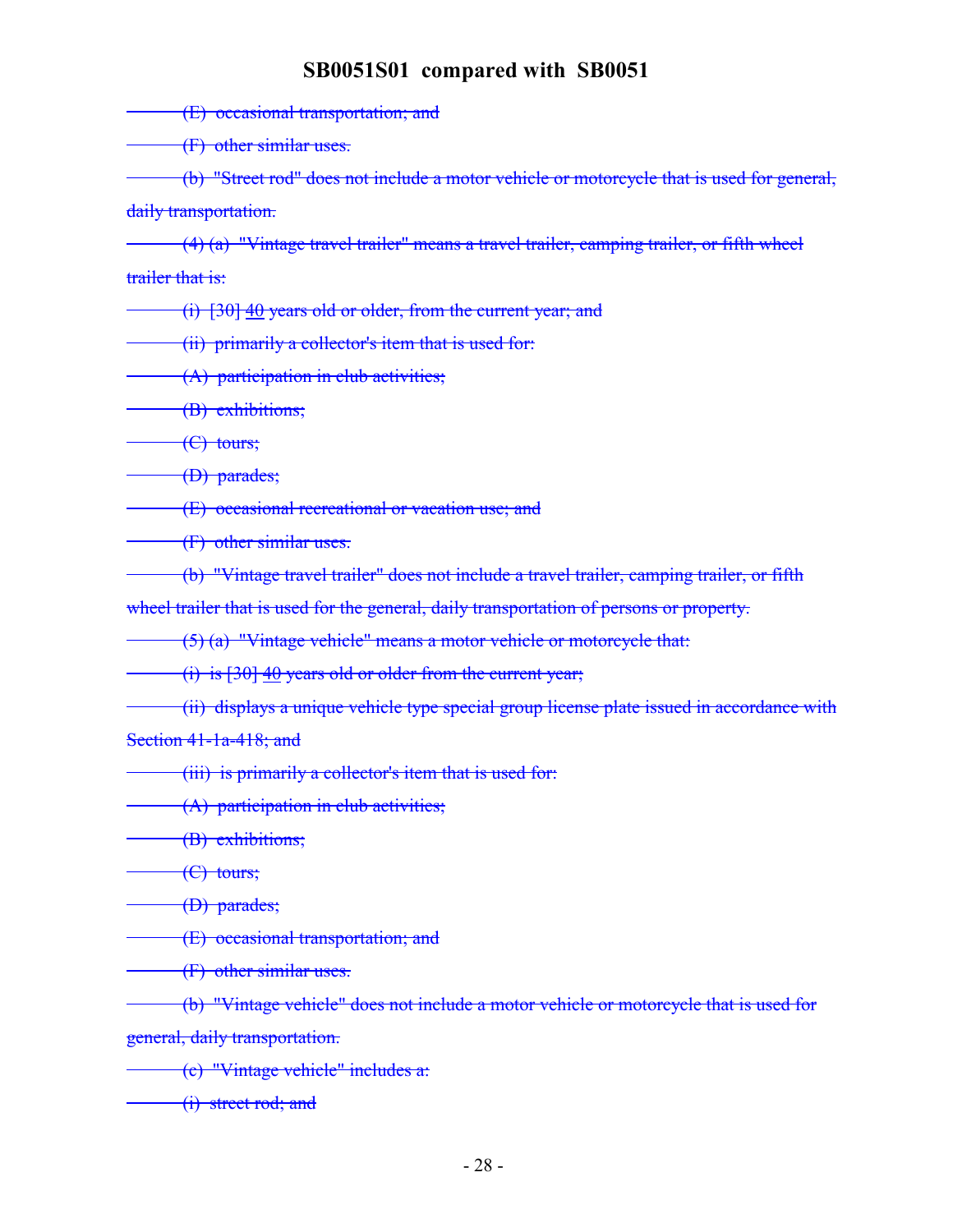(ii) vintage travel trailer.

Section 5. Section **53-1-106.2** is enacted to read:

}enacted to read:

#### **53-1-106.2. Towing dispatch pilot program.**

(1) The department shall evaluate the availability of vendors, products, and technology capable of increasing efficiency, effectiveness, and transparency in the dispatching of towing providers and management of towing rotations in counties of the first or second class as classified under Section 17-50-501 that experience high demand for tow truck services.

(2) The department shall evaluate vendors, products, and technology for:

(a) the following requirements and capabilities:

(i) decreasing delays associated with requesting and dispatching a tow truck motor carrier from an established tow rotation;

(ii) increasing information, transparency, and data collection associated with tow rotation operations, including dispatching, response time, completion, clearance, and storage; and

(iii) increasing responder and traffic safety by reducing secondary crashes, responder time on scene, and the impacts of traffic accidents on traffic flow and safety; and

(b) costs and distribution of costs for the implementation of product programs, equipment, technology, and other requirements.

(3) Based on the information and findings of the request for information described in this section, the department may:

(a) issue a request for proposals to establish a public-private partnership pilot program to achieve the goals described in Subsection (2); and

(b) establish a pilot program to contract with a vendor to provide towing dispatch management as described in this section.

Section  $\frac{6}{11}$ . Section **53-3-105** is amended to read:

# **53-3-105. Fees for licenses, renewals, extensions, reinstatements, rescheduling, and identification cards.**

The following fees apply under this chapter:

- (1) An original class D license application under Section 53-3-205 is \$52.
- (2) An original provisional license application for a class D license under Section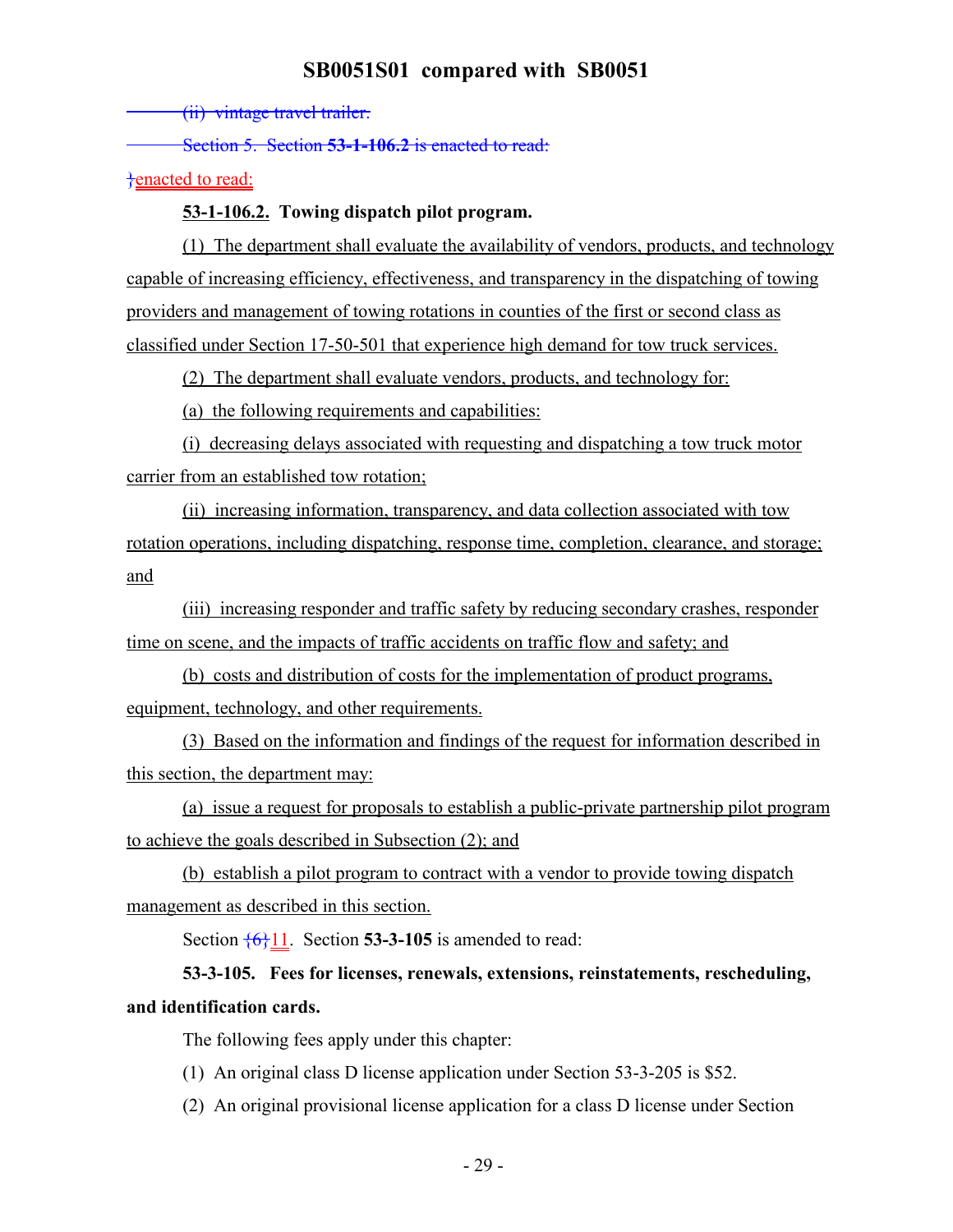53-3-205 is \$39.

(3) An original limited term license application under Section 53-3-205 is \$32.

(4) An original application for a motorcycle endorsement under Section 53-3-205 is \$18.

(5) An original application for a taxicab endorsement under Section 53-3-205 is \$14.

(6) A learner permit application under Section 53-3-210.5 is \$19.

(7) A renewal of a class D license under Section 53-3-214 is \$52 unless Subsection (12) applies.

(8) A renewal of a provisional license application for a class D license under Section 53-3-214 is \$52.

(9) A renewal of a limited term license application under Section 53-3-214 is \$32.

(10) A renewal of a motorcycle endorsement under Section 53-3-214 is \$18.

(11) A renewal of a taxicab endorsement under Section 53-3-214 is \$14.

(12) A renewal of a class D license for an individual 65 and older under Section 53-3-214 is \$27.

(13) An extension of a class D license under Section 53-3-214 is \$42 unless Subsection (17) applies.

(14) An extension of a provisional license application for a class D license under Section 53-3-214 is \$42.

(15) An extension of a motorcycle endorsement under Section 53-3-214 is \$18.

(16) An extension of a taxicab endorsement under Section 53-3-214 is \$14.

(17) An extension of a class D license for an individual 65 and older under Section 53-3-214 is \$22.

(18) An original or renewal application for a commercial class A, B, or C license or an original or renewal of a provisional commercial class A or B license under Part 4, Uniform Commercial Driver License Act, is \$52.

(19) A commercial class A, B, or C license skills test is \$78.

(20) Each original CDL endorsement for passengers, hazardous material, double or triple trailers, or tankers is \$9.

(21) An original CDL endorsement for a school bus under Part 4, Uniform Commercial Driver License Act, is \$9.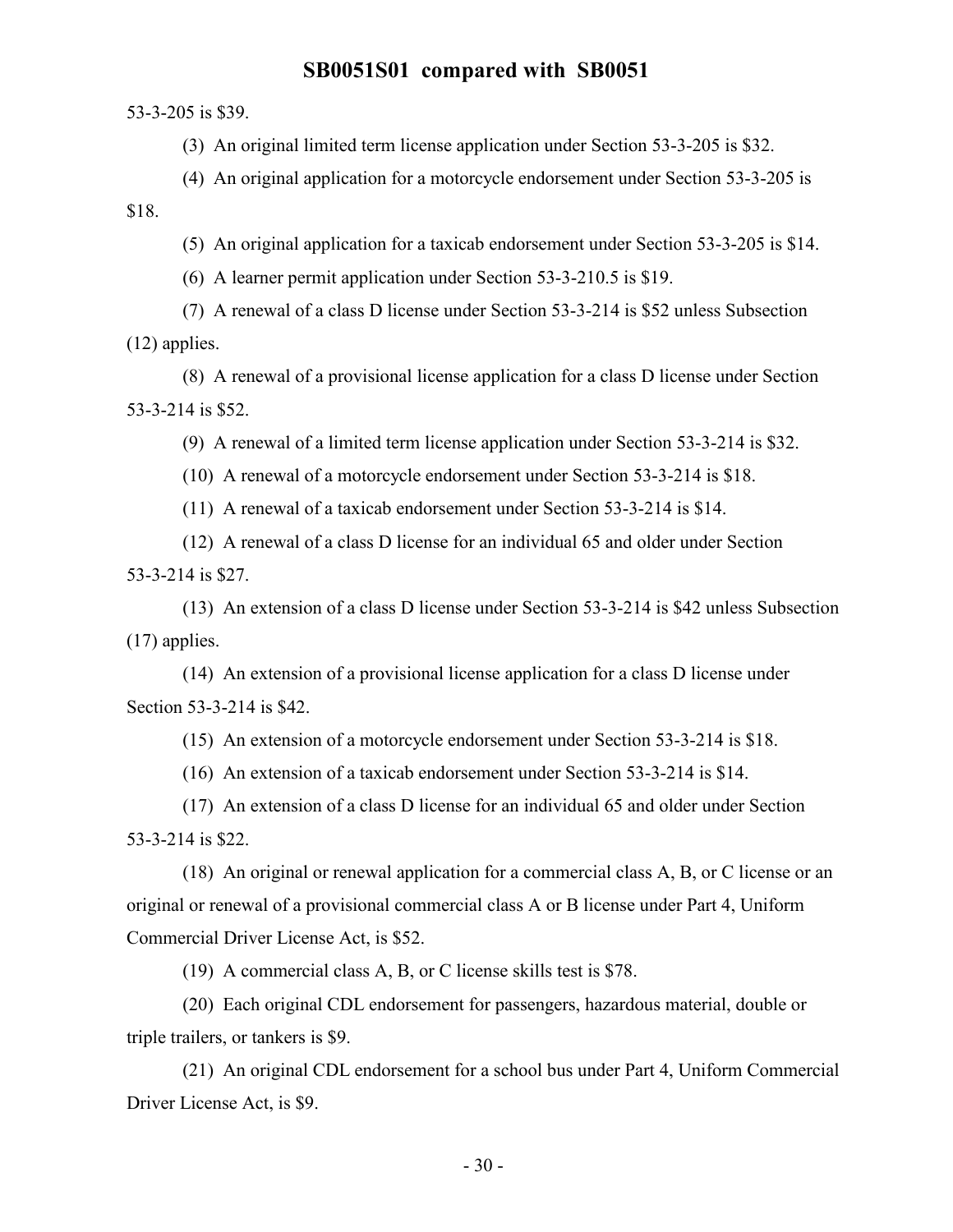(22) A renewal of a CDL endorsement under Part 4, Uniform Commercial Driver License Act, is \$9.

(23) (a) A retake of a CDL knowledge test provided for in Section 53-3-205 is \$26.

(b) A retake of a CDL skills test provided for in Section 53-3-205 is \$52.

(24) A retake of a CDL endorsement test provided for in Section 53-3-205 is \$9.

(25) A duplicate class A, B, C, or D license certificate under Section 53-3-215 is \$23.

(26) (a) A license reinstatement application under Section 53-3-205 is \$40.

(b) A license reinstatement application under Section 53-3-205 for an alcohol, drug, or combination of alcohol and any drug-related offense is \$45 in addition to the fee under Subsection (26)(a).

(27) (a) An administrative fee for license reinstatement after an alcohol, drug, or combination of alcohol and any drug-related offense under Section 41-6a-520, 53-3-223, or 53-3-231 or an alcohol, drug, or combination of alcohol and any drug-related offense under Part 4, Uniform Commercial Driver License Act, is \$255.

(b) This administrative fee is in addition to the fees under Subsection (26).

(28) (a) An administrative fee for providing the driving record of a driver under Section 53-3-104 or 53-3-420 is \$8.

(b) The division may not charge for a report furnished under Section 53-3-104 to a municipal, county, state, or federal agency.

(29) A rescheduling fee under Section 53-3-205 or 53-3-407 is \$25.

(30) (a) Except as provided under Subsections (30)(b) and (c), an identification card application under Section 53-3-808 is \$23.

(b) An identification card application under Section 53-3-808 for a person with a disability, as defined in 42 U.S.C. Sec. 12102, is \$17.

(c) A fee may not be charged for an identification card application if the individual applying:

(i) (A) has not been issued a Utah driver license;

(B) is indigent; and

(C) is at least 18 years  $[of \, age]$  old; or

(ii) submits written verification that the individual is homeless, as defined in Section 26-18-411, a person who is homeless, as defined in Section 35A-5-302, or a child or youth who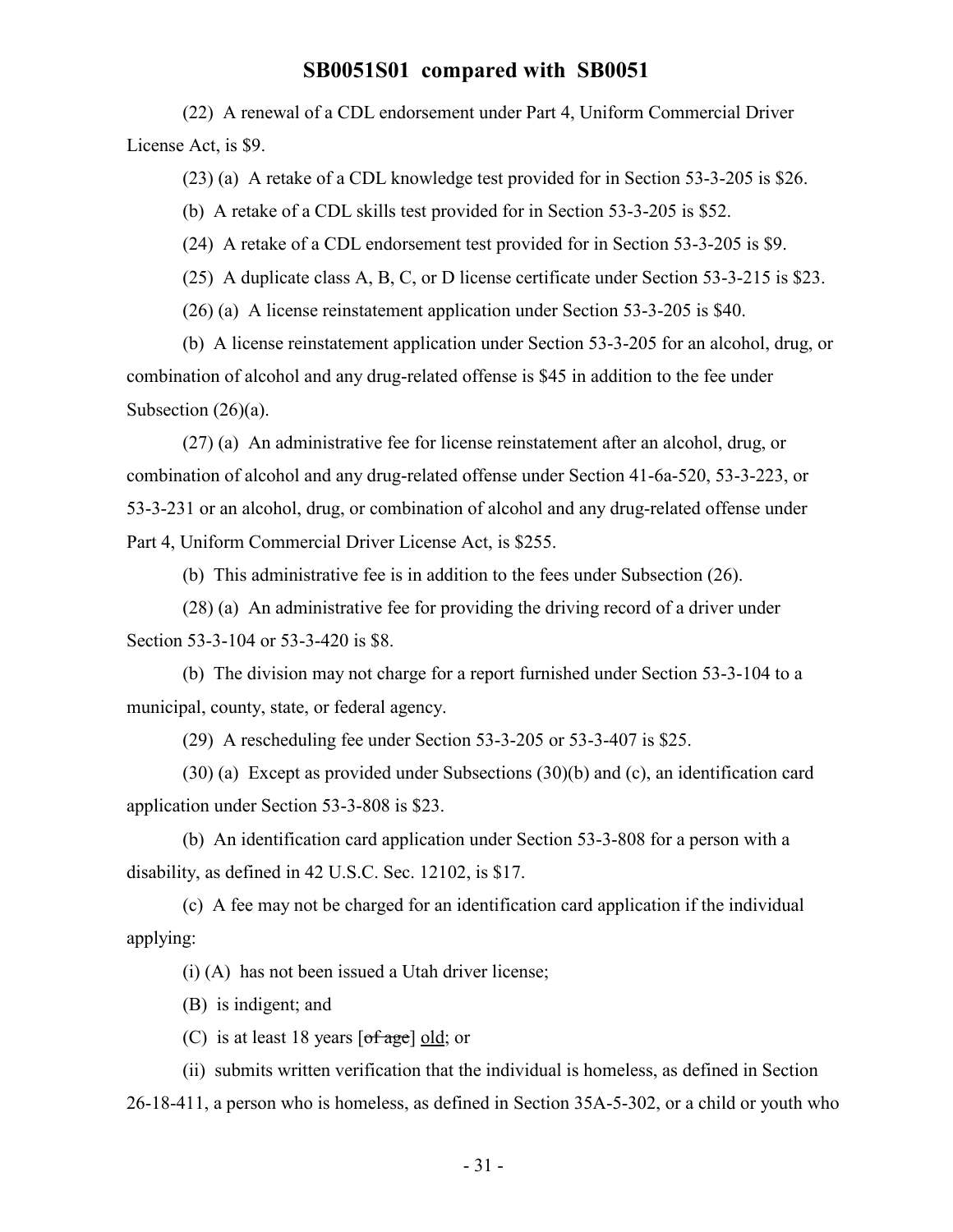is homeless, as defined in 42 U.S.C. Sec. 11434a(2), from:

(A) a homeless shelter, as defined in Section  $[10-9a-526]$  35A-16-305;

(B) a permanent housing, permanent, supportive, or transitional facility, as defined in Section 35A-5-302;

(C) the Department of Workforce Services; or

(D) a local educational agency liaison for homeless children and youth designated under 42 U.S.C. Sec.  $11432(g)(1)(J)(ii)$ .

(31) (a) An extension of a regular identification card under Subsection 53-3-807(4) for a person with a disability, as defined in 42 U.S.C. Sec. 12102, is \$17.

(b) The fee described in Subsection (31)(a) is waived if the applicant submits written verification that the individual is homeless, as defined in Section 26-18-411, or a person who is homeless, as defined in Section 35A-5-302, or a child or youth who is homeless, as defined in 42 U.S.C. Sec. 11434a(2), from:

(i) a homeless shelter, as defined in Section  $[10-9a-526]$  35A-16-305;

(ii) a permanent housing, permanent, supportive, or transitional facility, as defined in Section 35A-5-302;

(iii) the Department of Workforce Services;

(iv) a homeless service provider as verified by the Department of Workforce Services as described in Section 26-2-12.6; or

(v) a local educational agency liaison for homeless children and youth designated under 42 U.S.C. Sec.  $11432(g)(1)(J)(ii)$ .

(32) (a) An extension of a regular identification card under Subsection 53-3-807(5) is \$23.

(b) The fee described in Subsection (32)(a) is waived if the applicant submits written verification that the individual is homeless, as defined in Section 26-18-411, or a person who is homeless, as defined in Section 35A-5-302, from:

(i) a homeless shelter, as defined in Section  $[10-9a-526]$  35A-16-305;

(ii) a permanent housing, permanent, supportive, or transitional facility, as defined in Section 35A-5-302;

(iii) the Department of Workforce Services; or

(iv) a homeless service provider as verified by the Department of Workforce Services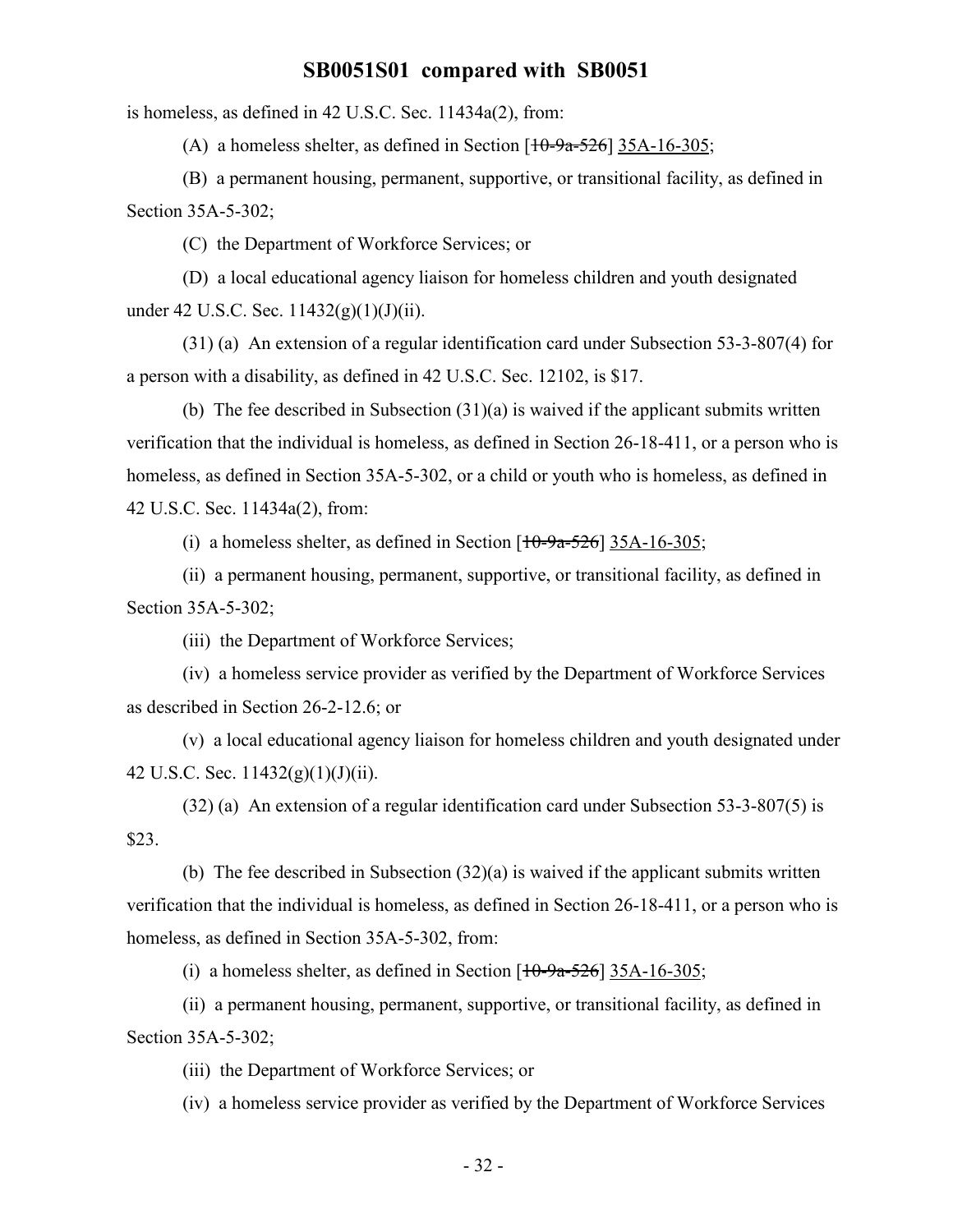as described in Section 26-2-12.6.

(33) In addition to any license application fees collected under this chapter, the division shall impose on individuals submitting fingerprints in accordance with Section 53-3-205.5 the fees that the Bureau of Criminal Identification is authorized to collect for the services the Bureau of Criminal Identification provides under Section 53-3-205.5.

(34) An original mobility vehicle permit application under Section 41-6a-1118 is \$30.

(35) A renewal of a mobility vehicle permit under Section 41-6a-1118 is \$30.

(36) A duplicate mobility vehicle permit under Section 41-6a-1118 is \$12.

Section  $\overline{77}12$ . Section **53-3-219** is amended to read:

#### **53-3-219. Suspension of minor's driving privileges.**

(1) The division shall immediately suspend all driving privileges of any person upon receipt of an order suspending driving privileges under Section 32B-4-409, Section 32B-4-410, Subsection 76-9-701(1), or Section 80-6-707.

(2) (a) (i) Upon receipt of the first order suspending a person's driving privileges under Section 32B-4-409, Section 32B-4-410, Subsection 76-9-701(1), or Section 80-6-707, the division shall:

(A) impose a suspension for a period of one year;

(B) if the person has not been issued an operator license, deny the person's application for a license or learner's permit for a period of one year; or

(C) if the person is under the age of eligibility for a driver license, deny the person's application for a license or learner's permit beginning on the date of conviction and continuing for one year beginning on the date of eligibility for a driver license.

(ii) Upon receipt of the first order suspending a person's driving privileges under this section, the division shall reduce the suspension period under Subsection  $(2)(a)(i)(A)$ ,  $(B)$ , or (C) if ordered by the court in accordance with Subsection  $32B-4-409(5)(b)$ ,  $32B-4-410(4)(b)$ , 76-9-701(4)(b), or 80-6-707(3)(a).

(b) (i) Upon receipt of a second or subsequent order suspending a person's driving privileges under Section 32B-4-409, Section 32B-4-410, Subsection 76-9-701(1), or Subsection  $[80-4-707]$  80-6-707(3)(b), the division shall:

(A) impose a suspension for a period of two years;

(B) if the person has not been issued an operator license or is under the age of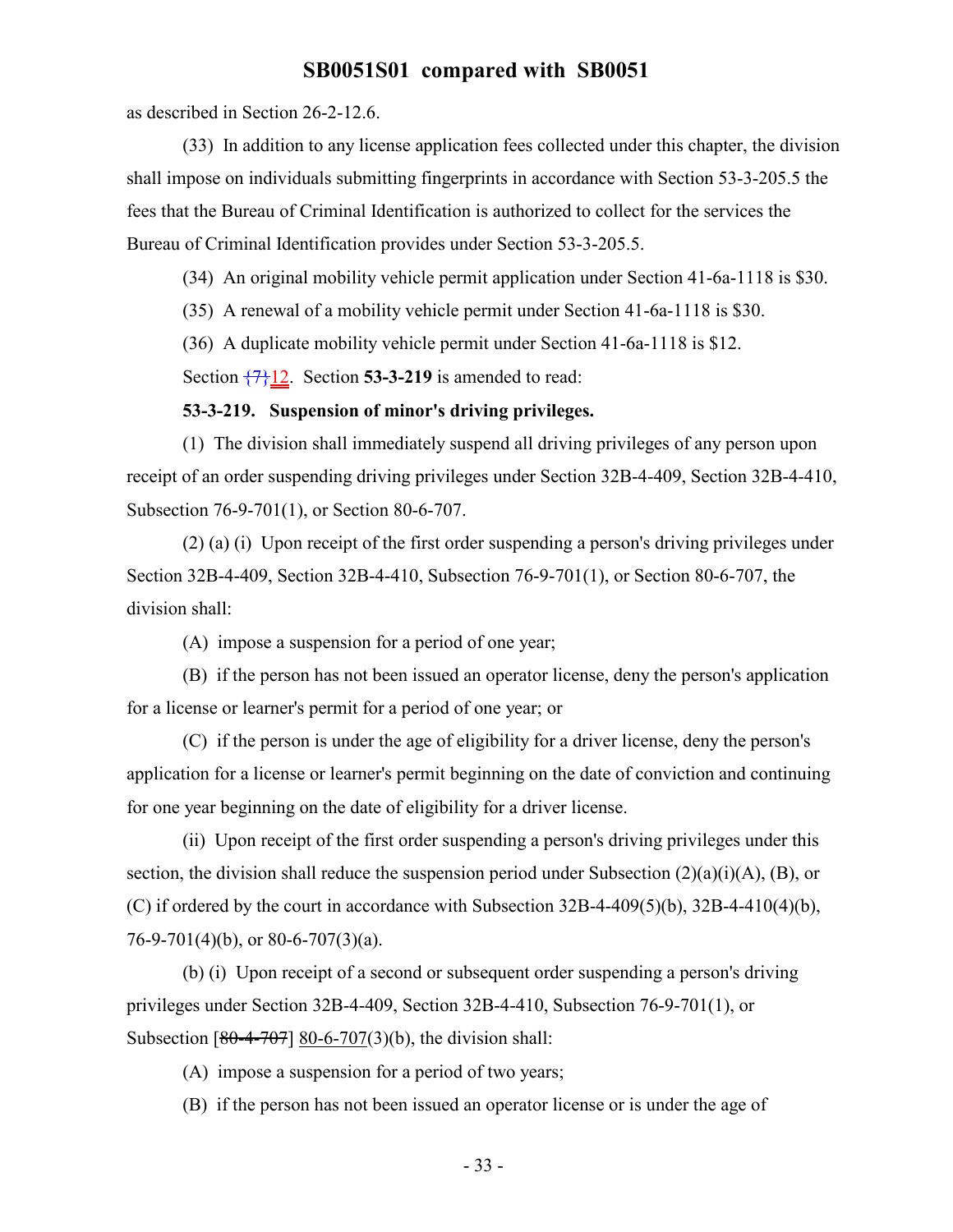eligibility for a driver license, deny the person's application for a license or learner's permit for a period of two years; or

(C) if the person is under the age of eligibility for a driver license, deny the person's application for a license or learner's permit beginning on the date of conviction and continuing for two years beginning on the date of eligibility for a driver license.

(ii) Upon receipt of the second or subsequent order suspending a person's driving privileges under Section 32B-4-409, Section 32B-4-410, Subsection 76-9-701(1), or Section 80-6-707, the division shall reduce the suspension period if ordered by the court in accordance with Subsection 32B-4-409(5)(c), 32B-4-410(4)(c), 76-9-701(4)(c), or 80-6-707(3)(b).

(3) The Driver License Division shall subtract from any suspension or revocation period for a conviction of a violation of Section 32B-4-409 the number of days for which a license was previously suspended under Section 53-3-231, if the previous sanction was based on the same occurrence upon which the record of conviction is based.

(4) After reinstatement of the license described in Subsection (1), a report authorized under Section 53-3-104 may not contain evidence of the suspension of a minor's license under this section if the minor has not been convicted of any other offense for which the suspension under Subsection (1) may be extended.

Section  $\frac{8}{13}$ . Section **59-12-2220** is amended to read:

**59-12-2220. County option sales and use tax to fund a system for public transit -- Base -- Rate.**

(1) Subject to the other provisions of this part and subject to the requirements of this section, beginning on July 1, 2019, the following counties may impose a sales and use tax under this section:

(a) a county legislative body may impose the sales and use tax on the transactions described in Subsection 59-12-103(1) located within the county, including the cities and towns within the county if:

(i) the entire boundary of a county is annexed into a large public transit district; and

(ii) the maximum amount of sales and use tax authorizations allowed pursuant to Section 59-12-2203 and authorized under the following sections has been imposed:

- (A) Section 59-12-2213;
- (B) Section 59-12-2214;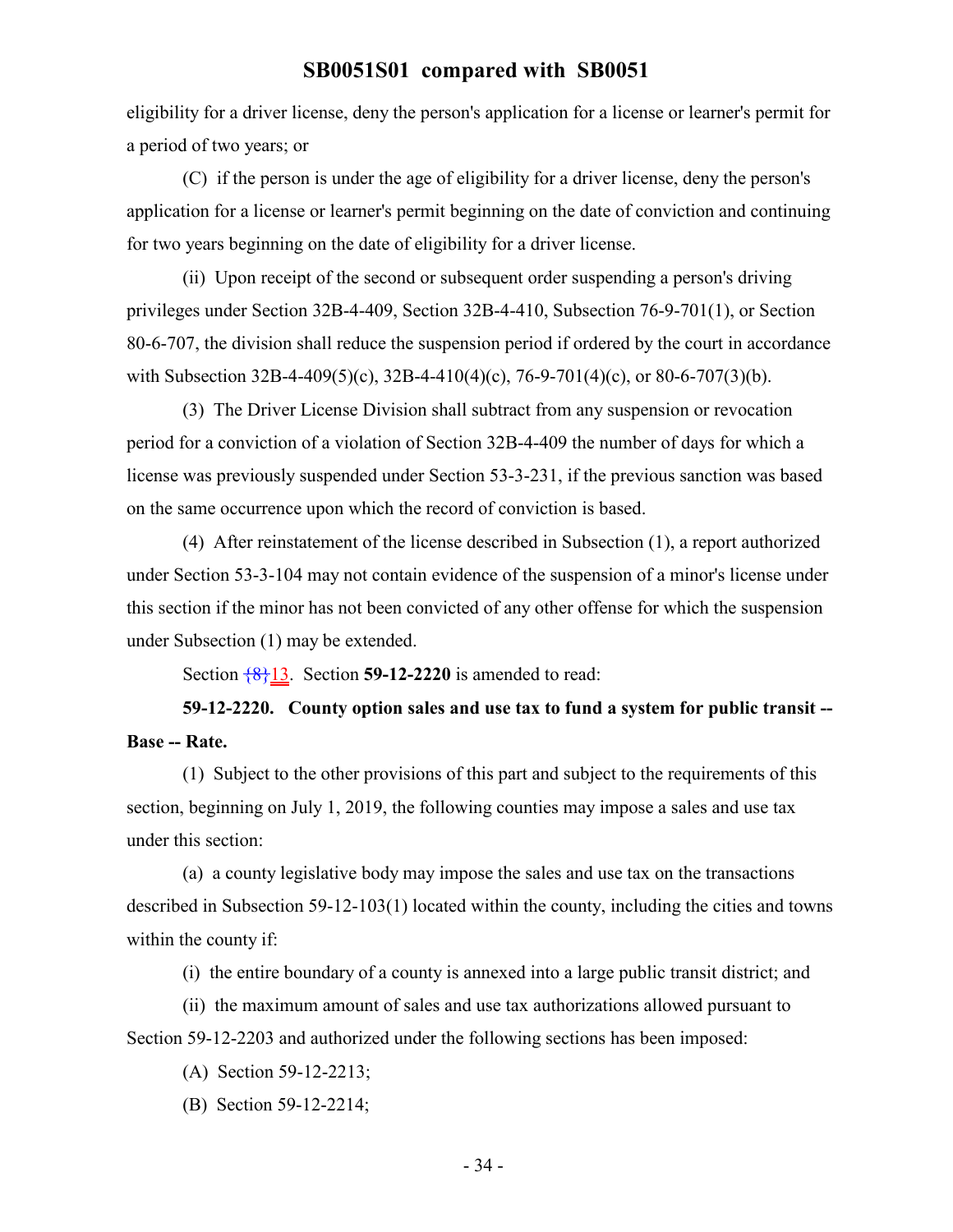(C) Section 59-12-2215;

(D) Section 59-12-2216;

(E) Section 59-12-2217;

(F) Section 59-12-2218; and

(G) Section 59-12-2219;

(b) if the county is not annexed into a large public transit district, the county legislative body may impose the sales and use tax on the transactions described in Subsection 59-12-103(1) located within the county, including the cities and towns within the county if:

(i) the county is an eligible political subdivision as defined in Section 59-12-2219; or

(ii) a city or town within the boundary of the county is an eligible political subdivision as defined in Section 59-12-2219; or

(c) a county legislative body of a county not described in Subsection (1)(a) may impose the sales and use tax on the transactions described in Subsection 59-12-103(1) located within the county, including the cities and towns within the county, if there is a public transit district within the boundary of the county.

(2) For purposes of Subsection (1) and subject to the other provisions of this section, a county legislative body that imposes a sales and use tax under this section may impose the tax at a rate of .2%.

(3) A county imposing a sales and use tax under this section shall expend the revenues collected from the sales and use tax for capital expenses and service delivery expenses of:

(a) a public transit district;

(b) an eligible political subdivision, as that term is defined in Section 59-12-2219; or

(c) another entity providing a service for public transit or a transit facility within the county as those terms are defined in Section 17B-2a-802.

(4) Notwithstanding Section 59-12-2208, a county legislative body may, but is not required to, submit an opinion question to the county's registered voters in accordance with Section 59-12-2208 to impose a sales and use tax under this section.

(5) (a) Notwithstanding any other provision in this section, if a county wishes to impose a sales and use tax under this section, the county legislative body shall pass the ordinance to impose a sales and use tax under this section on or before June 30, 2023.

(b) The county legislative body may not pass an ordinance to impose a sales and use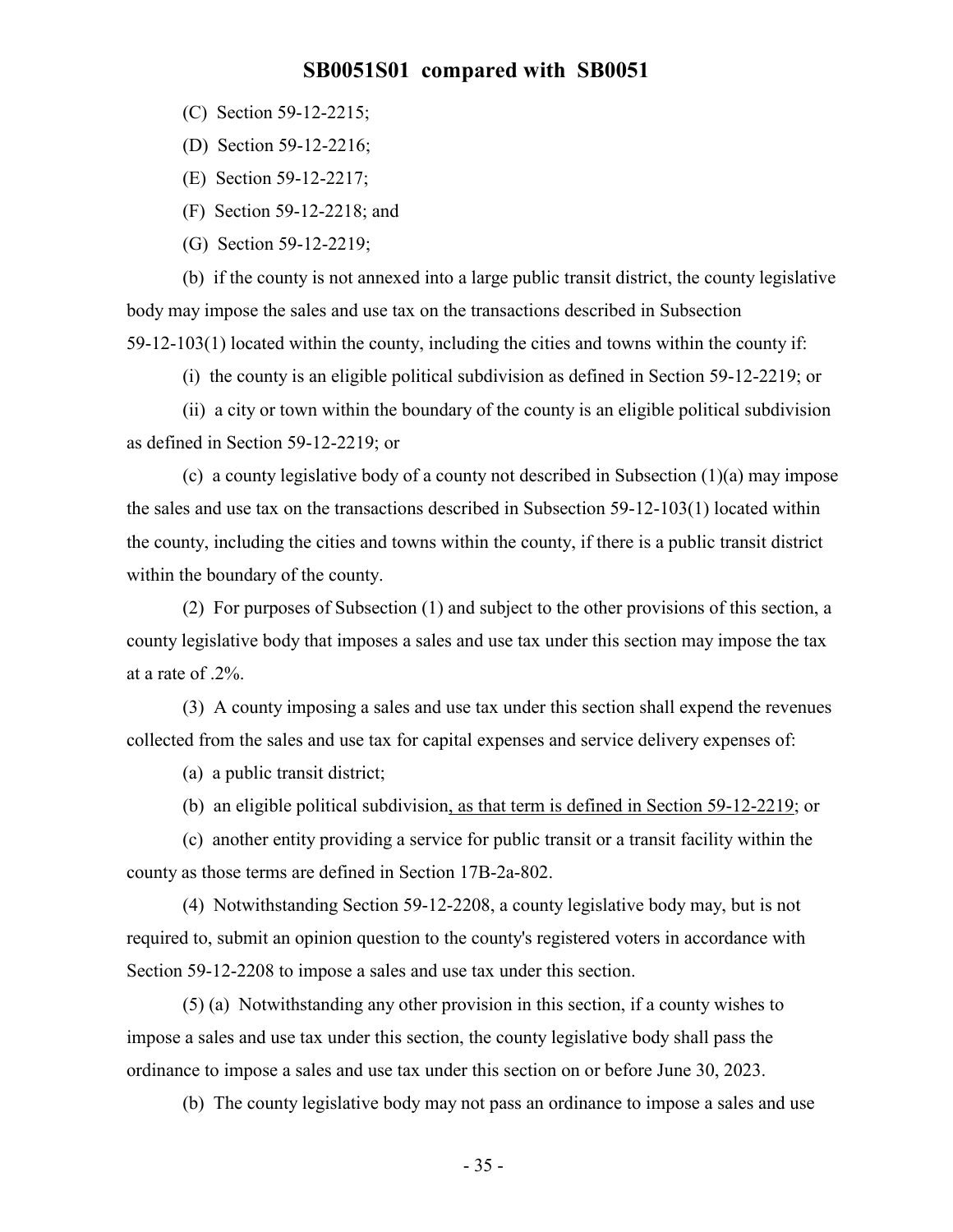tax under this section on or after July 1, 2023.

(c) Notwithstanding the deadline described in Subsection (5)(a), any sales and use tax imposed under this section on or before June 30, 2023, may remain in effect.

(6) (a) Revenue collected from a sales and use tax under this section may not be used to supplant existing General Fund appropriations that a county has budgeted for transportation or public transit as of the date the tax becomes effective for a county.

(b) The limitation under Subsection (6)(a) does not apply to a designated transportation or public transit capital or reserve account a county may have established prior to the date the tax becomes effective.

Section 14. Section **72-1-213** is amended to read:

#### **72-1-213. Road usage charge study -- Recommendations.**

(1) (a) The department shall study a road usage charge mileage-based revenue system, including a demonstration program, as an alternative to the motor and special tax.

(b) The demonstration program may consider:

(i) the necessity of protecting all personally identifiable information used in reporting highway use;

(ii) alternatives to recording and reporting highway use;

(iii) alternatives to administration of a road usage charge program; and

(iv) other factors as determined by the department.

(2) (a) Beginning in 2019, and no later than September 30 of each year, the department shall prepare and submit a report of its findings based on the results of the road usage charge demonstration program to the:

(i) Transportation Commission;

(ii) Transportation Interim Committee of the Legislature; and

(iii) Revenue and Taxation Interim Committee of the Legislature.

(b) The report shall review the following issues:

(i) cost;

(ii) privacy, including recommendations regarding public and private access, including by law enforcement, to data collected and stored for purposes of the road usage charge to ensure individual privacy rights are protected;

(iii) jurisdictional issues;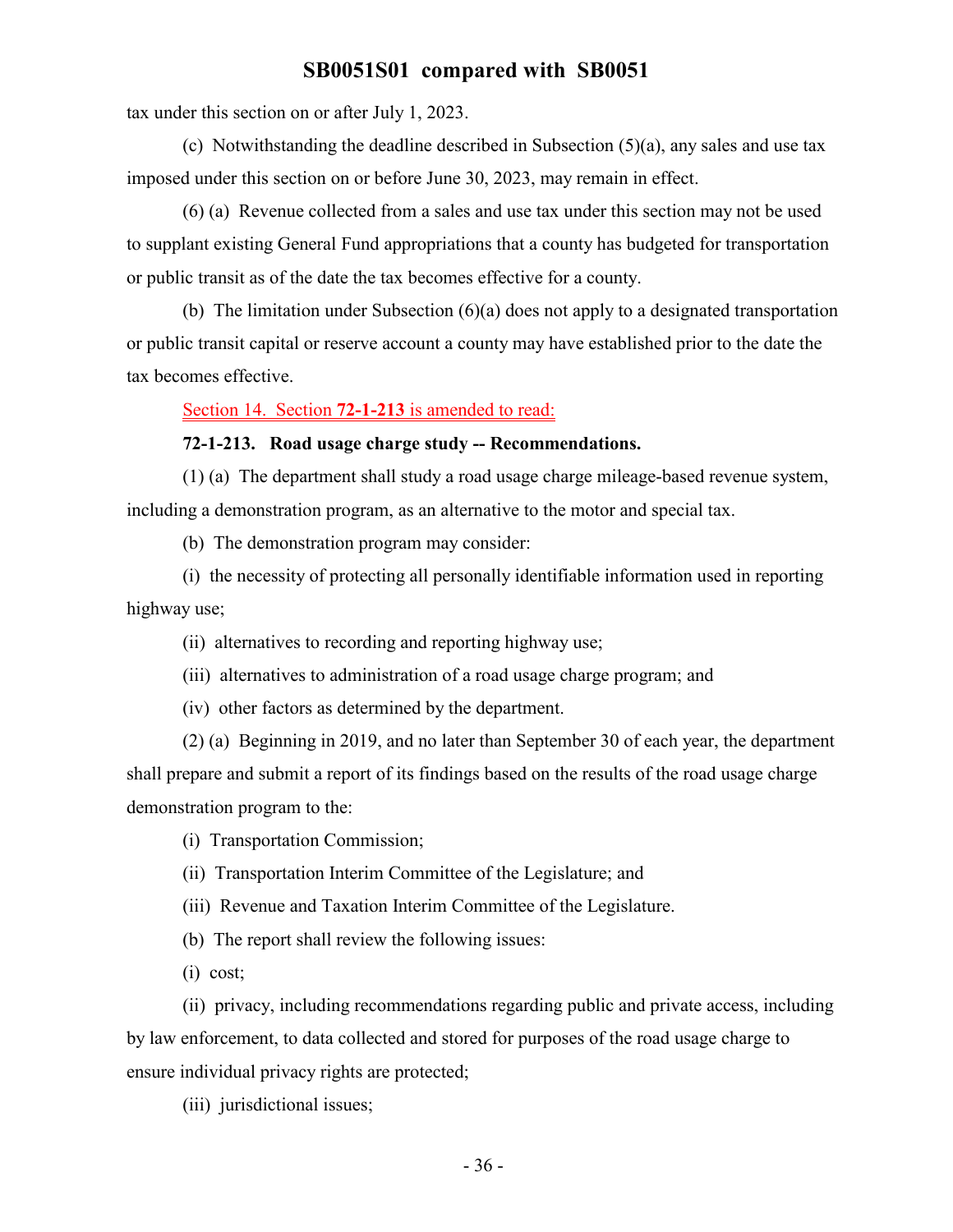(iv) feasibility;

(v) complexity;

(vi) acceptance;

(vii) use of revenues;

(viii) security and compliance, including a discussion of processes and security measures necessary to minimize fraud and tax evasion rates;

(ix) data collection technology, including a discussion of the advantages and disadvantages of various types of data collection equipment and the privacy implications and considerations of the equipment;

#### (x) potential for additional driver services; and

(xi) implementation issues.

(c) The report may make recommendations to the Legislature and other policymaking bodies on the potential use and future implementation of a road usage charge within the state.

(3) Upon full implementation of a road user charge program for alternative fuel vehicles, which shall occur no later than January 1, 2020, as set forth in Section 72-1-213.1, the department, in coordination with the Motor Vehicle Division, shall offer the option to an owner of an alternative fuel vehicle as defined in Section 41-1a-102 to:

(a) pay an increased motor vehicle registration fee required in Subsection 41-1a-1206(1)(h) or  $(2)(b)$ ; or

(b) participate in a road user charge program.

Section 15. Section **72-1-213.1** is amended to read:

#### **72-1-213.1. Road usage charge program.**

(1) As used in this section:

(a) "Account manager" means an entity under contract with the department to administer and manage the road usage charge program.

(b) "Alternative fuel vehicle" means the same as that term is defined in Section 41-1a-102.

(c) "Payment period" means the interval during which an owner is required to report mileage and pay the appropriate road usage charge according to the terms of the program.

(d) "Program" means the road usage charge program established and described in this section.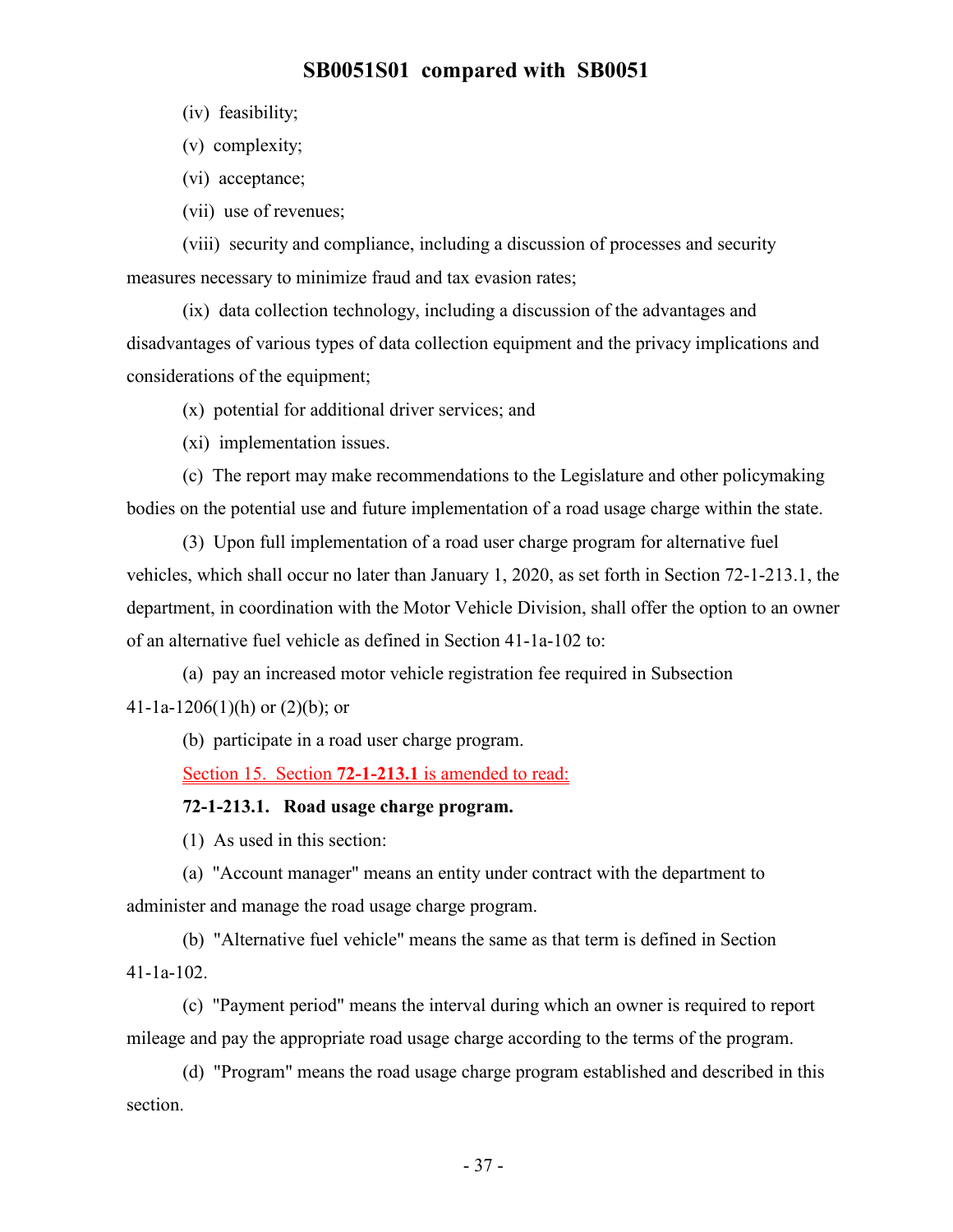(2) There is established a road usage charge program as described in this section.

(3) (a) The department shall implement and oversee the administration of the program, which shall begin on January 1, 2020.

(b) To implement and administer the program, the department may contract with an account manager.

(4) (a) The owner or lessee of an alternative fuel vehicle may apply for enrollment of the alternative fuel vehicle in the program.

(b) If an application for enrollment into the program is approved by the department, the owner or lessee of an alternative fuel vehicle may participate in the program in lieu of paying the fee described in Subsection 41-1a-1206(1)(h) or  $(2)(b)$ .

(5) (a) In accordance with Title 63G, Chapter 3, Utah Administrative Rulemaking Act, and consistent with this section, the department:

(i) shall make rules to establish:

(A) processes and terms for enrollment into and withdrawal or removal from the program;

(B) payment periods and other payment methods and procedures for the program;

(C) standards for mileage reporting mechanisms for an owner or lessee of an alternative fuel vehicle to report mileage as part of participation in the program;

(D) standards for program functions for mileage recording, payment processing, account management, and other similar aspects of the program;

(E) contractual terms between an owner or lessee of an alternative fuel vehicle owner and an account manager for participation in the program;

(F) contractual terms between the department and an account manager, including authority for an account manager to enforce the terms of the program;

(G) procedures to provide security and protection of personal information and data connected to the program, and penalties for account managers for violating privacy protection rules;

(H) penalty procedures for a program participant's failure to pay a road usage charge or tampering with a device necessary for the program; and

(I) department oversight of an account manager, including privacy protection of personal information and access and auditing capability of financial and other records related to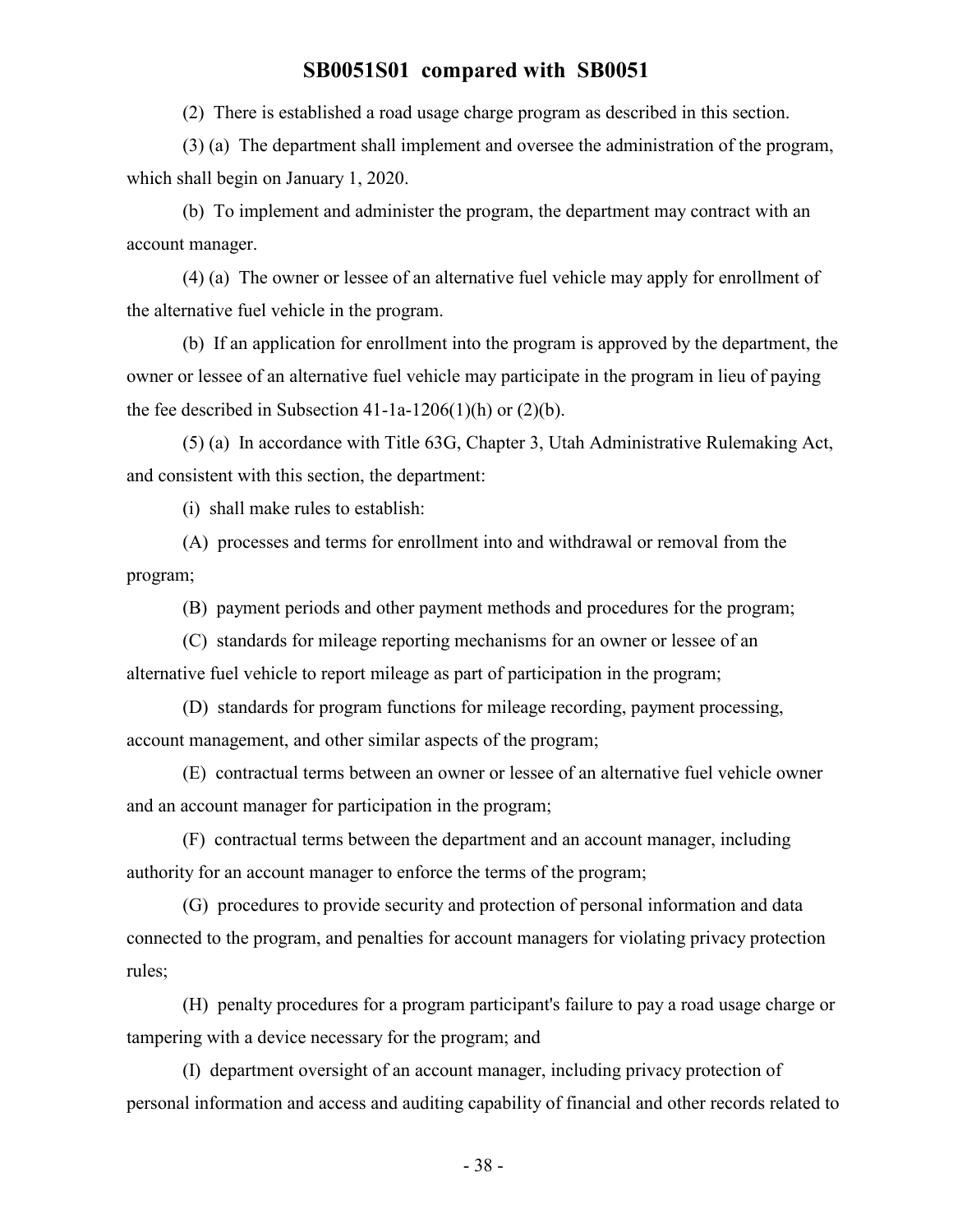administration of the program; and

(ii) may make rules to establish:

(A) an enrollment cap for certain alternative fuel vehicle types to participate in the program;

(B) a process for collection of an unpaid road usage charge or penalty; or

(C) integration of the program with other similar programs, such as tolling.

(b) The department shall make recommendations to and consult with the commission regarding road usage mileage rates for each type of alternative fuel vehicle.

(6) In accordance with Title 63G, Chapter 3, Utah Administrative Rulemaking Act, and consistent with this section, the commission shall, after consultation with the department, make rules to establish the road usage charge mileage rate for each type of alternative fuel vehicle.

(7) Revenue generated by the road usage charge program and relevant penalties shall be deposited into the Road Usage Charge Program Special Revenue Fund.

(8) (a) The department may:

(i) (A) impose a penalty for failure to timely pay a road usage charge according to the terms of the program or tampering with a device necessary for the program; and

(B) request that the Division of Motor Vehicles place a hold on the registration of the owner's or lessee's alternative fuel vehicle for failure to pay a road usage charge according to the terms of the program;

(ii) send correspondence to the owner of an alternative fuel vehicle to inform the owner or lessee of:

(A) the road usage charge program, implementation, and procedures;

(B) an unpaid road usage charge and the amount of the road usage charge to be paid to the department;

(C) the penalty for failure to pay a road usage charge within the time period described in Subsection (8)(a)(iii); and

(D) a hold being placed on the owner's or lessee's registration for the alternative fuel vehicle, if the road usage charge and penalty are not paid within the time period described in Subsection (8)(a)(iii), which would prevent the renewal of the alternative fuel vehicle's registration; and

(iii) require that the owner or lessee of the alternative fuel vehicle pay the road usage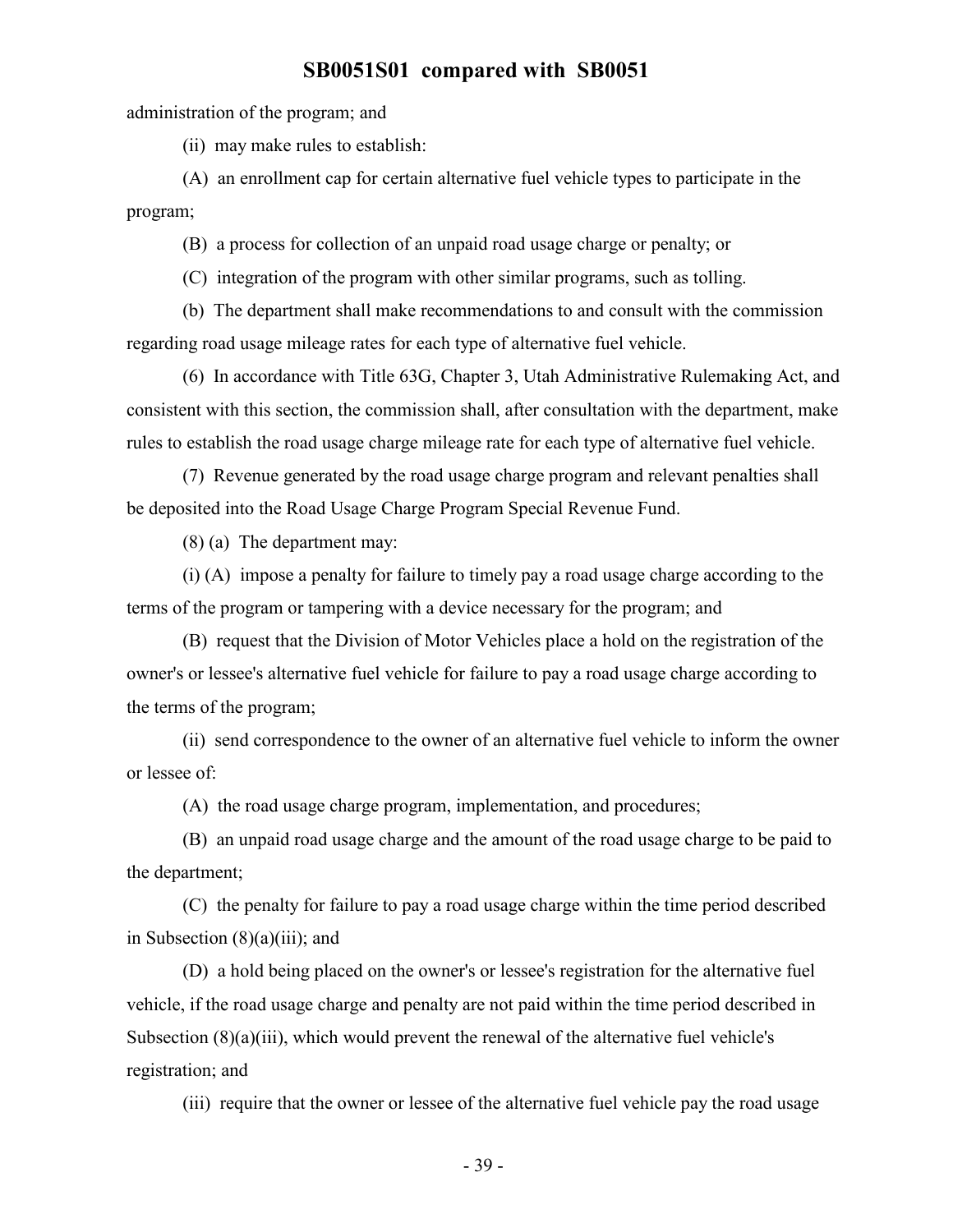charge to the department within 30 days of the date when the department sends written notice of the road usage charge to the owner or lessee.

(b) The department shall send the correspondence and notice described in Subsection (8)(a) to the owner of the alternative fuel vehicle according to the terms of the program.

(9) (a) The Division of Motor Vehicles and the department shall share and provide access to information pertaining to an alternative fuel vehicle and participation in the program including:

(i) registration and ownership information pertaining to an alternative fuel vehicle;

(ii) information regarding the failure of an alternative fuel vehicle owner or lessee to pay a road usage charge or penalty imposed under this section within the time period described in Subsection  $(8)(a)(iii)$ ; and

(iii) the status of a request for a hold on the registration of an alternative fuel vehicle.

(b) If the department requests a hold on the registration in accordance with this section, the Division of Motor Vehicles may not renew the registration of a motor vehicle under Title 41, Chapter 1a, Part 2, Registration, until the department withdraws the hold request.

(10) The owner of an alternative fuel vehicle may apply for enrollment in the program or withdraw from the program according to the terms established by the department pursuant to rules made under Subsection (5).

(11) If enrolled in the program, the owner or lessee of an alternative fuel vehicle shall:

(a) report mileage driven as required by the department pursuant to Subsection (5);

(b) pay the road usage fee for each payment period as set by the department and the commission pursuant to Subsections (5) and (6); and

(c) comply with all other provisions of this section and other requirements of the program.

 $[(12)$  (a) On or before June 1, 2021, and except for the vehicles excluded in Subsection (12)(b), the department shall submit to a legislative committee designated by the Legislative Management Committee a written plan to enroll all vehicles registered in the state in the program by December 31, 2031.]

 $[(b)$  The plan described in Subsection (12)(a) may exclude authorized carriers described in Subsection 59-12-102(17)(a).]

[(c) Beginning in 2021, on or before October 1 of each year, the department shall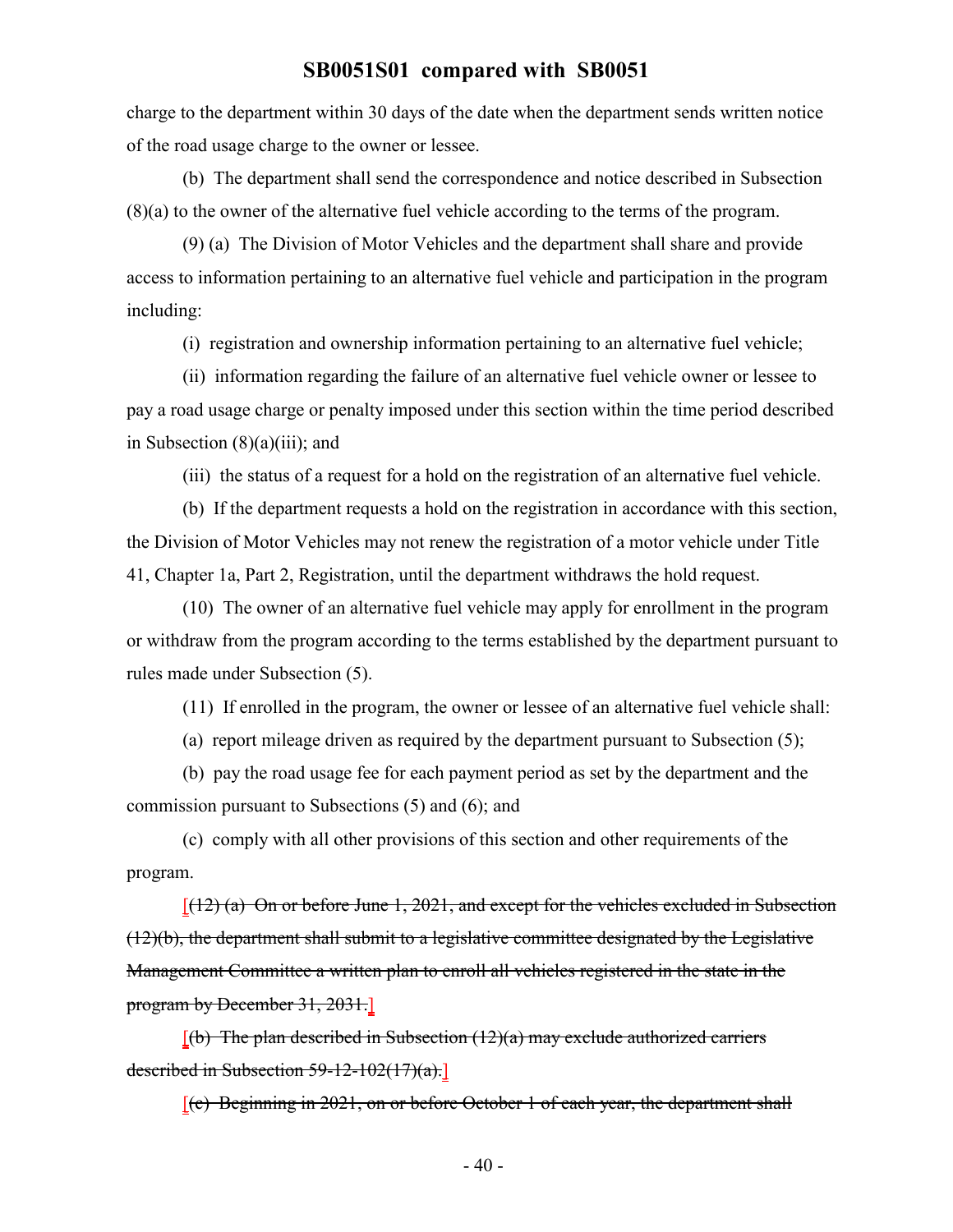submit annually an electronic report recommending strategies to expand enrollment in the program to meet the deadline provided in Subsection (12)(a).]

 $[(13)]$   $(12)$  Beginning in 2021, the department shall submit annually, on or before October 1, to the *elegislative committee that receives the report described in Subsection*  $(12)(a)$ ] Transportation Interim Committee, an electronic report that:

- (a) states for the preceding fiscal year:
- (i) the amount of revenue collected from the program;
- (ii) the participation rate in the program; and
- (iii) the department's costs to administer the program; and
- (b) provides for the current fiscal year, an estimate of:
- (i) the revenue that will be collected from the program;
- (ii) the participation rate in the program; and
- (iii) the department's costs to administer the program.

Section 16. Section **72-1-213.2** is amended to read:

#### **72-1-213.2. Road Usage Charge Program Special Revenue Fund -- Revenue.**

(1) There is created a special revenue fund within the Transportation Fund known as

the "Road Usage Charge Program Special Revenue Fund."

 $(2)$  (a) The fund shall be funded from the following sources:

 $[(a)] (i)$  revenue collected by the department under Section 72-1-213.1;

 $[(\theta)]$  (ii) appropriations made to the fund by the Legislature;

 $[\text{[c]}]$  (iii) contributions from other public and private sources for deposit into the fund;

 $[(d)]$  (iv) interest earnings on cash balances; and

 $[\text{e}(\mathbf{e})](\mathbf{v})$  money collected for repayments and interest on fund money.

(b) If the revenue derived from the sources described in Subsection (2)(a) is

insufficient to cover the costs of administering the road usage charge program, the department

may transfer into the fund revenue deposited into the Transportation Fund from the fee

described in Subsections 41-1a-1206(1)(h) and (2)(b) in an amount sufficient to enable the department to administer the road usage charge program.

(3) (a) Revenue generated by the road usage charge program and relevant penalties shall be deposited into the Road Usage Charge Program Special Revenue Fund.

(b) Revenue in the Road Usage Charge Program Special Revenue Fund is nonlapsing.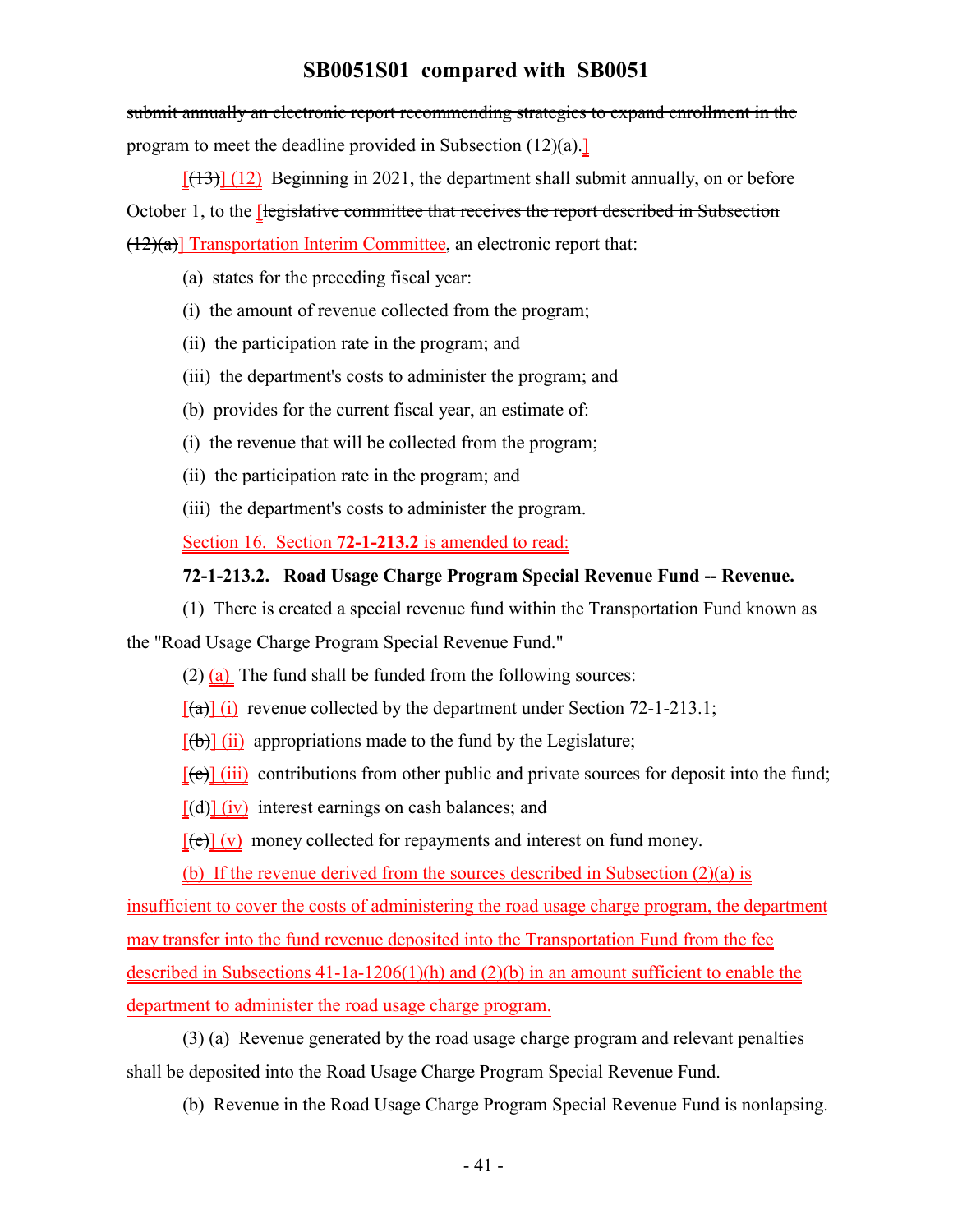(4) Upon appropriation by the Legislature, the department may use revenue deposited into the Road Usage Charge Program Special Revenue Fund:

(a) to cover the costs of administering the program; and

(b) for state transportation purposes.

Section  $\{9\}17$ . Section **72-5-309** is amended to read:

#### **72-5-309. Acceptance of rights-of-way -- Notice of acknowledgment required.**

(1) The governor or the governor's designee may assess whether the grant of the R.S. 2477 has been accepted with regard to any right-of-way so as to vest title of the right-of-way in the state and the applicable political subdivision as provided for in Section 72-5-103.

(2) If the governor or governor's designee concludes that the grant has been accepted as to any right-of-way, the governor or a designee shall issue a notice of acknowledgment of the acceptance of the R.S. 2477 grant as to that right-of-way.

(3) A notice of acknowledgment of the R.S. 2477 grant shall include:

(a) a statement of reasons for the acknowledgment;

(b) a general description of the right-of-way or rights-of-way subject to the notice of acknowledgment, including the county in which it is located, and notice of where a center-line description derived from Global Positioning System data may be viewed or obtained;

(c) a statement that the owner of the servient estate in the land over which the right-of-way or rights-of-way subject to the notice runs or any person with a competing dominant estate ownership claim may file a petition with the district court for a decision regarding the correctness or incorrectness of the acknowledgment; and

(d) a statement of the time limit provided in Section 72-5-310 for filing a petition.

(4) (a) (i) The governor or the governor's designee may record a notice of acknowledgment, and any supporting affidavit, map, or other document purporting to establish or affect the state's property interest in the right-of-way or rights-of-way, in the office of the county recorder in the county where the right-of-way or rights-of-way exist.

(ii) (A) A notice of acknowledgment recorded in the county recorder's office is not required to be accompanied by a paper copy of the center-line description.

(B) A paper copy of each center-line description together with the notice of acknowledgment shall be placed in the state archives created in Section 63A-12-101 and made available to the public upon request in accordance with Title 63G, Chapter 2, Government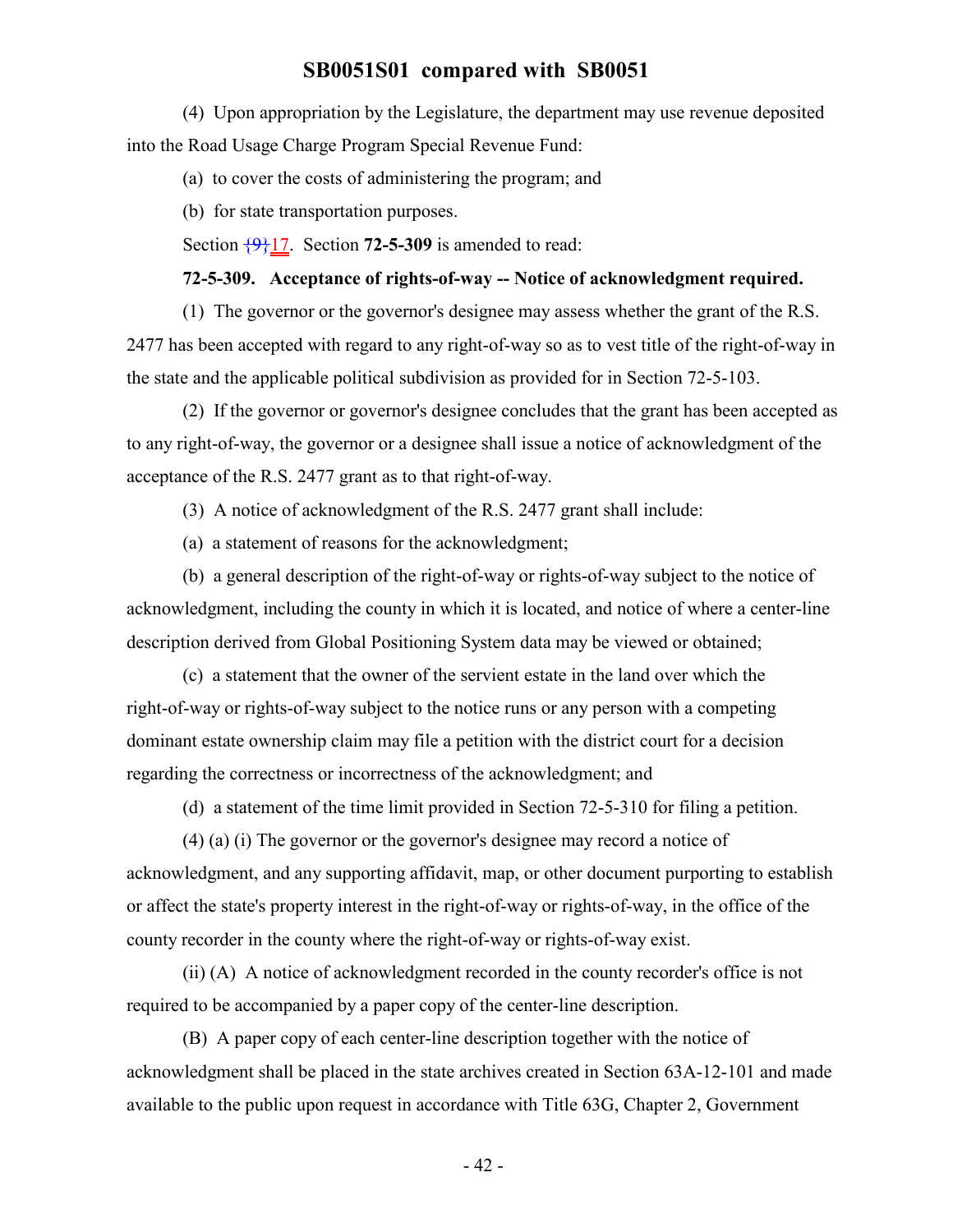Records Access and Management Act.

(C) An electronic copy of the center-line description identified in a notice of acknowledgment shall be available upon request at:

(I) the county recorder's office; or

(II) the Utah Geospatial Resource Center created in Section [63F-1-506] 63A-16-505.

(b) A notice of acknowledgment recorded in the county recorder's office is conclusive evidence of acceptance of the R.S. 2477 grant upon:

(i) expiration of the 60-day period for filing a petition under Section 72-5-310 without the filing of a petition; or

(ii) a final court decision that the notice of acknowledgment was not incorrect.

Section 18. Section **72-5-403** is amended to read:

**72-5-403. Transportation corridor preservation powers.**

(1) The department, counties, and municipalities may:

(a) act in cooperation with one another and other government entities to promote planning for and enhance the preservation of transportation corridors and to more effectively use the money available in the Marda Dillree Corridor Preservation Fund created in Section 72-2-117;

(b) undertake transportation corridor planning, review, and preservation processes; and

(c) acquire fee simple rights and other rights of less than fee simple, including easement and development rights, or the rights to limit development, including rights in alternative transportation corridors, and to make these acquisitions up to a projected 30 years in advance of using those rights in actual transportation facility construction.

(2) In addition to the powers described under Subsection (1), counties and municipalities may:

(a) limit development for transportation corridor preservation by land use regulation and by official maps; and

(b) by ordinance prescribe procedures for approving limited development in transportation corridors until the time transportation facility construction begins.

(3) (a) The department shall identify and the commission shall approve transportation corridors as high priority transportation corridors for transportation corridor preservation.

(b) The department shall notify a county or municipality if the county or municipality